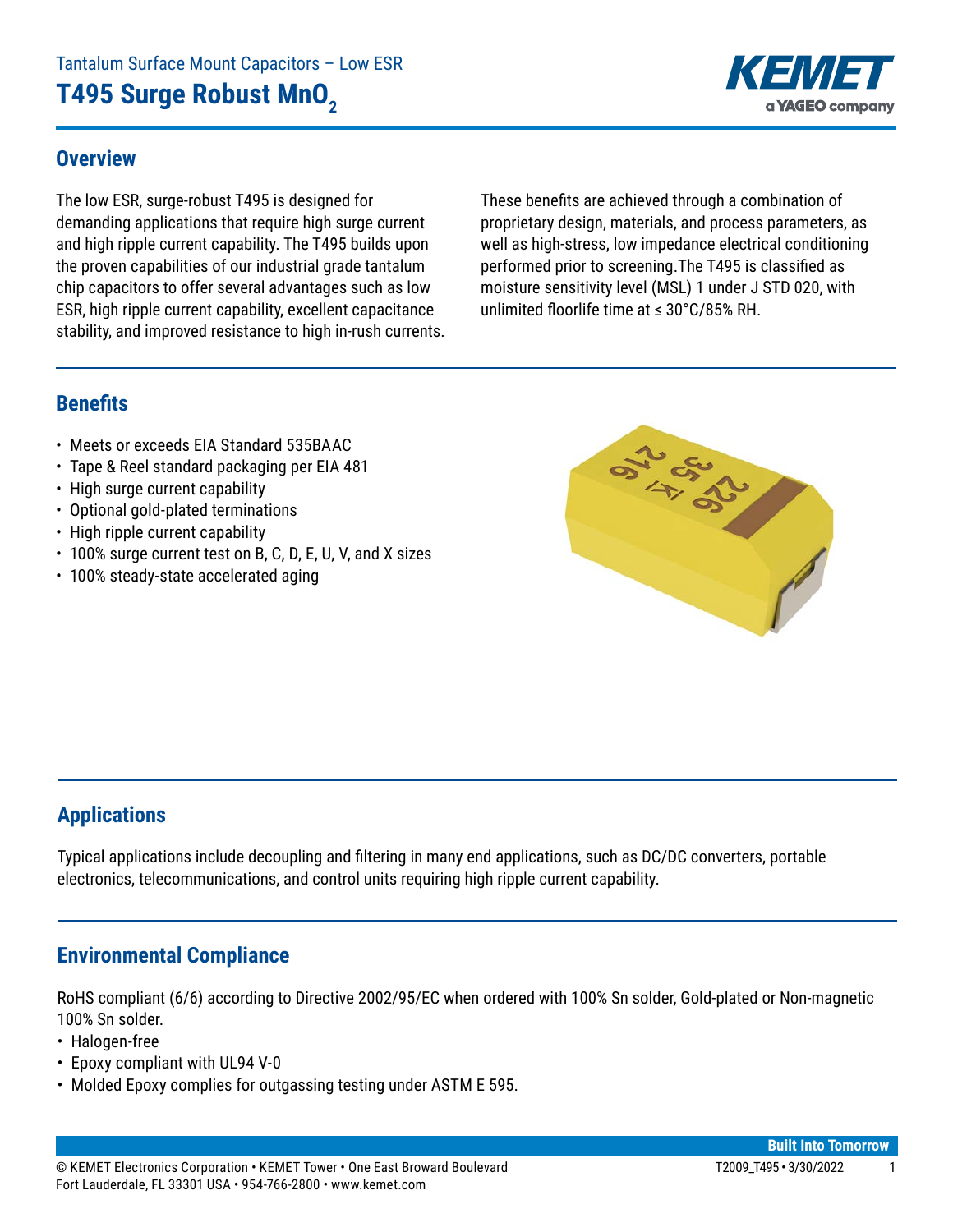

#### **K-SIM**

For a detailed analysis of specific part numbers, please visit ksim.kemet.com to access KEMET's K-SIM software. KEMET K-SIM is designed to simulate behavior of components with respect to frequency, ambient temperature, and DC bias levels.

## **Ordering Information**

|                           | 495                                  | $\boldsymbol{X}$                                              | 107                                                                                                         | M                                | 010                                                                                                                         | Α         |                                                                                                                                                                                                                  | E045                                                                                            |                                       |
|---------------------------|--------------------------------------|---------------------------------------------------------------|-------------------------------------------------------------------------------------------------------------|----------------------------------|-----------------------------------------------------------------------------------------------------------------------------|-----------|------------------------------------------------------------------------------------------------------------------------------------------------------------------------------------------------------------------|-------------------------------------------------------------------------------------------------|---------------------------------------|
| Capacitor<br><b>Class</b> | <b>Series</b>                        | Case<br><b>Size</b>                                           | Capacitance<br>Code(pF)                                                                                     | <b>Tolerance</b>                 | Capacitance Rated Voltage Failure Rate/<br>(VDC)                                                                            | Design    | <b>Termination Finish</b>                                                                                                                                                                                        | <b>ESR</b>                                                                                      | Packaging<br>$(C-Spec)$               |
| $T =$<br><b>Tantalum</b>  | Surge<br>Robust<br>Low<br><b>ESR</b> | А,<br>В,<br>C.<br>D,<br>Е,<br>М,<br>ι,<br>U,<br>V,<br>W,<br>x | First two<br>digits<br>represent<br>significant<br>figures. Third<br>digit specifies<br>number of<br>zeros. | $K = \pm 10\%$<br>$M = \pm 20\%$ | $2R5 = 2.5$<br>$004 = 4$<br>$006 = 6.3$<br>$010 = 10$<br>$016 = 16$<br>$020 = 20$<br>$025 = 25$<br>$035 = 35$<br>$050 = 50$ | $A = N/A$ | $T = 100\%$ Matte tin<br>(Sn)-plated<br>H = Standard solder<br>coated<br>(SnPb 5% Pb minimum)<br>G = Gold-plated<br>$(A, B, C, D, X)$ only)<br>$N = Non-magnetic 100\%$<br>tin (Sn)<br>$M = Non-magnetic (SnPb)$ | $E = ESR$<br>last three<br>digits specify<br>$ESR$ in m $\Omega$<br>$(45 = 45 \text{ m}\Omega)$ | Blank = $7"$ reel<br>7280 = 13" reell |

# **Performance Characteristics**

| <b>Item</b>                    | <b>Performance Characteristics</b>                         |
|--------------------------------|------------------------------------------------------------|
| <b>Operating Temperature</b>   | $-55^{\circ}$ C to 125 $^{\circ}$ C                        |
| <b>Rated Capacitance Range</b> | $0.47 - 1,000 \,\mu F$ at 120 Hz/25°C                      |
| Capacitance Tolerance          | K tolerance (10%), M tolerance (20%)                       |
| Rated Voltage Range            | $2.5 - 50V$                                                |
| DF (120 Hz)                    | Refer to Part Number Electrical Specification Table        |
| ESR (100 kHz)                  | Refer to Part Number Electrical Specification Table        |
| Leakage Current                | $\leq$ 0.01 CV ( $\mu$ A) at rated voltage after 5 minutes |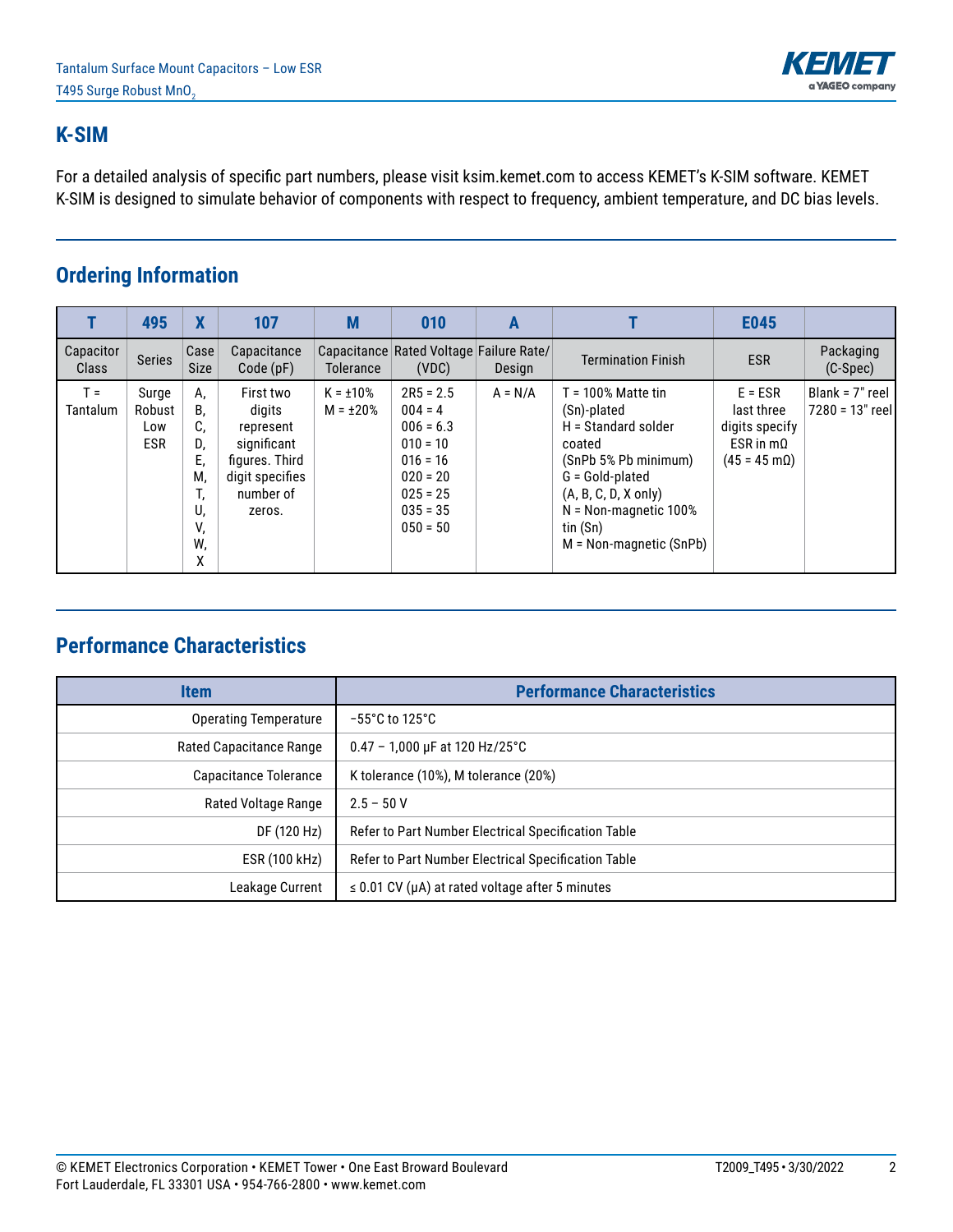

## **Qualification**

| <b>Test</b>                                      | <b>Condition</b>                                                                          |              |                       |                              | <b>Characteristics</b>       |                  |  |
|--------------------------------------------------|-------------------------------------------------------------------------------------------|--------------|-----------------------|------------------------------|------------------------------|------------------|--|
|                                                  |                                                                                           |              | $\triangle C/C$       |                              | Within ±10% of initial value |                  |  |
|                                                  | 85°C at rated voltage, 2,000 hours                                                        |              | DF                    | Within initial limits        |                              |                  |  |
| Endurance                                        | 125°C at 2/3 rated voltage, 2,000 hours                                                   |              | <b>DCL</b>            |                              | Within 1.25 x initial limit  |                  |  |
|                                                  |                                                                                           |              | <b>ESR</b>            | Within initial limits        |                              |                  |  |
|                                                  |                                                                                           |              | $\triangle$ C/C       |                              | Within ±10% of initial value |                  |  |
|                                                  |                                                                                           |              | DF                    | Within initial limits        |                              |                  |  |
| Storage Life                                     | 125°C at 0 volts, 2,000 hours                                                             |              | <b>DCL</b>            |                              | Within 1.25 x initial limit  |                  |  |
|                                                  |                                                                                           |              | <b>ESR</b>            | Within initial limits        |                              |                  |  |
|                                                  |                                                                                           |              | $\triangle$ C/C       | Within ±5% of initial value  |                              |                  |  |
| <b>Thermal Shock</b>                             | MIL-STD-202, Method 107, Condition B, mounted,                                            |              | DF                    | Within initial limits        |                              |                  |  |
|                                                  | $-55C$ ° to 125°C, 1,000 cycles                                                           |              | <b>DCL</b>            | Within 1.25 x initial limit  |                              |                  |  |
|                                                  |                                                                                           |              | <b>ESR</b>            | Within initial limits        |                              |                  |  |
|                                                  |                                                                                           |              | $+25^{\circ}$ C       | $-55^{\circ}$ C              | $+85^{\circ}$ C              | $+125^{\circ}$ C |  |
| <b>Temperature Stability</b>                     | Extreme temperature exposure at a<br>succession of continuous steps at +25°C,             | $\Delta$ C/C | $IL^*$                | ±10%                         | ±10%                         | ±20%             |  |
|                                                  | $-55^{\circ}$ C, +25 $^{\circ}$ C, +85 $^{\circ}$ C, +125 $^{\circ}$ C, +25 $^{\circ}$ C. | DF           | IL.                   | $\mathbf{H}$                 | $1.5 \times$ IL              | $1.5 \times$ IL  |  |
|                                                  |                                                                                           | <b>DCL</b>   | IL.                   | N/A                          | $10 \times$ IL               | $12 \times 11$   |  |
|                                                  |                                                                                           |              | $\triangle C/C$       |                              | Within ±5% of initial value  |                  |  |
| Surge Voltage                                    | 85°C, 1.32 x rated voltage 1,000 cycles                                                   |              | DF                    | Within initial limits        |                              |                  |  |
|                                                  | (125°C, 1.2 x rated voltage)                                                              |              | <b>DCL</b>            | Within initial limits        |                              |                  |  |
|                                                  |                                                                                           | <b>ESR</b>   | Within initial limits |                              |                              |                  |  |
| MIL-STD-202, Method 213, Condition I, 100 G peak |                                                                                           |              | $\triangle$ C/C       | Within ±10% of initial value |                              |                  |  |
| Vibration                                        | Mechanical Shock/<br>MIL-STD-202, Method 204, Condition D, 10 Hz to 2,000                 |              |                       | Within initial limits        |                              |                  |  |
|                                                  | Hz, 20 G peak                                                                             |              | <b>DCL</b>            | Within initial limits        |                              |                  |  |

*\*IL = Initial limit*

## **Electrical Characteristics**



#### © KEMET Electronics Corporation • KEMET Tower • One East Broward Boulevard T2009\_T495 • 3/30/2022 3 Fort Lauderdale, FL 33301 USA • 954-766-2800 • www.kemet.com

### Capacitance vs. Frequency

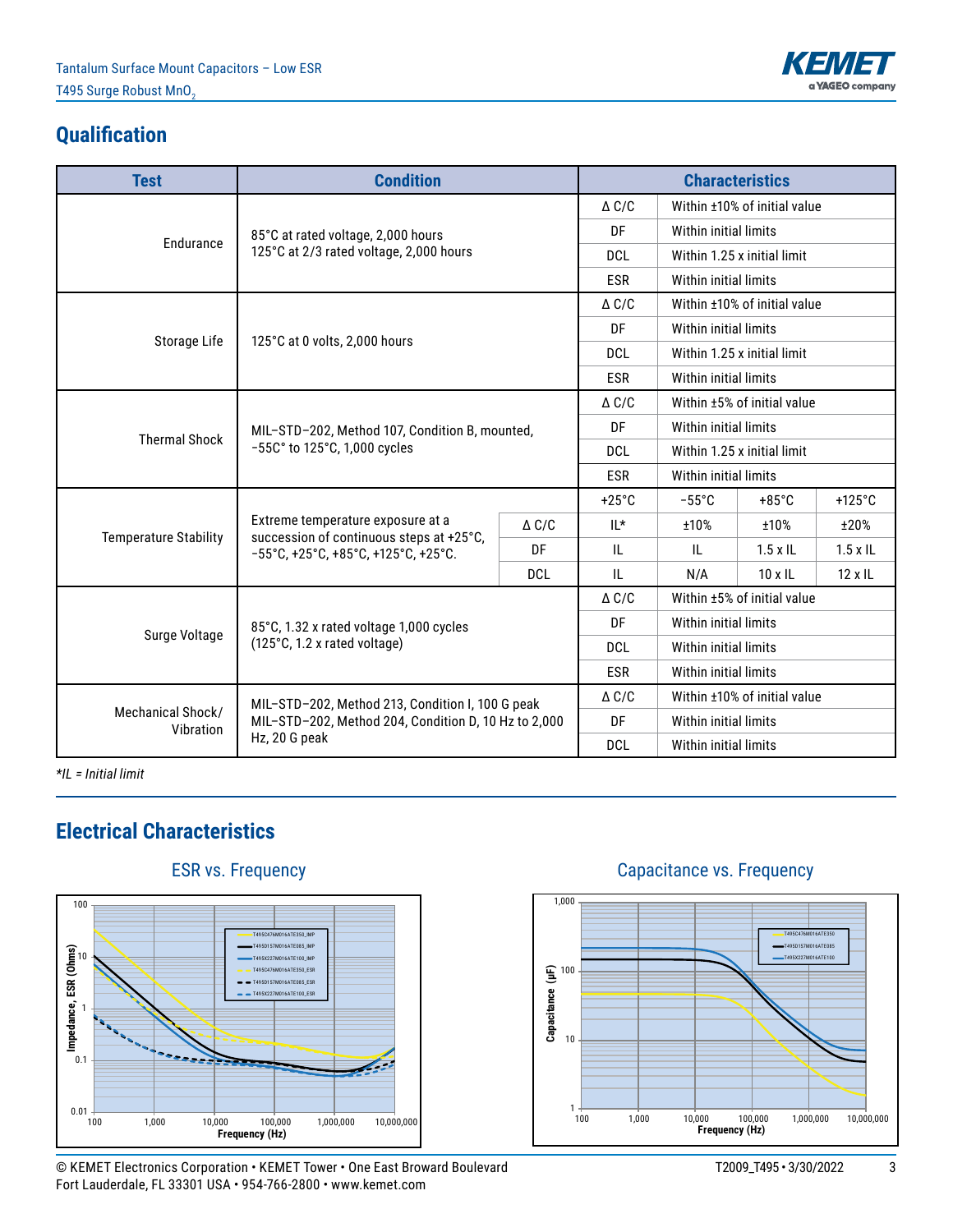

#### **Dimensions – Millimeters (Inches)**

Metric will govern



| <b>Case Size</b> |             |                                                                              |               |                                                                              |                         |                                                 | <b>Component</b>                |                                                                                        |            |            |       |                                                           |                            |            | <b>Typical</b><br><b>Weight</b> |
|------------------|-------------|------------------------------------------------------------------------------|---------------|------------------------------------------------------------------------------|-------------------------|-------------------------------------------------|---------------------------------|----------------------------------------------------------------------------------------|------------|------------|-------|-----------------------------------------------------------|----------------------------|------------|---------------------------------|
| KEMET            | <b>EIA</b>  | L                                                                            | W             | H                                                                            | $F \pm 0.1$<br>±(0.004) | $\mathsf S$                                     | $B \pm 0.15$<br>(Ref)<br>±0.006 | $X$ (Ref)                                                                              | P<br>(Ref) | R<br>(Ref) | (Ref) | A<br>(Min)                                                | G<br>(Ref)                 | E<br>(Ref) | (mg)                            |
| Α                | $3216 - 18$ | $3.2 \pm 0.2$                                                                | $1.6 \pm 0.2$ | $1.6 \pm 0.2$<br>$(0.126 \pm 0.008)$ $(0.063 \pm 0.008)$ $(0.063 \pm 0.008)$ | 1.2<br>(0.047)          | 0.80(0.032)<br>$+0.2(0.008)$<br>$(-0.3(0.011))$ | 0.4<br>(0.016)                  | $0.10 \pm 0.10$<br>$(0.004 \pm 0.004) (0.016) (0.016) (0.005) (0.047) (0.043) (0.051)$ | 0.4        | 0.4        | 0.13  | 1.2                                                       | 1.1                        | 1.3        | 58.60                           |
| B                | $3528 - 21$ | $3.5 \pm 0.2$                                                                | $2.8 \pm 0.2$ | $1.9 \pm 0.2$<br>$(0.138 \pm 0.008)  (0.110 \pm 0.008)  (0.075 \pm 0.008)$   | 2.2<br>(0.087)          | 0.80(0.032)<br>$+0.1(0.004)$<br>$(-0.3(0.011))$ | 0.4<br>(0.016)                  | $0.10 \pm 0.10$<br>$(0.004 \pm 0.004) (0.020) (0.039) (0.005) (0.075)$                 | 0.5        | 1.0        | 0.13  | 1.9                                                       | 1.8<br>(0.071)(0.087)      | 2.2        | 107.45                          |
| Μ                | 3528-15     | $3.5 \pm 0.2$                                                                | $2.8 \pm 0.2$ | $1.4 \pm 0.1$<br>$(0.138 \pm 0.008)$ $(0.110 \pm 0.008)$ $(0.055 \pm 0.004)$ | 2.2<br>(0.087)          | 0.8(0.031)<br>±0.3(0.012)                       | N/A                             | 0.05<br>(0.002)                                                                        | N/A        | N/A        | 0.13  | 1.9<br>$(0.005)$ $(0.075)$                                | 1.8<br> (0.071) (0.087)    | 2.2        | 97.99                           |
| С                | $6032 - 28$ | $6.0 \pm 0.3$<br>$(0.236 \pm 0.012)  (0.126 \pm 0.012)  (0.098 \pm 0.012)$   | $3.2 \pm 0.3$ | $2.5 \pm 0.3$                                                                | 2.2<br>(0.087)          | 1.3(0.051)<br>±0.3(0.012)                       | 0.5<br>(0.020)                  | $0.10 \pm 0.10$<br>$(0.004 \pm 0.004)$ $(0.035)$ $(0.039)$ $(0.005)$ $(0.114)$         | 0.9        | 1.0        | 0.13  | 2.9                                                       | 2.8<br>$(0.110)$ $(0.094)$ | 2.4        | 224.48                          |
| U                | 6032-15     | $6.0 \pm 0.3$<br>$(0.236 \pm 0.012)$ $(0.110 \pm 0.008)$ $(0.055 \pm 0.004)$ | $3.2 \pm 0.2$ | $1.4 \pm 0.1$                                                                | 2.2<br>(0.087)          | 1.3(0.051)<br>±0.3(0.012)                       | N/A                             | 0.05<br>(0.002)                                                                        | N/A        | N/A        | 0.13  | 2.9<br>(0.005) (0.114)                                    | 2.8<br>$(0.110)$ $(0.094)$ | 2.4        | 70.00                           |
| D                | $7343 - 31$ | $7.3 \pm 0.3$<br>$(0.287 \pm 0.012)$ $(0.169 \pm 0.012)$ $(0.110 \pm 0.012)$ | $4.3 \pm 0.3$ | $2.8 \pm 0.3$                                                                | 2.4<br>(0.094)          | 1.3(0.051)<br>±0.3(0.012)                       | 0.5<br>(0.020)                  | $0.10 \pm 0.10$<br>$(0.004 \pm 0.004)$                                                 | 0.9        | 1.0        | 0.13  | 3.6<br>$ (0.035) (0.039) (0.005) (0.142) (0.138) (0.138)$ | 3.5                        | 3.5        | 446.84                          |
| W                | 7343-15     | $7.3 \pm 0.3$                                                                | $4.3 \pm 0.3$ | $1.4 \pm 0.1$<br>$(0.287 \pm 0.012)  (0.169 \pm 0.012)  (0.055 \pm 0.004)$   | 2.4<br>(0.094)          | 1.3(0.051)<br>±0.3(0.012)                       | N/A                             | 0.05<br>(0.002)                                                                        | N/A        | N/A        | 0.13  | 3.6<br>(0.005) (0.142) (0.138) (0.138)                    | 3.5                        | 3.5        | 248.27                          |
| χ                | 7343-43     | $7.3 \pm 0.3$<br>$(0.287 \pm 0.012)$ $(0.169 \pm 0.012)$ $(0.157 \pm 0.012)$ | $4.3 \pm 0.3$ | $4.0 \pm 0.3$                                                                | 2.4<br>(0.094)          | 1.3(0.051)<br>±0.3(0.012)                       | 0.5<br>(0.020)                  | $0.10 \pm 0.10$<br>$(0.004 \pm 0.004) (0.067) (0.039) (0.005) (0.142)$                 | 1.7        | 1.0        | 0.13  | 3.6                                                       | 3.5<br>(0.138)(0.138)      | 3.5        | 652.04                          |
| E                | 7360-38     | $7.3 \pm 0.3$<br>$(0.287 \pm 0.012)$ $(0.236 \pm 0.012)$ $(0.142 \pm 0.008)$ | $6.0 \pm 0.3$ | $3.6 \pm 0.2$                                                                | 4.1<br>(0.161)          | 1.3(0.051)<br>±0.3(0.012)                       | 0.5<br>(0.020)                  | $0.10 \pm 0.10$<br>$(0.004 \pm 0.004)$                                                 | N/A        | N/A        | 0.13  | 3.6<br>(0.005) (0.142) (0.138) (0.138)                    | 3.5                        | 3.5        | 803.76                          |
| T                | 3528-12     | $3.5 \pm 0.2$<br>$(0.138 \pm 0.008)$ $(0.110 \pm 0.008)$ $(0.043 \pm 0.004)$ | $2.8 \pm 0.2$ | $1.1 \pm 0.1$                                                                | 2.2<br>(0.087)          | 0.80(0.032)<br>$+0.1(0.004)$<br>$(-0.3(0.011))$ | N/A                             | 0.05<br>(0.002)                                                                        | N/A        | N/A        | 0.13  | 1.9<br>(0.005) (0.075) (0.071) (0.087)                    | 1.8                        | 2.2        | 63.89                           |
| ٧                | 7343-20     | $7.3 \pm 0.3$                                                                | $4.3 \pm 0.3$ | $1.8 \pm 0.2$<br>$(0.287 \pm 0.012)$ $(0.169 \pm 0.012)$ $(0.071 \pm 0.008)$ | 2.4<br>(0.094)          | 1.3(0.051)<br>±0.3(0.012)                       | N/A                             | 0.05<br>(0.002)                                                                        | N/A        | N/A        | 0.13  | 3.6<br>(0.005) (0.142) (0.138) (0.138)                    | 3.5                        | 3.5        | 286.40                          |

*Notes: (Ref) – Dimensions provided for reference only. For low profile cases, no dimensions are provided for B, P, or R because these cases do not have a bevel or a notch. These weights are provided as reference. If exact weights are needed, please contact your KEMET Sales Representative*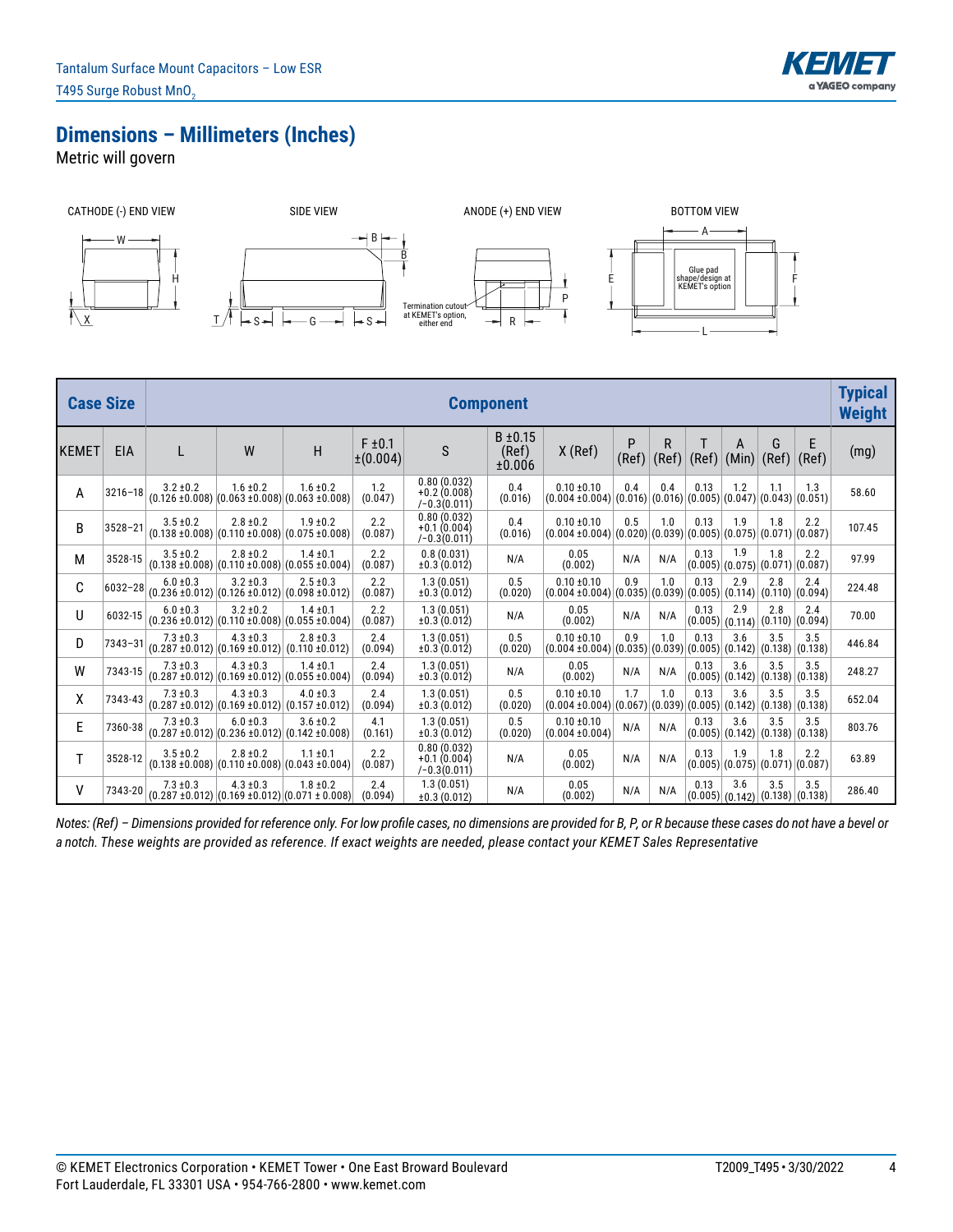

| <b>Rated</b><br><b>Voltage</b> | <b>Rated</b><br><b>Cap</b> | <b>Case</b><br>Code/<br><b>Case Size</b> | <b>KEMET Part</b><br><b>Number</b>               | <b>DC</b><br><b>Leakage</b> | <b>DF</b>                | <b>ESR</b>                          | <b>Maximum Allowable</b><br><b>Ripple Current (rms)</b> |                                                         |                            | <b>Maximum</b><br><b>Operating</b><br><b>Temp</b> | <b>MSL</b>                       |
|--------------------------------|----------------------------|------------------------------------------|--------------------------------------------------|-----------------------------|--------------------------|-------------------------------------|---------------------------------------------------------|---------------------------------------------------------|----------------------------|---------------------------------------------------|----------------------------------|
| VDC at 85°C                    | μF                         | <b>KEMET/EIA</b>                         | (See below for<br>part options)                  | µA +25°C<br>Max/5 Min       | % at +25°C<br>120 Hz Max | $m\Omega$ at 25°C<br>100 kHz<br>Max | mA at<br>+25°C 100<br>kHz                               | mA at<br>+85°C 100<br>kHz                               | mA at<br>+125°C 100<br>kHz | °C                                                | <b>Reflow</b><br>Temp<br>≤ 260°C |
| 2.5                            | 220                        | D/7343-31                                | T495D227(1)2R5A(2)E045                           | 5.5                         | 8.0                      | 45                                  | 1826                                                    | 1643                                                    | 730                        | 125                                               |                                  |
| 2.5                            | 470                        | D/7343-31                                | T495D477(1)2R5A(2)E035                           | 11.8                        | 8.0                      | 35                                  | 2070                                                    | 1863                                                    | 828                        | 125                                               |                                  |
| 2.5                            | 1000                       | $X/7343-43$                              | T495X108(1)2R5A(2)E030                           | 25.0                        | 15.0                     | 30                                  | 2345                                                    | 2111                                                    | 938                        | 125                                               | $\mathbf{1}$                     |
| 2.5                            | 1000                       | $X/7343-43$                              | T495X108(1)2R5A(2)E040                           | 25.0                        | 15.0                     | 40                                  | 2031                                                    | 1828                                                    | 812                        | 125                                               | $\mathbf{1}$                     |
| $\sqrt{4}$                     | 6.8                        | A/3216-18                                | T495A685(1)004A(2)E2K0                           | 0.5                         | 6.0                      | 2,000                               | 194                                                     | 175                                                     | 78                         | 125                                               | $\mathbf{1}$                     |
| 4                              | 22                         | C/6032-28                                | T495C226(1)004A(2)E2K4                           | 0.9                         | 6.0                      | 2,400                               | 214                                                     | 193                                                     | 86                         | 125                                               | 1                                |
| $\overline{4}$<br>4            | 22                         | C/6032-28                                | T495C226(1)004A(2)E380                           | 0.9                         | 6.0                      | 380                                 | 538                                                     | 484                                                     | 215<br>97                  | 125                                               | $\mathbf{1}$<br>$\mathbf{1}$     |
| 4                              | 33<br>68                   | T/3528-12<br>T/3528-12                   | T495T336(1)004A(2)E1K2                           | 1.3<br>2.7                  | 8.0<br>20.0              | 1,200                               | 242<br>216                                              | 218<br>194                                              | 86                         | 125<br>125                                        | $\mathbf{1}$                     |
| 4                              | 68                         | V/7343-20                                | T495T686(1)004A(2)E1K5<br>T495V686(1)004A(2)E150 | 2.7                         | 6.0                      | 1,500<br>150                        | 913                                                     | 822                                                     | 365                        | 125                                               | $\mathbf{1}$                     |
| $\overline{4}$                 | 100                        | B/3528-21                                | T495B107(1)004A(2)E500                           | 4.0                         | 8.0                      | 500                                 | 412                                                     | 371                                                     | 165                        | 125                                               | $\mathbf{1}$                     |
| $\overline{4}$                 | 100                        | D/7343-31                                | T495D107(1)004A(2)E800                           | 4.0                         | 6.0                      | 800                                 | 433                                                     | 390                                                     | 173                        | 125                                               | $\mathbf{1}$                     |
| $\overline{4}$                 | 150                        | B/3528-21                                | T495B157(M)004A(2)E900                           | 6.0                         | 12.0                     | 900                                 | 307                                                     | 276                                                     | 123                        | 125                                               | $\mathbf{1}$                     |
| $\overline{4}$                 | 150                        | $C/6032-28$                              | T495C157(1)004A(2)E070                           | 6.0                         | 12.0                     | 70                                  | 1254                                                    | 1129                                                    | 502                        | 125                                               | $\mathbf{1}$                     |
| $\overline{4}$                 | 150                        | $C/6032-28$                              | T495C157(1)004A(2)E250                           | 6.0                         | 8.0                      | 250                                 | 663                                                     | 597                                                     | 265                        | 125                                               | $\mathbf{1}$                     |
| 4                              | 150                        | U/6032-15                                | T495U157(1)004A(2)E200                           | 6.0                         | 8.0                      | 200                                 | 671                                                     | 604                                                     | 268                        | 125                                               | $\mathbf{1}$                     |
| $\overline{4}$                 | 220                        | D/7343-31                                | T495D227(1)004A(2)E040                           | 8.8                         | 8.0                      | 40                                  | 1936                                                    | 1742                                                    | 774                        | 125                                               | $\mathbf{1}$                     |
| 4                              | 220                        | D/7343-31                                | T495D227(1)004A(2)E050                           | 8.8                         | 8.0                      | 50                                  | 1732                                                    | 1559                                                    | 693                        | 125                                               | $\mathbf{1}$                     |
| 4                              | 220                        | D/7343-31                                | T495D227(1)004A(2)E100                           | 8.8                         | 8.0                      | 100                                 | 1225                                                    | 1103                                                    | 490                        | 125                                               | $\mathbf{1}$                     |
| 4                              | 330                        | C/6032-28                                | T495C337(1)004A(2)E300                           | 13.2                        | 10.0                     | 300                                 | 606                                                     | 545                                                     | 242                        | 125                                               | $\mathbf{1}$                     |
| $\overline{4}$                 | 330                        | C/6032-28                                | T495C337(1)004A(2)E700                           | 13.2                        | 12.0                     | 700                                 | 396                                                     | 356                                                     | 158                        | 125                                               | $\mathbf{1}$                     |
| $\overline{4}$                 | 330                        | D/7343-31                                | T495D337(1)004A(2)E030                           | 13.2                        | 8.0                      | 30                                  | 2236                                                    | 2012                                                    | 894                        | 125                                               | $\mathbf{1}$                     |
| 4                              | 330                        | D/7343-31                                | T495D337(1)004A(2)E045                           | 13.2                        | 8.0                      | 45                                  | 1826                                                    | 1643                                                    | 730                        | 125                                               | $\mathbf{1}$                     |
| $\overline{4}$                 | 330                        | D/7343-31                                | T495D337(1)004A(2)E100                           | 13.2                        | 8.0                      | 100                                 | 1225                                                    | 1103                                                    | 490                        | 125                                               | $\mathbf{1}$                     |
| $\overline{4}$                 | 470                        | D/7343-31                                | T495D477(1)004A(2)E045                           | 18.8                        | 12.0                     | 45                                  | 1826                                                    | 1643                                                    | 730                        | 125                                               | $\mathbf{1}$                     |
| 4                              | 470                        | D/7343-31                                | T495D477(1)004A(2)E100                           | 18.8                        | 12.0                     | 100                                 | 1225                                                    | 1103                                                    | 490                        | 125                                               | 1                                |
| $\overline{4}$                 | 470                        | X/7343-43                                | T495X477(1)004A(2)E030                           | 18.8                        | 8.0                      | 30                                  | 2345                                                    | 2111                                                    | 938                        | 125                                               | $\mathbf{1}$                     |
| 4                              | 470                        | $X/7343-43$                              | T495X477(1)004A(2)E045                           | 18.8                        | 8.0                      | 45                                  | 1915                                                    | 1724                                                    | 766                        | 125                                               | $\mathbf{1}$                     |
| 4<br>4                         | 470<br>470                 | X/7343-43                                | T495X477(1)004A(2)E060                           | 18.8                        | 10.0                     | 60<br>100                           | 1658                                                    | 1492                                                    | 663<br>514                 | 125                                               | $\mathbf{1}$<br>$\mathbf{1}$     |
| $\overline{4}$                 | 680                        | $X/7343-43$<br>$X/7343-43$               | T495X477(1)004A(2)E100<br>T495X687(1)004A(2)E040 | 18.8<br>27.2                | 8.0<br>10.0              | 40                                  | 1285<br>2031                                            | 1157<br>1828                                            | 812                        | 125<br>125                                        | $\mathbf{1}$                     |
| $\overline{4}$                 | 680                        | $X/7343-43$                              | T495X687(1)004A(2)E060                           | 27.2                        | 10.0                     | 60                                  | 1658                                                    | 1492                                                    | 663                        | 125                                               | $\mathbf{1}$                     |
| $\overline{4}$                 | 680                        | $X/7343-43$                              | T495X687(1)004A(2)E100                           | 27.2                        | 10.0                     | 100                                 | 1285                                                    | 1157                                                    | 514                        | 125                                               | $\mathbf{1}$                     |
| $\overline{4}$                 | 1000                       | $X/7343-43$                              | T495X108(1)004A(2)E030                           | 40.0                        | 10.0                     | 30                                  | 2345                                                    | 2111                                                    | 938                        | 125                                               | $\mathbf{1}$                     |
| $\overline{4}$                 | 1000                       | X/7343-43                                | T495X108(1)004A(2)E040                           | 40.0                        | 10.0                     | 40                                  | 2031                                                    | 1828                                                    | 812                        | 125                                               | $\mathbf{1}$                     |
| 4                              | 1000                       | $X/7343-43$                              | T495X108(1)004A(2)E060                           | 40.0                        | 10.0                     | 60                                  | 1658                                                    | 1492                                                    | 663                        | 125                                               | $\mathbf{1}$                     |
| 4                              | 1000                       | X/7343-43                                | T495X108(1)004A(2)E070                           | 40.0                        | 10.0                     | 70                                  | 1535                                                    | 1382                                                    | 614                        | 125                                               | $\mathbf{1}$                     |
| 4                              | 1000                       | X/7343-43                                | T495X108(1)004A(2)E090                           | 40.0                        | 10.0                     | 90                                  | 1354                                                    | 1219                                                    | 542                        | 125                                               | $\mathbf{1}$                     |
| 4                              | 1000                       | X/7343-43                                | T495X108(1)004A(2)E100                           | 40.0                        | 10.0                     | 100                                 | 1285                                                    | 1157                                                    | 514                        | 125                                               | 1                                |
| 4                              | 1000                       | E/7360-38                                | T495E108(1)004A(2)E035                           | 40.0                        | 15.0                     | 35                                  | 2390                                                    | 2151                                                    | 956                        | 125                                               | 1                                |
| 4                              | 1000                       | E/7360-38                                | T495E108(1)004A(2)E050                           | 40.0                        | 15.0                     | 50                                  | 2000                                                    | 1800                                                    | 800                        | 125                                               | $\mathbf{1}$                     |
| 6.3                            | 2.2                        | A/3216-18                                | T495A225(1)006ATE5K0                             | 0.5                         | 6.0                      | 5,000                               | 122                                                     | 110                                                     | 49                         | 125                                               | $\mathbf{1}$                     |
| 6.3                            | 3.3                        | A/3216-18                                | T495A335(1)006ATE3K0                             | 0.5                         | 6.0                      | 3,000                               | 158                                                     | 142                                                     | 63                         | 125                                               | $\mathbf{1}$                     |
| 6.3                            | 6.8                        | A/3216-18                                | T495A685(1)006ATE1K8                             | 0.5                         | 6.0                      | 1,800                               | 204                                                     | 184                                                     | 82                         | 125                                               | $\mathbf{1}$                     |
| 6.3                            | 6.8                        | A/3216-18                                | T495A685(1)006ATE2K0                             | 0.5                         | $6.0\,$                  | 2,000                               | 194                                                     | 175                                                     | 78                         | 125                                               | $\mathbf{1}$                     |
| VDC at 85°C                    | μF                         | <b>KEMET/EIA</b>                         | (See below for<br>part options)                  | µA+25°C<br>Max/5 Min        | % at +25°C<br>120 Hz Max | $m\Omega$ at 25°C<br>100 kHz<br>Max | mA at +25°C<br>100 kHz                                  | mA at<br>+85°C 100<br>kHz                               | mA at<br>+125°C 100<br>kHz | ۰c                                                | Reflow<br>Temp<br>≤ 260°C        |
| Rated<br><b>Voltage</b>        | Rated<br>Cap               | <b>Case Code/</b><br><b>Case Size</b>    | <b>KEMET Part Number</b>                         | DC<br>Leakage               | DF                       | <b>ESR</b>                          |                                                         | <b>Maximum Allowable</b><br><b>Ripple Current (rms)</b> |                            | <b>Maximum</b><br><b>Operating</b><br><b>Temp</b> | MSL                              |

*(1) To complete KEMET part number, insert M for ±20% or K for ±10%. Designates capacitance tolerance.*

*(2) To complete KEMET part number, insert T = 100% Matte Tin (Sn) Plated, G = Gold Plated, H = Standard Solder coated (SnPb 5% Pb minimum), N = Non-Magnetic 100% Tin (Sn) or M = Non-Magnetic (SnPb). Designates termination finish.*

*Refer to Ordering Information for additional detail.*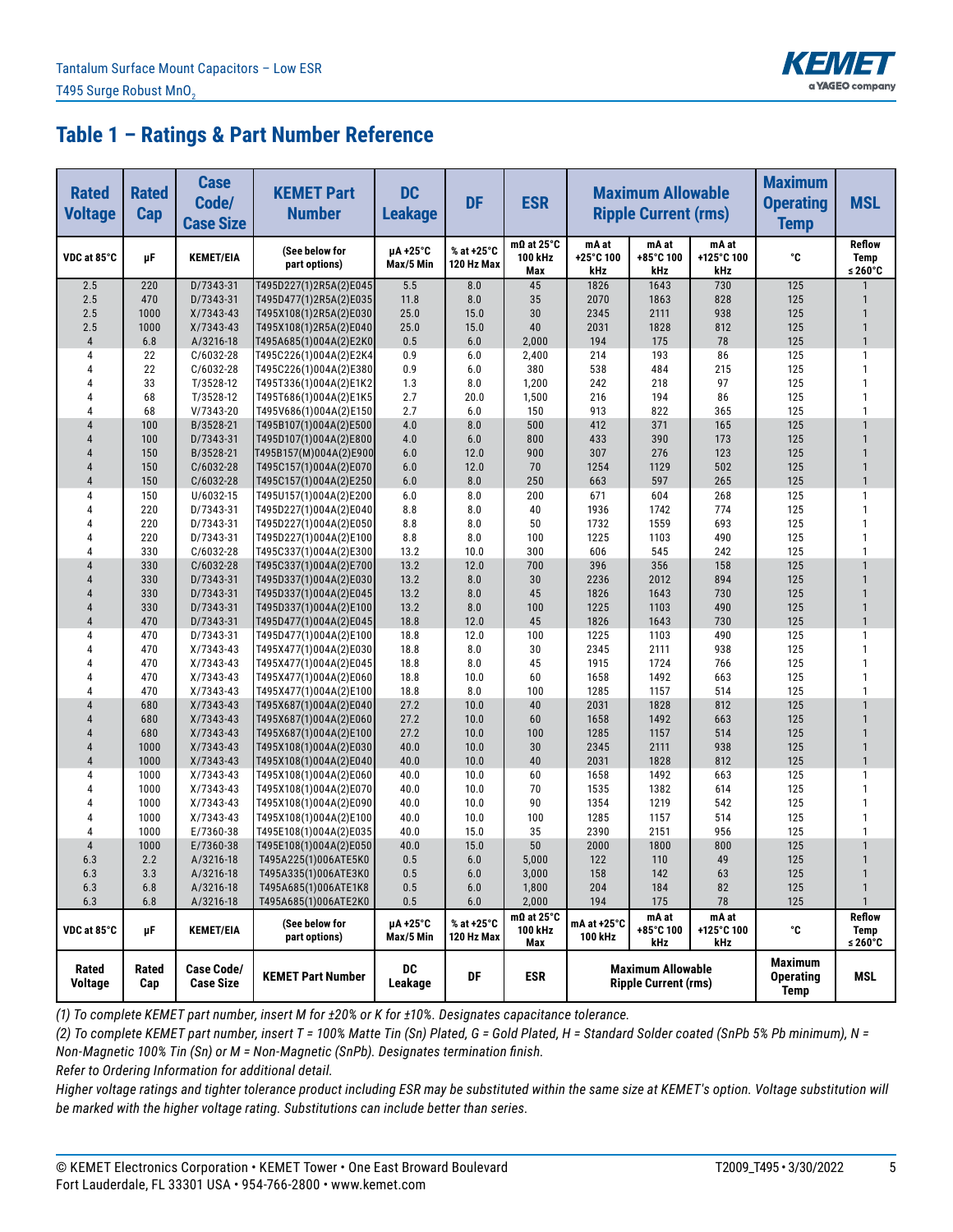

| <b>Rated</b><br><b>Voltage</b> | <b>Rated</b><br>Cap | <b>Case</b><br>Code/<br><b>Case Size</b> | <b>KEMET Part</b><br><b>Number</b>               | <b>DC</b><br><b>Leakage</b> | <b>DF</b>                | <b>ESR</b>                          | <b>Maximum Allowable</b><br><b>Ripple Current (rms)</b><br>mA at<br>mA at |                                                         |                            | <b>Maximum</b><br><b>Operating</b><br><b>Temp</b> | <b>MSL</b>                       |
|--------------------------------|---------------------|------------------------------------------|--------------------------------------------------|-----------------------------|--------------------------|-------------------------------------|---------------------------------------------------------------------------|---------------------------------------------------------|----------------------------|---------------------------------------------------|----------------------------------|
| VDC at 85°C                    | μF                  | <b>KEMET/EIA</b>                         | (See below for<br>part options)                  | µA +25°C<br>Max/5 Min       | % at +25°C<br>120 Hz Max | $m\Omega$ at 25°C<br>100 kHz<br>Max | +25°C 100<br>kHz                                                          | +85°C 100<br>kHz                                        | mA at<br>+125°C 100<br>kHz | °C                                                | <b>Reflow</b><br>Temp<br>≤ 260°C |
| 6.3                            | 6.8                 | A/3216-18                                | T495A685(1)006A(2)E4K5                           | 0.5                         | 6.0                      | 4,500                               | 129                                                                       | 116                                                     | 52                         | 125                                               | 1                                |
| 6.3                            | 6.8                 | $C/6032-28$                              | T495C685(1)006A(2)E480                           | 0.5                         | 6.0                      | 480                                 | 479                                                                       | 431                                                     | 192                        | 125                                               | $\mathbf{1}$                     |
| 6.3                            | 10                  | A/3216-18                                | T495A106(1)006A(2)E800                           | 0.6                         | 6.0                      | 800                                 | 306                                                                       | 275                                                     | 122                        | 125                                               | 1                                |
| 6.3                            | 10                  | A/3216-18                                | T495A106(1)006A(2)E1K0                           | 0.6                         | 6.0                      | 1,000                               | 274                                                                       | 247                                                     | 110                        | 125                                               | $\mathbf{1}$                     |
| 6.3                            | 10                  | A/3216-18                                | T495A106(1)006A(2)E1K5                           | 0.6                         | 6.0                      | 1,500                               | 224                                                                       | 202                                                     | 90                         | 125                                               | 1                                |
| 6.3                            | 10                  | A/3216-18                                | T495A106(1)006A(2)E2K0                           | 0.6                         | 6.0                      | 2,000                               | 194                                                                       | 175                                                     | 78                         | 125                                               |                                  |
| 6.3                            | 10                  | B/3528-21                                | T495B106(1)006A(2)E1K0                           | 0.6                         | 6.0                      | 1,000                               | 292                                                                       | 263                                                     | 117                        | 125                                               | $\mathbf{1}$                     |
| 6.3                            | 10                  | T/3528-12                                | T495T106(1)006A(2)E1K2                           | 0.6                         | 6.0                      | 1,200                               | 242                                                                       | 218                                                     | 97                         | 125                                               | $\mathbf{1}$                     |
| 6.3<br>6.3                     | 15<br>15            | A/3216-18<br>T/3528-12                   | T495A156(1)006A(2)E2K0                           | 0.9<br>0.9                  | 6.0<br>6.0               | 2,000                               | 194<br>265                                                                | 175<br>239                                              | 78<br>106                  | 125<br>125                                        | $\mathbf{1}$                     |
| 6.3                            | 22                  | A/3216-18                                | T495T156(1)006A(2)E1K0<br>T495A226(1)006A(2)E500 | 1.4                         | 6.0                      | 1,000<br>500                        | 387                                                                       | 348                                                     | 155                        | 125                                               | $\mathbf{1}$                     |
| 6.3                            | 22                  | A/3216-18                                | T495A226(1)006A(2)E900                           | 1.4                         | 8.0                      | 900                                 | 289                                                                       | 260                                                     | 116                        | 125                                               | $\mathbf{1}$                     |
| 6.3                            | 22                  | A/3216-18                                | T495A226(1)006A(2)E1K5                           | 1.4                         | 8.0                      | 1,500                               | 224                                                                       | 202                                                     | 90                         | 125                                               | 1                                |
| 6.3                            | 22                  | B/3528-21                                | T495B226(1)006A(2)E500                           | 1.4                         | 6.0                      | 500                                 | 412                                                                       | 371                                                     | 165                        | 125                                               | 1                                |
| 6.3                            | 22                  | C/6032-28                                | T495C226(1)006A(2)E380                           | 1.4                         | 6.0                      | 380                                 | 538                                                                       | 484                                                     | 215                        | 125                                               | 1                                |
| 6.3                            | 33                  | A/3216-18                                | T495A336(1)006A(2)E600                           | 2.1                         | 12.0                     | 600                                 | 354                                                                       | 319                                                     | 142                        | 125                                               |                                  |
| 6.3                            | 33                  | B/3528-21                                | T495B336(1)006A(2)E600                           | 2.1                         | 6.0                      | 600                                 | 376                                                                       | 338                                                     | 150                        | 125                                               | $\mathbf{1}$                     |
| 6.3                            | 33                  | T/3528-12                                | T495T336(1)006A(2)E800                           | 2.1                         | 6.0                      | 800                                 | 296                                                                       | 266                                                     | 118                        | 125                                               | $\mathbf{1}$                     |
| 6.3                            | 33                  | $C/6032-28$                              | T495C336(1)006A(2)E350                           | 2.1                         | 6.0                      | 350                                 | 561                                                                       | 505                                                     | 224                        | 125                                               | $\mathbf{1}$                     |
| 6.3                            | 47                  | B/3528-21                                | T495B476(1)006A(2)E250                           | 3.0                         | 6.0                      | 250                                 | 583                                                                       | 525                                                     | 233                        | 125                                               | $\mathbf{1}$                     |
| 6.3                            | 47                  | B/3528-21                                | T495B476(1)006A(2)E400                           | 3.0                         | 6.0                      | 400                                 | 461                                                                       | 415                                                     | 184                        | 125                                               | $\mathbf{1}$                     |
| 6.3                            | 47                  | B/3528-21                                | T495B476(1)006A(2)E450                           | 3.0                         | 6.0                      | 450                                 | 435                                                                       | 392                                                     | 174                        | 125                                               | 1                                |
| 6.3                            | 47                  | B/3528-21                                | T495B476(1)006A(2)E500                           | 3.0                         | 6.0                      | 500                                 | 583                                                                       | 525                                                     | 233                        | 125                                               | 1                                |
| 6.3                            | 47                  | C/6032-28                                | T495C476(1)006A(2)E250                           | 3.0                         | 6.0                      | 250                                 | 663                                                                       | 597                                                     | 265                        | 125                                               | 1                                |
| 6.3                            | 47                  | C/6032-28                                | T495C476(1)006A(2)E300                           | 3.0                         | 6.0                      | 300                                 | 606                                                                       | 545                                                     | 242                        | 125                                               | 1                                |
| 6.3                            | 47                  | C/6032-28                                | T495C476(1)006A(2)E330                           | 3.0                         | 6.0                      | 330                                 | 577                                                                       | 519                                                     | 231                        | 125                                               |                                  |
| 6.3                            | 47                  | $V/7343-20$                              | T495V476(1)006A(2)E150                           | 3.0                         | 6.0                      | 150                                 | 913                                                                       | 822                                                     | 365                        | 125                                               | $\mathbf{1}$                     |
| 6.3                            | 68                  | B/3528-21                                | T495B686(1)006A(2)E500                           | 4.3                         | 8.0                      | 500                                 | 412                                                                       | 371                                                     | 165                        | 125                                               |                                  |
| 6.3                            | 68                  | C/6032-28                                | T495C686(1)006A(2)E400                           | 4.3                         | 6.0                      | 400                                 | 524                                                                       | 472                                                     | 210                        | 125                                               | $\mathbf{1}$                     |
| 6.3                            | 68                  | U/6032-15                                | T495U686(1)006A(2)E400                           | 4.3                         | 6.0                      | 400                                 | 474                                                                       | 427                                                     | 190                        | 125                                               | $\mathbf{1}$                     |
| 6.3                            | 68                  | D/7343-31                                | T495D686(1)006A(2)E175                           | 4.3                         | 4.0                      | 175                                 | 926                                                                       | 833                                                     | 370                        | 125                                               | $\mathbf{1}$                     |
| 6.3                            | 68                  | D/7343-31                                | T495D686(1)006A(2)E180                           | 4.3                         | 4.0                      | 180                                 | 913                                                                       | 822                                                     | 365                        | 125                                               | 1                                |
| 6.3<br>6.3                     | 100<br>100          | B/3528-21<br>B/3528-21                   | T495B107(1)006A(2)E400                           | 6.3<br>6.3                  | 15.0<br>15.0             | 400<br>700                          | 461<br>348                                                                | 415<br>313                                              | 184<br>139                 | 125<br>125                                        | $\mathbf{1}$<br>1                |
| 6.3                            | 100                 | M/3528-15                                | T495B107(M)006A(2)E700<br>T495M107(1)006A(2)E500 | 6.3                         | 20.0                     | 500                                 | 490                                                                       | 441                                                     | 196                        | 125                                               | 1                                |
| 6.3                            | 100                 | M/3528-15                                | T495M107(1)006A(2)E1K0                           | 6.3                         | 20.0                     | 1,000                               | 346                                                                       | 311                                                     | 138                        | 125                                               |                                  |
| 6.3                            | 100                 | $C/6032-28$                              | T495C107(1)006A(2)E075                           | 6.3                         | 8.0                      | 75                                  | 1211                                                                      | 1090                                                    | 484                        | 125                                               | $\mathbf{1}$                     |
| 6.3                            | 100                 | $C/6032-28$                              | T495C107(1)006A(2)E150                           | 6.3                         | 8.0                      | 150                                 | 856                                                                       | 770                                                     | 342                        | 125                                               | $\mathbf{1}$                     |
| 6.3                            | 100                 | D/7343-31                                | T495D107(1)006A(2)E050                           | 6.3                         | 6.0                      | 50                                  | 1732                                                                      | 1559                                                    | 693                        | 125                                               | $\mathbf{1}$                     |
| 6.3                            | 100                 | D/7343-31                                | T495D107(1)006A(2)E130                           | 6.3                         | 6.0                      | 130                                 | 1074                                                                      | 967                                                     | 430                        | 125                                               | $\mathbf{1}$                     |
| 6.3                            | 100                 | D/7343-31                                | T495D107(1)006A(2)E150                           | 6.3                         | 8.0                      | 150                                 | 1000                                                                      | 900                                                     | 400                        | 125                                               | $\mathbf{1}$                     |
| 6.3                            | 100                 | D/7343-31                                | T495D107(1)006A(2)E800                           | 6.3                         | 6.0                      | 800                                 | 433                                                                       | 390                                                     | 173                        | 125                                               | $\mathbf{1}$                     |
| 6.3                            | 100                 | $V/7343-20$                              | T495V107(1)006A(2)E090                           | 6.3                         | 8.0                      | 90                                  | 1179                                                                      | 1061                                                    | 472                        | 125                                               | 1                                |
| 6.3                            | 100                 | $V/7343-20$                              | T495V107(1)006A(2)E150                           | 6.3                         | 8.0                      | 150                                 | 913                                                                       | 822                                                     | 365                        | 125                                               | 1                                |
| 6.3                            | 150                 | B/3528-21                                | T495B157(1)006A(2)E800                           | 9.5                         | 6.0                      | 800                                 | 326                                                                       | 293                                                     | 130                        | 125                                               | 1                                |
| VDC at 85°C                    | μF                  | <b>KEMET/EIA</b>                         | (See below for<br>part options)                  | µA+25°C<br>Max/5 Min        | % at +25°C<br>120 Hz Max | $m\Omega$ at 25°C<br>100 kHz<br>Max | mA at +25°C<br>100 kHz                                                    | mA at<br>+85°C 100<br>kHz                               | mA at<br>+125°C 100<br>kHz | ۰c                                                | <b>Reflow</b><br>Temp<br>≤ 260°C |
| Rated<br>Voltage               | Rated<br>Cap        | <b>Case Code/</b><br><b>Case Size</b>    | <b>KEMET Part Number</b>                         | DC<br>Leakage               | DF                       | <b>ESR</b>                          |                                                                           | <b>Maximum Allowable</b><br><b>Ripple Current (rms)</b> |                            | <b>Maximum</b><br><b>Operating</b><br><b>Temp</b> | MSL                              |

*(1) To complete KEMET part number, insert M for ±20% or K for ±10%. Designates capacitance tolerance.*

*(2) To complete KEMET part number, insert T = 100% Matte Tin (Sn) Plated, G = Gold Plated, H = Standard Solder coated (SnPb 5% Pb minimum), N = Non-Magnetic 100% Tin (Sn) or M = Non-Magnetic (SnPb). Designates termination finish.*

*Refer to Ordering Information for additional detail.*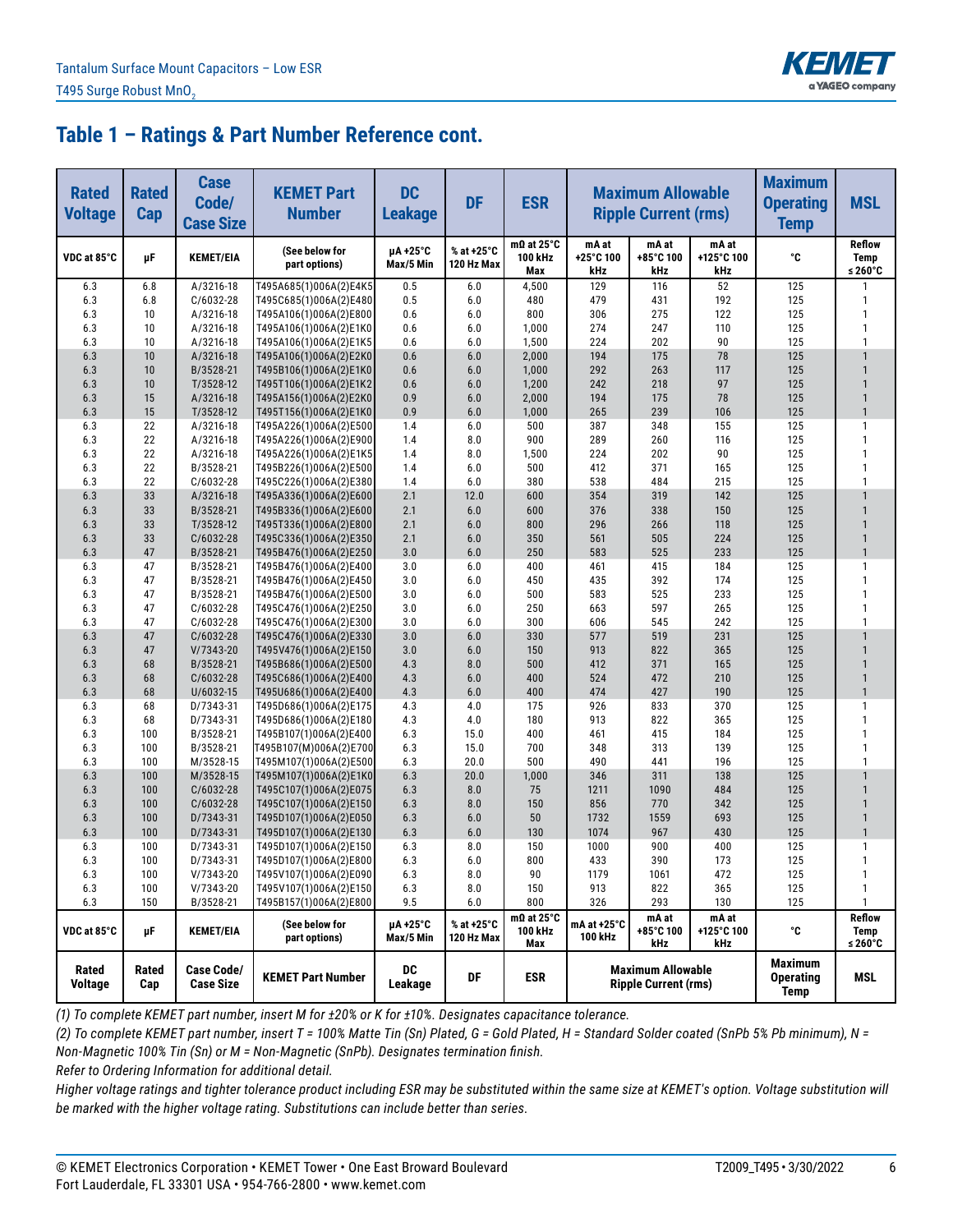

| <b>Rated</b><br><b>Voltage</b> | <b>Rated</b><br>Cap | <b>Case</b><br>Code/<br><b>Case Size</b> | <b>KEMET Part</b><br><b>Number</b>               | <b>DC</b><br><b>Leakage</b> | <b>DF</b>                | <b>ESR</b>                          | <b>Maximum Allowable</b><br><b>Ripple Current (rms)</b> |                                                         |                            | <b>Maximum</b><br><b>Operating</b><br><b>Temp</b> | <b>MSL</b>                       |
|--------------------------------|---------------------|------------------------------------------|--------------------------------------------------|-----------------------------|--------------------------|-------------------------------------|---------------------------------------------------------|---------------------------------------------------------|----------------------------|---------------------------------------------------|----------------------------------|
| VDC at 85°C                    | μF                  | <b>KEMET/EIA</b>                         | (See below for<br>part options)                  | µA +25°C<br>Max/5 Min       | % at +25°C<br>120 Hz Max | $m\Omega$ at 25°C<br>100 kHz<br>Max | mA at<br>+25°C 100<br>kHz                               | mA at<br>+85°C 100<br>kHz                               | mA at<br>+125°C 100<br>kHz | °C                                                | <b>Reflow</b><br>Temp<br>≤ 260°C |
| 6.3                            | 150                 | C/6032-28                                | T495C157(1)006A(2)E050                           | 9.5                         | 8.0                      | 50                                  | 1483                                                    | 1335                                                    | 593                        | 125                                               |                                  |
| 6.3                            | 150                 | C/6032-28                                | T495C157(M)006A(2)E200                           | 9.5                         | 8.0                      | 200                                 | 742                                                     | 668                                                     | 297                        | 125                                               | 1                                |
| 6.3                            | 150                 | U/6032-15                                | T495U157(1)006A(2)E200                           | 9.5                         | 8.0                      | 200                                 | 671                                                     | 604                                                     | 268                        | 125                                               | $\mathbf{1}$                     |
| 6.3                            | 150                 | $V/7343-20$                              | T495V157(1)006A(2)E040                           | 9.5                         | 8.0                      | 40                                  | 1768                                                    | 1591                                                    | 707                        | 125                                               | $\mathbf{1}$                     |
| 6.3                            | 150                 | V/7343-20                                | T495V157(1)006A(2)E070                           | 9.5                         | 8.0                      | 70                                  | 1336                                                    | 1202                                                    | 534                        | 125                                               | $\mathbf{1}$                     |
| 6.3                            | 150                 | V/7343-20                                | T495V157(1)006A(2)E150                           | 9.5                         | 8.0                      | 150                                 | 913                                                     | 822                                                     | 365                        | 125                                               | $\mathbf{1}$                     |
| 6.3                            | 150                 | D/7343-31                                | T495D157(1)006A(2)E050                           | 9.5                         | 6.0                      | 50                                  | 1732                                                    | 1559                                                    | 693                        | 125                                               | $\mathbf{1}$                     |
| 6.3                            | 150                 | D/7343-31                                | T495D157(1)006A(2)E065                           | 9.5                         | 6.0                      | 65                                  | 1519                                                    | 1367                                                    | 608                        | 125                                               | $\mathbf{1}$                     |
| 6.3                            | 150                 | D/7343-31                                | T495D157(1)006A(2)E080                           | 9.5                         | 6.0                      | 80                                  | 1369                                                    | 1232                                                    | 548                        | 125                                               | $\mathbf{1}$<br>$\mathbf{1}$     |
| 6.3<br>6.3                     | 150<br>150          | D/7343-31<br>D/7343-31                   | T495D157(1)006A(2)E100<br>T495D157(1)006A(2)E125 | 9.5<br>9.5                  | 6.0<br>6.0               | 100<br>125                          | 1225<br>1095                                            | 1103<br>986                                             | 490<br>438                 | 125<br>125                                        | $\mathbf{1}$                     |
| 6.3                            | 150                 | $X/7343-43$                              | T495X157(1)006A(2)E100                           | 9.5                         | 6.0                      | 100                                 | 1285                                                    | 1157                                                    | 514                        | 125                                               | $\mathbf{1}$                     |
| 6.3                            | 220                 | C/6032-28                                | T495C227(1)006A(2)E225                           | 13.9                        | 10.0                     | 225                                 | 699                                                     | 629                                                     | 280                        | 125                                               | $\mathbf{1}$                     |
| 6.3                            | 220                 | C/6032-28                                | T495C227(1)006A(2)E200                           | 13.9                        | 10.0                     | 200                                 | 742                                                     | 668                                                     | 297                        | 125                                               | $\mathbf{1}$                     |
| 6.3                            | 220                 | C/6032-28                                | T495C227(1)006A(2)E100                           | 13.9                        | 10.0                     | 100                                 | 1049                                                    | 944                                                     | 420                        | 125                                               | $\mathbf{1}$                     |
| 6.3                            | 220                 | D/7343-31                                | T495D227(1)006A(2)E045                           | 13.9                        | 8.0                      | 45                                  | 1826                                                    | 1643                                                    | 730                        | 125                                               | 1                                |
| 6.3                            | 220                 | D/7343-31                                | T495D227(1)006A(2)E050                           | 13.9                        | 8.0                      | 50                                  | 1732                                                    | 1559                                                    | 693                        | 125                                               | $\mathbf{1}$                     |
| 6.3                            | 220                 | D/7343-31                                | T495D227(1)006A(2)E100                           | 13.9                        | 8.0                      | 100                                 | 1225                                                    | 1103                                                    | 490                        | 125                                               | 1                                |
| 6.3                            | 220                 | W/7343-15                                | T495W227(1)006A(2)E250                           | 13.9                        | 8.0                      | 250                                 | 849                                                     | 764                                                     | 340                        | 125                                               | $\mathbf{1}$                     |
| 6.3                            | 220                 | $X/7343-43$                              | T495X227(1)006A(2)E070                           | 13.9                        | 8.0                      | 70                                  | 1535                                                    | 1382                                                    | 614                        | 125                                               | 1                                |
| 6.3                            | 220                 | X/7343-43                                | T495X227(1)006A(2)E080                           | 13.9                        | 8.0                      | 80                                  | 1436                                                    | 1292                                                    | 574                        | 125                                               | $\mathbf{1}$                     |
| 6.3                            | 220                 | $X/7343-43$                              | T495X227(1)006A(2)E100                           | 13.9                        | 8.0                      | 100                                 | 1285                                                    | 1157                                                    | 514                        | 125                                               | $\mathbf{1}$                     |
| 6.3                            | 220                 | $V/7343-20$                              | T495V227(1)006ATE150                             | 13.9                        | 8.0                      | 150                                 | 913                                                     | 822                                                     | 365                        | 125                                               | $\mathbf{1}$                     |
| 6.3                            | 330                 | C/6032-28                                | T495C337(1)006A(2)E200                           | 20.8                        | 18.0                     | 200                                 | 742                                                     | 668                                                     | 297                        | 125                                               | $\mathbf{1}$                     |
| 6.3                            | 330                 | D/7343-31                                | T495D337(1)006A(2)E040                           | 20.8                        | 8.0                      | 40                                  | 1936                                                    | 1742                                                    | 774                        | 125                                               | $\mathbf{1}$                     |
| 6.3                            | 330                 | D/7343-31                                | T495D337(1)006A(2)E045                           | 20.8                        | 8.0                      | 45                                  | 1826                                                    | 1643                                                    | 730                        | 125                                               | 1                                |
| 6.3                            | 330                 | D/7343-31                                | T495D337(1)006A(2)E050                           | 20.8                        | 8.0                      | 50                                  | 1732                                                    | 1559                                                    | 693                        | 125                                               | $\mathbf{1}$                     |
| 6.3                            | 330                 | D/7343-31                                | T495D337(1)006A(2)E070                           | 20.8                        | 8.0                      | 70                                  | 1464                                                    | 1318                                                    | 586                        | 125                                               | 1                                |
| 6.3                            | 330                 | D/7343-31                                | T495D337(1)006A(2)E100                           | 20.8                        | 8.0                      | 100                                 | 1225                                                    | 1103                                                    | 490                        | 125                                               | 1                                |
| 6.3                            | 330                 | V/7343-20                                | T495V337(1)006A(2)E150                           | 20.8                        | 8.0                      | 150                                 | 913                                                     | 822                                                     | 365                        | 125                                               | 1                                |
| 6.3                            | 330                 | $X/7343-43$                              | T495X337(1)006A(2)E045                           | 20.8                        | 8.0                      | 45                                  | 1915                                                    | 1724                                                    | 766                        | 125                                               | $\mathbf{1}$                     |
| 6.3                            | 330                 | $X/7343-43$                              | T495X337(1)006A(2)E050                           | 20.8                        | 8.0                      | 50                                  | 1817                                                    | 1635                                                    | 727                        | 125                                               | $\mathbf{1}$<br>$\mathbf{1}$     |
| 6.3<br>6.3                     | 330<br>330          | X/7343-43<br>$X/7343-43$                 | T495X337(1)006A(2)E065                           | 20.8<br>20.8                | 8.0<br>8.0               | 65<br>80                            | 1593<br>1436                                            | 1434<br>1292                                            | 637<br>574                 | 125<br>125                                        | $\mathbf{1}$                     |
| 6.3                            | 330                 | $X/7343-43$                              | T495X337(1)006A(2)E080<br>T495X337(1)006A(2)E100 | 20.8                        | 8.0                      | 100                                 | 1285                                                    | 1157                                                    | 514                        | 125                                               | $\mathbf{1}$                     |
| 6.3                            | 330                 | E/7360-38                                | T495E337(1)006A(2)E060                           | 20.8                        | 8.0                      | 60                                  | 1826                                                    | 1643                                                    | 730                        | 125                                               | $\mathbf{1}$                     |
| 6.3                            | 330                 | E/7360-38                                | T495E337(1)006A(2)E100                           | 20.8                        | 8.0                      | 100                                 | 1414                                                    | 1273                                                    | 566                        | 125                                               | $\mathbf{1}$                     |
| 6.3                            | 470                 | D/7343-31                                | T495D477(1)006A(2)E045                           | 29.6                        | 12.0                     | 45                                  | 1826                                                    | 1643                                                    | 730                        | 125                                               | $\mathbf{1}$                     |
| 6.3                            | 470                 | D/7343-31                                | T495D477(1)006A(2)E100                           | 29.6                        | 12.0                     | 100                                 | 1225                                                    | 1103                                                    | 490                        | 125                                               | 1                                |
| 6.3                            | 470                 | D/7343-31                                | T495D477(1)006A(2)E125                           | 29.6                        | 12.0                     | 125                                 | 1095                                                    | 986                                                     | 438                        | 125                                               | 1                                |
| 6.3                            | 470                 | D/7343-31                                | T495D477(1)006A(2)E150                           | 29.6                        | 12.0                     | 150                                 | 1000                                                    | 900                                                     | 400                        | 125                                               | $\mathbf{1}$                     |
| 6.3                            | 470                 | $V/7343-20$                              | T495V477(1)006A(2)E150                           | 29.6                        | 15.0                     | 150                                 | 913                                                     | 822                                                     | 365                        | 125                                               | $\mathbf{1}$                     |
| 6.3                            | 470                 | $X/7343-43$                              | T495X477(1)006A(2)E030                           | 29.6                        | 10.0                     | 30                                  | 2345                                                    | 2111                                                    | 938                        | 125                                               | $\mathbf{1}$                     |
| 6.3                            | 470                 | $X/7343-43$                              | T495X477(1)006A(2)E045                           | 29.6                        | 10.0                     | 45                                  | 1915                                                    | 1724                                                    | 766                        | 125                                               | $\mathbf{1}$                     |
| 6.3                            | 470                 | $X/7343-43$                              | T495X477(1)006A(2)E050                           | 29.6                        | 10.0                     | 50                                  | 1817                                                    | 1635                                                    | 727                        | 125                                               | $\mathbf{1}$                     |
| VDC at 85°C                    | μF                  | <b>KEMET/EIA</b>                         | (See below for<br>part options)                  | µA+25°C<br>Max/5 Min        | % at +25°C<br>120 Hz Max | $m\Omega$ at 25°C<br>100 kHz<br>Max | mA at +25°C<br>100 kHz                                  | mA at<br>+85°C 100<br>kHz                               | mA at<br>+125°C 100<br>kHz | ۰c                                                | Reflow<br>Temp<br>≤ 260°C        |
| Rated<br>Voltage               | Rated<br>Cap        | Case Code/<br><b>Case Size</b>           | <b>KEMET Part Number</b>                         | DC<br>Leakage               | DF                       | <b>ESR</b>                          |                                                         | <b>Maximum Allowable</b><br><b>Ripple Current (rms)</b> |                            | <b>Maximum</b><br><b>Operating</b><br><b>Temp</b> | MSL                              |

*(1) To complete KEMET part number, insert M for ±20% or K for ±10%. Designates capacitance tolerance.*

*(2) To complete KEMET part number, insert T = 100% Matte Tin (Sn) Plated, G = Gold Plated, H = Standard Solder coated (SnPb 5% Pb minimum), N = Non-Magnetic 100% Tin (Sn) or M = Non-Magnetic (SnPb). Designates termination finish.*

*Refer to Ordering Information for additional detail.*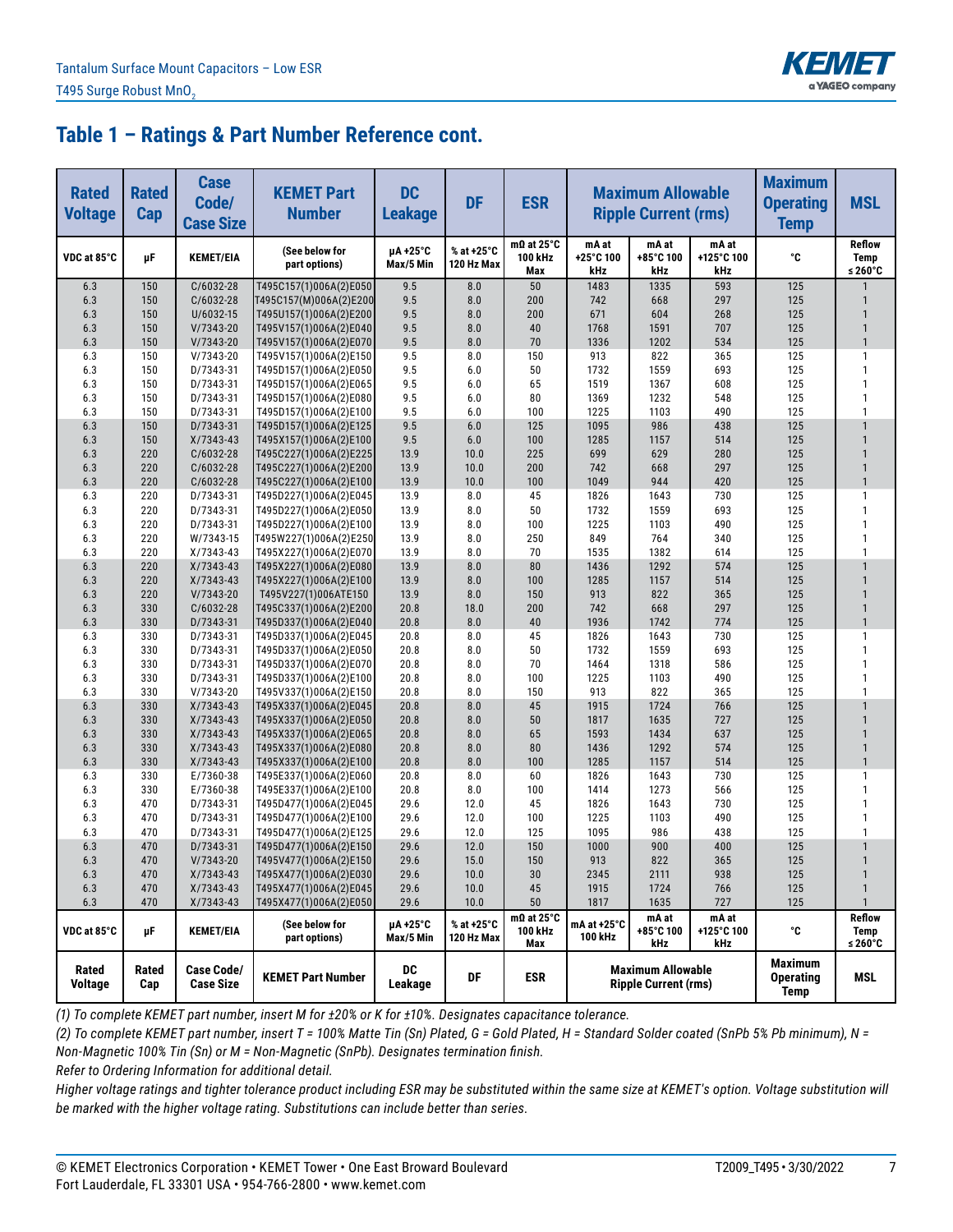

| <b>Rated</b><br><b>Voltage</b> | <b>Rated</b><br><b>Cap</b> | <b>Case</b><br>Code/<br><b>Case Size</b> | <b>KEMET Part</b><br><b>Number</b>                | <b>DC</b><br><b>Leakage</b> | <b>DF</b>                | <b>ESR</b>                          | <b>Maximum Allowable</b><br><b>Ripple Current (rms)</b> |                                                         |                            | <b>Maximum</b><br><b>Operating</b><br><b>Temp</b> | <b>MSL</b>                       |
|--------------------------------|----------------------------|------------------------------------------|---------------------------------------------------|-----------------------------|--------------------------|-------------------------------------|---------------------------------------------------------|---------------------------------------------------------|----------------------------|---------------------------------------------------|----------------------------------|
| VDC at 85°C                    | μF                         | <b>KEMET/EIA</b>                         | (See below for<br>part options)                   | µA +25°C<br>Max/5 Min       | % at +25°C<br>120 Hz Max | $m\Omega$ at 25°C<br>100 kHz<br>Max | mA at<br>+25°C 100<br>kHz                               | mA at<br>+85°C 100<br>kHz                               | mA at<br>+125°C 100<br>kHz | °C                                                | <b>Reflow</b><br>Temp<br>≤ 260°C |
| 6.3                            | 470                        | X/7343-43                                | T495X477(1)006A(2)E060                            | 29.6                        | 10.0                     | 60                                  | 1658                                                    | 1492                                                    | 663                        | 125                                               | 1                                |
| 6.3                            | 470                        | $X/7343-43$                              | T495X477(1)006A(2)E065                            | 29.6                        | 10.0                     | 65                                  | 1593                                                    | 1434                                                    | 637                        | 125                                               | 1                                |
| 6.3                            | 470                        | X/7343-43                                | T495X477(1)006A(2)E100                            | 29.6                        | 10.0                     | 100                                 | 1285                                                    | 1157                                                    | 514                        | 125                                               | 1                                |
| 6.3                            | 470                        | $X/7343-43$                              | T495X477(1)006A(2)E125                            | 29.6                        | 10.0                     | 125                                 | 1149                                                    | 1034                                                    | 460                        | 125                                               | $\mathbf{1}$                     |
| 6.3                            | 470                        | E/7360-38                                | T495E477(1)006A(2)E040                            | 29.6                        | 12.0                     | 40                                  | 2236                                                    | 2012                                                    | 894                        | 125                                               | 1                                |
| 6.3                            | 470                        | E/7360-38                                | T495E477(1)006A(2)E055                            | 29.6                        | 10.0                     | 55                                  | 1907                                                    | 1716                                                    | 763                        | 125                                               |                                  |
| 6.3                            | 470                        | E/7360-38                                | T495E477(1)006A(2)E100                            | 29.6                        | 10.0                     | 100                                 | 1414                                                    | 1273                                                    | 566                        | 125                                               | $\mathbf{1}$                     |
| 6.3                            | 680                        | $X/7343-43$                              | T495X687(1)006A(2)E100                            | 42.8                        | 12.0                     | 100                                 | 1285                                                    | 1157                                                    | 514                        | 125                                               | $\mathbf{1}$                     |
| 6.3<br>6.3                     | 680<br>680                 | $X/7343-43$                              | T495X687(1)006A(2)E060                            | 42.8                        | 12.0                     | 60<br>45                            | 1658                                                    | 1492<br>1724                                            | 663<br>766                 | 125<br>125                                        | $\mathbf{1}$<br>$\mathbf{1}$     |
| 6.3                            | 1,000                      | $X/7343-43$<br>$X/7343-43$               | T495X687(1)006A(2)E045<br>T495X108(1)006A(2)E100  | 42.8<br>63.0                | 12.0<br>20.0             | 100                                 | 1915<br>1285                                            | 1157                                                    | 514                        | 125                                               | 1                                |
| 6.3                            | 1,000                      | E/7360-38                                | T495E108(1)006A(2)E050                            | 63.0                        | 15.0                     | 50                                  | 2000                                                    | 1800                                                    | 800                        | 125                                               | $\mathbf{1}$                     |
| 6.3                            | 1,000                      | E/7360-38                                | T495E108(1)006A(2)E040                            | 63.0                        | 15.0                     | 40                                  | 2236                                                    | 2012                                                    | 894                        | 125                                               | $\mathbf{1}$                     |
| 10                             | 2.2                        | A/3216-18                                | T495A225(1)010A(2)E1K8                            | 0.5                         | 6.0                      | 1,800                               | 204                                                     | 184                                                     | 82                         | 125                                               | 1                                |
| 10                             | 2.2                        | A/3216-18                                | T495A225(1)010A(2)E7K0                            | 0.5                         | 6.0                      | 7,000                               | 104                                                     | 94                                                      | 42                         | 125                                               | 1                                |
| 10                             | 3.3                        | A/3216-18                                | T495A335(1)010A(2)E2K0                            | $0.5\,$                     | 6.0                      | 2,000                               | 194                                                     | 175                                                     | 78                         | 125                                               |                                  |
| 10                             | 4.7                        | A/3216-18                                | T495A475(1)010A(2)E1K2                            | 0.5                         | 6.0                      | 1,200                               | 250                                                     | 225                                                     | 100                        | 125                                               | $\mathbf{1}$                     |
| 10                             | 4.7                        | A/3216-18                                | T495A475(1)010A(2)E1K3                            | 0.5                         | 6.0                      | 1,300                               | 240                                                     | 216                                                     | 96                         | 125                                               | $\mathbf{1}$                     |
| 10                             | 4.7                        | A/3216-18                                | T495A475(1)010A(2)E1K4                            | 0.5                         | 6.0                      | 1,400                               | 231                                                     | 208                                                     | 92                         | 125                                               | $\mathbf{1}$                     |
| 10                             | 4.7                        | A/3216-18                                | T495A475(1)010A(2)E1K8                            | 0.5                         | 6.0                      | 1,800                               | 204                                                     | 184                                                     | 82                         | 125                                               | $\mathbf{1}$                     |
| 10                             | 4.7                        | A/3216-18                                | T495A475(1)010A(2)E2K0                            | 0.5                         | 6.0                      | 2,000                               | 194                                                     | 175                                                     | 78                         | 125                                               | $\mathbf{1}$                     |
| 10                             | 4.7                        | B/3528-21                                | T495B475(1)010A(2)E1K3                            | 0.5                         | 15.0                     | 1,300                               | 256                                                     | 230                                                     | 102                        | 125                                               | 1                                |
| 10                             | 4.7                        | B/3528-21                                | T495B475(1)010A(2)E1K5                            | 0.5                         | 6.0                      | 1,500                               | 238                                                     | 214                                                     | 95                         | 125                                               | $\mathbf{1}$                     |
| 10                             | 6.8                        | A/3216-18                                | T495A685(1)010A(2)E1K8                            | 0.7                         | 6.0                      | 1,800                               | 204                                                     | 184                                                     | 82                         | 125                                               | 1                                |
| 10                             | 6.8                        | B/3528-21                                | T495B685(1)010A(2)E900                            | 0.7                         | 6.0                      | 900                                 | 307                                                     | 276                                                     | 123                        | 125                                               | 1                                |
| 10                             | 6.8                        | B/3528-21                                | T495B685(1)010A(2)E1K1                            | 0.7                         | 6.0                      | 1,100                               | 278                                                     | 250                                                     | 111                        | 125                                               |                                  |
| 10                             | 6.8                        | B/3528-21                                | T495B685(1)010A(2)E1K2                            | 0.7                         | 6.0                      | 1,200                               | 266                                                     | 239                                                     | 106                        | 125                                               | $\mathbf{1}$                     |
| 10                             | 10                         | A/3216-18                                | T495A106(1)010A(2)E1K8                            | 1.0                         | 6.0                      | 1,800                               | 204                                                     | 184                                                     | 82                         | 125                                               | $\mathbf{1}$                     |
| 10                             | 10                         | A/3216-18                                | T495A106(1)010A(2) E2K0                           | 1.0                         | 6.0                      | 2,000                               | 194                                                     | 175                                                     | 78                         | 125                                               | $\mathbf{1}$                     |
| 10                             | 10                         | A/3216-18                                | T495A106(1)010A(2) E2K5                           | 1.0                         | 6.0                      | 2,500                               | 173                                                     | 156                                                     | 69                         | 125                                               | $\mathbf{1}$                     |
| 10                             | 10                         | A/3216-18                                | T495A106(1)010A(2) E3K8                           | 1.0                         | 6.0                      | 3,800                               | 140                                                     | 126                                                     | 56                         | 125                                               | $\mathbf{1}$                     |
| 10                             | 10                         | B/3528-21                                | T495B106(1)010A(2) E600                           | 1.0                         | 6.0                      | 600                                 | 376                                                     | 338                                                     | 150                        | 125                                               | 1                                |
| 10<br>10                       | 10<br>10                   | B/3528-21<br>B/3528-21                   | T495B106(1)010A(2)E750                            | 1.0<br>1.0                  | 6.0<br>6.0               | 750<br>1,200                        | 337<br>266                                              | 303<br>239                                              | 135<br>106                 | 125<br>125                                        | 1<br>1                           |
| 10                             | 10                         | B/3528-21                                | T495B106(1)010A(2) E1K2<br>T495B106(1)010A(2)E3K0 | 1.0                         | 6.0                      | 3,000                               | 168                                                     | 151                                                     | 67                         | 125                                               | 1                                |
| 10                             | 10                         | $C/6032-28$                              | T495C106(1)010AT E400                             | 1.0                         | 6.0                      | 400                                 | 524                                                     | 472                                                     | 210                        | 125                                               |                                  |
| 10                             | 10                         | T/3528-12                                | T495T106(1)010AT E1K5                             | 1.0                         | 6.0                      | 1,500                               | 216                                                     | 194                                                     | 86                         | 125                                               | $\mathbf{1}$                     |
| 10                             | 15                         | A/3216-18                                | T495A156(1)010AT E1K0                             | 1.5                         | 6.0                      | 1,000                               | 274                                                     | 247                                                     | 110                        | 125                                               | $\mathbf{1}$                     |
| 10                             | 15                         | A/3216-18                                | T495A156(1)010AT E1K8                             | 1.5                         | 6.0                      | 1,800                               | 204                                                     | 184                                                     | 82                         | 125                                               | $\mathbf{1}$                     |
| 10                             | 15                         | B/3528-21                                | T495B156(1)010AT E600                             | 1.5                         | 6.0                      | 600                                 | 376                                                     | 338                                                     | 150                        | 125                                               | $\mathbf{1}$                     |
| 10                             | 15                         | B/3528-21                                | T495B156(1)010AT E900                             | 1.5                         | 6.0                      | 900                                 | 307                                                     | 276                                                     | 123                        | 125                                               | 1                                |
| 10                             | 15                         | T/3528-12                                | T495T156(1)010AT E1K2                             | 1.5                         | 6.0                      | 1,200                               | 242                                                     | 218                                                     | 97                         | 125                                               | $\mathbf{1}$                     |
| 10                             | 15                         | B/3528-21                                | T495B156(1)010A(2)E500                            | 1.5                         | 6.0                      | 500                                 | 412                                                     | 371                                                     | 165                        | 125                                               | 1                                |
| 10                             | 15                         | C/6032-28                                | T495C156(1)010A(2)E375                            | 1.5                         | 6.0                      | 375                                 | 542                                                     | 488                                                     | 217                        | 125                                               | 1                                |
| 10                             | 15                         | C/6032-28                                | T495C156(1)010A(2)E400                            | 1.5                         | $6.0\,$                  | 400                                 | 524                                                     | 472                                                     | 210                        | 125                                               | 1                                |
| VDC at 85°C                    | μF                         | <b>KEMET/EIA</b>                         | (See below for<br>part options)                   | µA+25°C<br>Max/5 Min        | % at +25°C<br>120 Hz Max | $m\Omega$ at 25°C<br>100 kHz<br>Max | mA at +25°C<br>100 kHz                                  | mA at<br>+85°C 100<br>kHz                               | mA at<br>+125°C 100<br>kHz | ۰c                                                | Reflow<br>Temp<br>≤ 260°C        |
| Rated<br>Voltage               | Rated<br>Cap               | <b>Case Code/</b><br><b>Case Size</b>    | <b>KEMET Part Number</b>                          | DC<br>Leakage               | DF                       | <b>ESR</b>                          |                                                         | <b>Maximum Allowable</b><br><b>Ripple Current (rms)</b> |                            | <b>Maximum</b><br><b>Operating</b><br><b>Temp</b> | MSL                              |

*(1) To complete KEMET part number, insert M for ±20% or K for ±10%. Designates capacitance tolerance.*

*(2) To complete KEMET part number, insert T = 100% Matte Tin (Sn) Plated, G = Gold Plated, H = Standard Solder coated (SnPb 5% Pb minimum), N = Non-Magnetic 100% Tin (Sn) or M = Non-Magnetic (SnPb). Designates termination finish.*

*Refer to Ordering Information for additional detail.*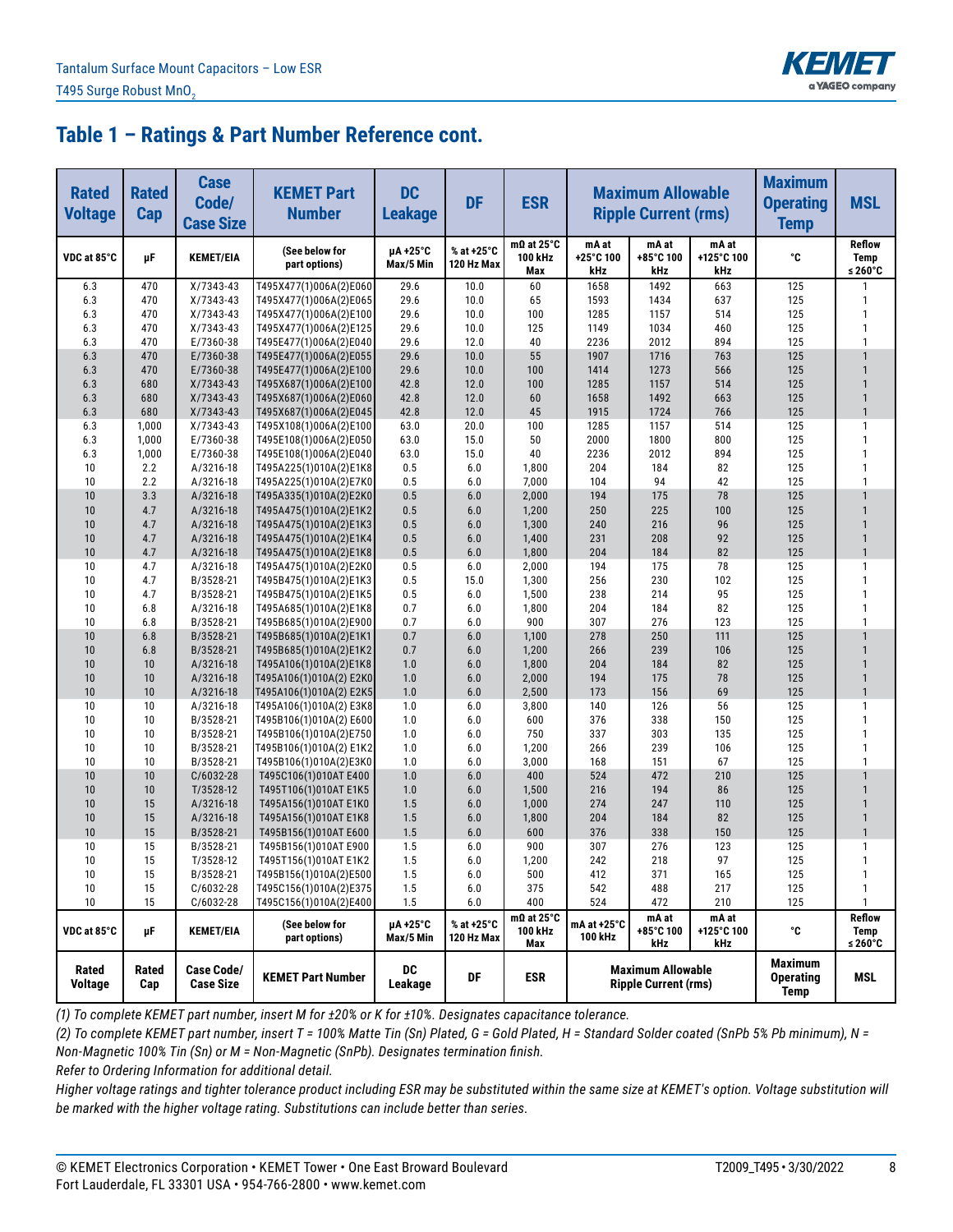

| <b>Rated</b><br><b>Voltage</b> | <b>Rated</b><br>Cap | <b>Case</b><br>Code/<br><b>Case Size</b> | <b>KEMET Part</b><br><b>Number</b>               | <b>DC</b><br><b>Leakage</b> | <b>DF</b>                | <b>ESR</b>                          | <b>Maximum Allowable</b><br><b>Ripple Current (rms)</b> |                                                         |                            | <b>Maximum</b><br><b>Operating</b><br><b>Temp</b> | <b>MSL</b>                              |
|--------------------------------|---------------------|------------------------------------------|--------------------------------------------------|-----------------------------|--------------------------|-------------------------------------|---------------------------------------------------------|---------------------------------------------------------|----------------------------|---------------------------------------------------|-----------------------------------------|
| VDC at 85°C                    | μF                  | <b>KEMET/EIA</b>                         | (See below for<br>part options)                  | µA +25°C<br>Max/5 Min       | % at +25°C<br>120 Hz Max | $m\Omega$ at 25°C<br>100 kHz<br>Max | mA at<br>+25°C 100<br>kHz                               | mA at<br>+85°C 100<br>kHz                               | mA at<br>+125°C 100<br>kHz | ۰c                                                | <b>Reflow</b><br><b>Temp</b><br>≤ 260°C |
| 10                             | 15                  | C/6032-28                                | T495C156(1)010A(2)E475                           | 1.5                         | 6.0                      | 475                                 | 481                                                     | 433                                                     | 192                        | 125                                               |                                         |
| 10                             | 22                  | A/3216-18                                | T495A226(1)010AT E1K2                            | 2.2                         | 8.0                      | 1,200                               | 250                                                     | 225                                                     | 100                        | 125                                               | 1                                       |
| 10                             | 22                  | A/3216-18                                | T495A226(1)010AT E1K5                            | 2.2                         | 8.0                      | 1,500                               | 224                                                     | 202                                                     | 90                         | 125                                               | $\mathbf{1}$                            |
| 10                             | 22                  | B/3528-21                                | T495B226(1)010AT E400                            | 2.2                         | 6.0                      | 400                                 | 461                                                     | 415                                                     | 184                        | 125                                               | $\mathbf{1}$                            |
| 10                             | 22                  | B/3528-21                                | T495B226(1)010AT E500                            | 2.2                         | 6.0                      | 500                                 | 412                                                     | 371                                                     | 165                        | 125                                               | $\mathbf{1}$                            |
| 10                             | 22                  | B/3528-21                                | T495B226(1)010AT E700                            | 2.2                         | 6.0                      | 700                                 | 348                                                     | 313                                                     | 139                        | 125                                               | 1                                       |
| 10<br>10                       | 22                  | B/3528-21                                | T495B226(1)010AT E800                            | 2.2                         | 6.0                      | 800                                 | 326                                                     | 293                                                     | 130                        | 125                                               | $\mathbf{1}$<br>1                       |
| 10                             | 22<br>22            | B/3528-21<br>C/6032-28                   | T495B226(1)010A(2)E2K3<br>T495C226(1)010A(2)E200 | 2.2<br>2.2                  | 6.0<br>6.0               | 2,300<br>200                        | 192<br>742                                              | 173<br>668                                              | 77<br>297                  | 125<br>125                                        | 1                                       |
| 10                             | 22                  | C/6032-28                                | T495C226(1)010A(2)E245                           | 2.2                         | 6.0                      | 245                                 | 670                                                     | 603                                                     | 268                        | 125                                               | 1                                       |
| 10                             | 22                  | C/6032-28                                | T495C226(1)010A(2)E290                           | 2.2                         | 6.0                      | 290                                 | 616                                                     | 554                                                     | 246                        | 125                                               | $\mathbf{1}$                            |
| 10                             | 22                  | C/6032-28                                | T495C226(1)010A(2)E300                           | 2.2                         | 6.0                      | 300                                 | 606                                                     | 545                                                     | 242                        | 125                                               | $\mathbf{1}$                            |
| 10                             | 22                  | C/6032-28                                | T495C226(1)010A(2)E345                           | 2.2                         | 6.0                      | 345                                 | 565                                                     | 509                                                     | 226                        | 125                                               | $\mathbf{1}$                            |
| 10                             | 22                  | C/6032-28                                | T495C226(1)010A(2)E350                           | 2.2                         | 6.0                      | 350                                 | 561                                                     | 505                                                     | 224                        | 125                                               | $\mathbf{1}$                            |
| 10                             | 22                  | C/6032-28                                | T495C226(1)010A(2)E380                           | 2.2                         | 6.0                      | 380                                 | 538                                                     | 484                                                     | 215                        | 125                                               | $\mathbf{1}$                            |
| 10                             | 33                  | B/3528-21                                | T495B336(1)010A(2)E450                           | 3.3                         | 6.0                      | 450                                 | 435                                                     | 392                                                     | 174                        | 125                                               | 1                                       |
| 10                             | 33                  | B/3528-21                                | T495B336(1)010A(2)E550                           | 3.3                         | 6.0                      | 550                                 | 393                                                     | 354                                                     | 157                        | 125                                               | $\mathbf{1}$                            |
| 10                             | 33                  | B/3528-21                                | T495B336(1)010A(2)E650                           | 3.3                         | 6.0                      | 650                                 | 362                                                     | 326                                                     | 145                        | 125                                               | 1                                       |
| 10                             | 33                  | V/7343-20                                | T495V336(1)010A(2)E100                           | 3.3                         | 6.0                      | 100                                 | 1118                                                    | 1006                                                    | 447                        | 125                                               | $\mathbf{1}$                            |
| 10                             | 33                  | V/7343-20                                | T495V336(1)010A(2)E150                           | 3.3                         | 6.0                      | 150                                 | 913                                                     | 822                                                     | 365                        | 125                                               | 1                                       |
| 10                             | 47                  | B/3528-21                                | T495B476(1)010A(2)E500                           | 4.7                         | 6.0                      | 500                                 | 412                                                     | 371                                                     | 165                        | 125                                               | $\mathbf{1}$                            |
| 10                             | 47                  | B/3528-21                                | T495B476(1)010A(2)E650                           | 4.7                         | 6.0                      | 650                                 | 362                                                     | 326                                                     | 145                        | 125                                               | $\mathbf{1}$                            |
| 10                             | 47                  | C/6032-28                                | T495C476(1)010A(2)E300                           | 4.7                         | 6.0                      | 300                                 | 606                                                     | 545                                                     | 242                        | 125                                               | $\mathbf{1}$                            |
| 10                             | 47                  | U/6032-15                                | T495U476(1)010A(2)E400                           | 4.7                         | 6.0                      | 400                                 | 474                                                     | 427                                                     | 190                        | 125                                               | $\mathbf{1}$                            |
| 10                             | 47                  | D/7343-31                                | T495D476(1)010A(2)E080                           | 4.7                         | 4.0                      | 80                                  | 1369                                                    | 1232                                                    | 548                        | 125                                               | $\mathbf{1}$                            |
| 10                             | 47                  | D/7343-31                                | T495D476(1)010A(2)E090                           | 4.7                         | 6.0                      | 90                                  | 1291                                                    | 1162                                                    | 516                        | 125                                               | 1                                       |
| 10                             | 47                  | D/7343-31                                | T495D476(1)010A(2)E100                           | 4.7                         | 6.0                      | 100                                 | 1225                                                    | 1103                                                    | 490                        | 125                                               | $\mathbf{1}$                            |
| 10                             | 47                  | D/7343-31                                | T495D476(1)010A(2)E200                           | 4.7                         | 4.0                      | 200                                 | 866                                                     | 779                                                     | 346                        | 125                                               | 1                                       |
| 10                             | 47                  | V/7343-20                                | T495V476(1)010A(2)E200                           | 4.7                         | 6.0                      | 200                                 | 791                                                     | 712                                                     | 316                        | 125                                               | $\mathbf{1}$<br>$\mathbf{1}$            |
| 10<br>10                       | 68<br>68            | B/3528-21<br>B/3528-21                   | T495B686(1)010A(2)E600                           | 6.8<br>6.8                  | 8.0<br>8.0               | 600<br>750                          | 376<br>337                                              | 338                                                     | 150<br>135                 | 125<br>125                                        | $\mathbf{1}$                            |
| 10                             | 68                  | B/3528-21                                | T495B686(1)010A(2)E750<br>T495B686(M)010A(2)E900 | 6.8                         | 8.0                      | 900                                 | 307                                                     | 303<br>276                                              | 123                        | 125                                               | $\mathbf{1}$                            |
| 10                             | 68                  | C/6032-28                                | T495C686(1)010A(2)E080                           | 6.8                         | 6.0                      | 80                                  | 1173                                                    | 1056                                                    | 469                        | 125                                               | $\mathbf{1}$                            |
| 10                             | 68                  | $C/6032-28$                              | T495C686(1)010A(2)E200                           | 6.8                         | 6.0                      | 200                                 | 742                                                     | 668                                                     | 297                        | 125                                               | $\mathbf{1}$                            |
| 10                             | 68                  | C/6032-28                                | T495C686(1)010A(2)E225                           | 6.8                         | 6.0                      | 225                                 | 699                                                     | 629                                                     | 280                        | 125                                               | $\mathbf{1}$                            |
| 10                             | 68                  | C/6032-28                                | T495C686(1)010A(2)E250                           | 6.8                         | 6.0                      | 250                                 | 663                                                     | 597                                                     | 265                        | 125                                               | $\mathbf{1}$                            |
| 10                             | 68                  | V/7343-20                                | T495V686(1)010A(2)E070                           | 6.8                         | 6.0                      | 70                                  | 1336                                                    | 1202                                                    | 534                        | 125                                               | $\mathbf{1}$                            |
| 10                             | 68                  | V/7343-20                                | T495V686(1)010A(2)E100                           | 6.8                         | 6.0                      | 100                                 | 1118                                                    | 1006                                                    | 447                        | 125                                               | $\mathbf{1}$                            |
| 10                             | 68                  | V/7343-20                                | T495V686(1)010A(2)E140                           | 6.8                         | 6.0                      | 140                                 | 945                                                     | 851                                                     | 378                        | 125                                               | 1                                       |
| 10                             | 68                  | V/7343-20                                | T495V686(1)010A(2)E200                           | 6.8                         | 6.0                      | 200                                 | 791                                                     | 712                                                     | 316                        | 125                                               | 1                                       |
| 10                             | 68                  | D/7343-31                                | T495D686(1)010A(2)E070                           | 6.8                         | 6.0                      | 70                                  | 1464                                                    | 1318                                                    | 586                        | 125                                               | $\mathbf{1}$                            |
| 10                             | 68                  | D/7343-31                                | T495D686(1)010A(2)E090                           | 6.8                         | 6.0                      | 90                                  | 1291                                                    | 1162                                                    | 516                        | 125                                               | $\mathbf{1}$                            |
| 10                             | 68                  | D/7343-31                                | T495D686(1)010A(2)E100                           | 6.8                         | 6.0                      | 100                                 | 1225                                                    | 1103                                                    | 490                        | 125                                               | $\mathbf{1}$                            |
| 10                             | 68                  | D/7343-31                                | T495D686(1)010A(2)E150                           | 6.8                         | 6.0                      | 150                                 | 1000                                                    | 900                                                     | 400                        | 125                                               | $\mathbf{1}$                            |
| 10                             | 68                  | X/7343-43                                | T495X686(1)010A(2)E150                           | $6.8$                       | 4.0                      | 150                                 | 1049                                                    | 944                                                     | 420                        | 125                                               | $\mathbf{1}$                            |
| VDC at 85°C                    | μF                  | <b>KEMET/EIA</b>                         | (See below for<br>part options)                  | µA+25°C<br>Max/5 Min        | % at +25°C<br>120 Hz Max | $m\Omega$ at 25°C<br>100 kHz<br>Max | mA at +25°C<br>100 kHz                                  | mA at<br>+85°C 100<br>kHz                               | mA at<br>+125°C 100<br>kHz | ۰c                                                | Reflow<br>Temp<br>≤ 260°C               |
| Rated<br>Voltage               | Rated<br>Cap        | <b>Case Code/</b><br><b>Case Size</b>    | <b>KEMET Part Number</b>                         | DC<br>Leakage               | DF                       | <b>ESR</b>                          |                                                         | <b>Maximum Allowable</b><br><b>Ripple Current (rms)</b> |                            | <b>Maximum</b><br><b>Operating</b><br><b>Temp</b> | MSL                                     |

*(1) To complete KEMET part number, insert M for ±20% or K for ±10%. Designates capacitance tolerance.*

*(2) To complete KEMET part number, insert T = 100% Matte Tin (Sn) Plated, G = Gold Plated, H = Standard Solder coated (SnPb 5% Pb minimum), N = Non-Magnetic 100% Tin (Sn) or M = Non-Magnetic (SnPb). Designates termination finish.*

*Refer to Ordering Information for additional detail.*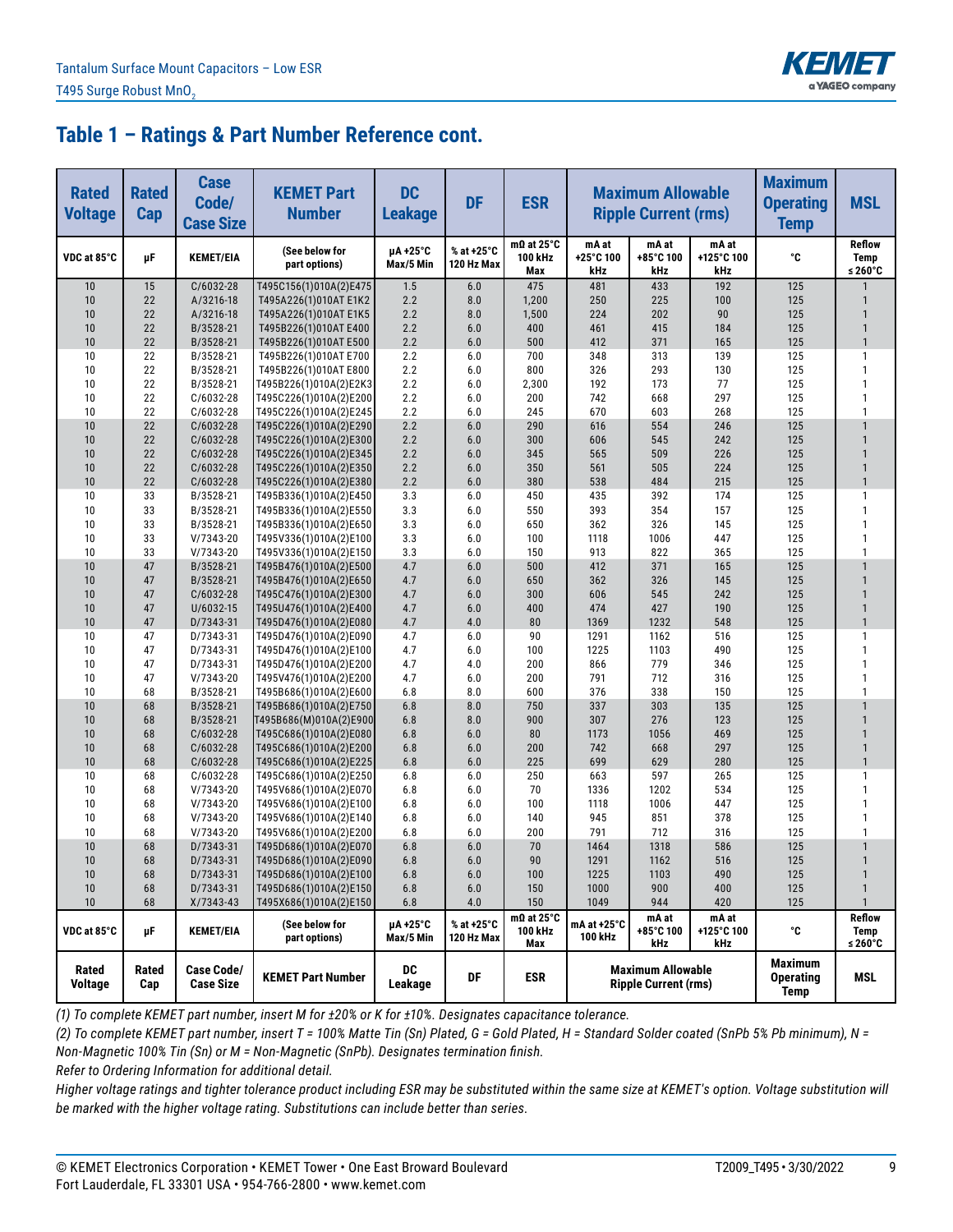

| <b>Rated</b><br><b>Voltage</b> | <b>Rated</b><br>Cap | <b>Case</b><br>Code/<br><b>Case Size</b> | <b>KEMET Part</b><br><b>Number</b>               | <b>DC</b><br><b>Leakage</b> | <b>DF</b>                | <b>ESR</b>                          | <b>Maximum Allowable</b><br><b>Ripple Current (rms)</b> |                                                         |                            | <b>Maximum</b><br><b>Operating</b><br><b>Temp</b> | <b>MSL</b>                       |
|--------------------------------|---------------------|------------------------------------------|--------------------------------------------------|-----------------------------|--------------------------|-------------------------------------|---------------------------------------------------------|---------------------------------------------------------|----------------------------|---------------------------------------------------|----------------------------------|
| VDC at 85°C                    | μF                  | <b>KEMET/EIA</b>                         | (See below for<br>part options)                  | uA+25°C<br>Max/5 Min        | % at +25°C<br>120 Hz Max | $m\Omega$ at 25°C<br>100 kHz<br>Max | mA at<br>+25°C 100<br>kHz                               | mA at<br>+85°C 100<br>kHz                               | mA at<br>+125°C 100<br>kHz | ۰c                                                | <b>Reflow</b><br>Temp<br>≤ 260°C |
| 10                             | 100                 | B/3528-21                                | T495B107(M)010A(2)E350                           | 10.0                        | 12.0                     | 350                                 | 493                                                     | 444                                                     | 197                        | 125                                               | 1                                |
| 10                             | 100                 | B/3528-21                                | T495B107(M)010A(2)E500                           | 10.0                        | 30.0                     | 500                                 | 412                                                     | 371                                                     | 165                        | 125                                               | 1                                |
| 10                             | 100                 | B/3528-21                                | T495B107(M)010A(2)E700                           | 10.0                        | 30.0                     | 700                                 | 348                                                     | 313                                                     | 139                        | 125                                               | 1                                |
| 10                             | 100                 | C/6032-28                                | T495C107(1)010A(2)E100                           | 10.0                        | 8.0                      | 100                                 | 1050                                                    | 945                                                     | 420                        | 125                                               | $\mathbf{1}$                     |
| 10                             | 100                 | C/6032-28                                | T495C107(1)010A(2)E150                           | 10.0                        | 8.0                      | 150                                 | 856                                                     | 812                                                     | 542                        | 125                                               | 1                                |
| 10                             | 100                 | $C/6032-28$                              | T495C107(1)010A(2)E180                           | 10.0                        | 8.0                      | 180                                 | 782                                                     | 704                                                     | 313                        | 125                                               |                                  |
| 10                             | 100                 | C/6032-28                                | T495C107(1)010A(2)E200                           | 10.0                        | 8.0                      | 200                                 | 742                                                     | 668                                                     | 297                        | 125                                               | $\mathbf{1}$                     |
| 10                             | 100                 | C/6032-28<br>U/6032-15                   | T495C107(1)010A(2)E250                           | 10.0                        | 8.0                      | 250                                 | 663                                                     | 597                                                     | 265                        | 125                                               | $\mathbf{1}$<br>$\mathbf{1}$     |
| 10<br>10                       | 100<br>100          | W/7343-15                                | T495U107(1)010A(2)E150<br>T495W107(1)010A(2)E200 | 10.0<br>10.0                | 8.0<br>8.0               | 150<br>200                          | 775<br>949                                              | 698<br>854                                              | 310<br>380                 | 125<br>125                                        | $\mathbf{1}$                     |
| 10                             | 100                 | V/7343-20                                | T495V107(1)010A(2)E100                           | 10.0                        | 8.0                      | 100                                 | 1118                                                    | 1006                                                    | 447                        | 125                                               | $\mathbf{1}$                     |
| 10                             | 100                 | V/7343-20                                | T495V107(1)010A(2)E150                           | 10.0                        | 8.0                      | 150                                 | 913                                                     | 822                                                     | 365                        | 125                                               | 1                                |
| 10                             | 100                 | V/7343-20                                | T495V107(1)010A(2)E200                           | 10.0                        | 8.0                      | 200                                 | 791                                                     | 712                                                     | 316                        | 125                                               | $\mathbf{1}$                     |
| 10                             | 100                 | D/7343-31                                | T495D107(1)010A(2)E050                           | 10.0                        | 8.0                      | 50                                  | 1732                                                    | 1559                                                    | 693                        | 125                                               | 1                                |
| 10                             | 100                 | D/7343-31                                | T495D107(1)010A(2)E065                           | 10.0                        | 8.0                      | 65                                  | 1519                                                    | 1367                                                    | 608                        | 125                                               | 1                                |
| 10                             | 100                 | D/7343-31                                | T495D107(1)010A(2)E080                           | 10.0                        | 8.0                      | 80                                  | 1369                                                    | 1232                                                    | 548                        | 125                                               |                                  |
| 10                             | 100                 | D/7343-31                                | T495D107(1)010A(2)E100                           | 10.0                        | 8.0                      | 100                                 | 1225                                                    | 1103                                                    | 490                        | 125                                               | $\mathbf{1}$                     |
| 10                             | 100                 | D/7343-31                                | T495D107(1)010A(2)E120                           | 10.0                        | 8.0                      | 120                                 | 1118                                                    | 1006                                                    | 447                        | 125                                               | $\mathbf{1}$                     |
| 10                             | 100                 | D/7343-31                                | T495D107(1)010A(2)E125                           | 10.0                        | 8.0                      | 125                                 | 1095                                                    | 986                                                     | 438                        | 125                                               | $\mathbf{1}$                     |
| 10                             | 100                 | X/7343-43                                | T495X107(1)010A(2)E100                           | 10.0                        | 6.0                      | 100                                 | 1285                                                    | 1157                                                    | 514                        | 125                                               | $\mathbf{1}$                     |
| 10                             | 150                 | C/6032-28                                | T495C157(1)010A(2)E200                           | 15.0                        | 10.0                     | 200                                 | 742                                                     | 668                                                     | 297                        | 125                                               | $\mathbf{1}$                     |
| 10                             | 150                 | V/7343-20                                | T495V157(1)010A(2)E100                           | 15.0                        | 8.0                      | 100                                 | 1118                                                    | 1006                                                    | 447                        | 125                                               | 1                                |
| 10                             | 150                 | V/7343-20                                | T495V157(1)010A(2)E150                           | 15.0                        | 8.0                      | 150                                 | 913                                                     | 822                                                     | 365                        | 125                                               | $\mathbf{1}$                     |
| 10                             | 150                 | V/7343-20                                | T495V157(1)010A(2)E200                           | 15.0                        | 8.0                      | 200                                 | 791                                                     | 712                                                     | 316                        | 125                                               | 1                                |
| 10                             | 150                 | D/7343-31                                | T495D157(1)010A(2)E050                           | 15.0                        | 8.0                      | 50                                  | 1732                                                    | 1559                                                    | 693                        | 125                                               | 1                                |
| 10                             | 150                 | D/7343-31                                | T495D157(1)010A(2)E060                           | 15.0                        | 8.0                      | 60                                  | 1581                                                    | 1423                                                    | 632                        | 125                                               |                                  |
| 10                             | 150                 | D/7343-31                                | T495D157(1)010A(2)E080                           | 15.0                        | 8.0                      | 80                                  | 1369                                                    | 1232                                                    | 548                        | 125                                               | $\mathbf{1}$                     |
| 10                             | 150                 | D/7343-31                                | T495D157(1)010A(2)E100                           | 15.0                        | 8.0                      | 100                                 | 1225                                                    | 1103                                                    | 490                        | 125                                               | $\mathbf{1}$                     |
| 10                             | 150                 | X/7343-43                                | T495X157(1)010A(2)E070                           | 15.0                        | 8.0                      | 70                                  | 1535                                                    | 1382                                                    | 614                        | 125                                               | $\mathbf{1}$<br>$\mathbf{1}$     |
| 10                             | 150                 | $X/7343-43$                              | T495X157(1)010A(2)E080                           | 15.0                        | 8.0                      | 80                                  | 1436                                                    | 1292                                                    | 574                        | 125                                               |                                  |
| 10<br>10                       | 150                 | $X/7343-43$<br>$X/7343-43$               | T495X157(1)010A(2)E085                           | 15.0                        | 8.0<br>8.0               | 85<br>100                           | 1393                                                    | 1254<br>1157                                            | 557<br>514                 | 125                                               | $\mathbf{1}$<br>$\mathbf{1}$     |
| 10                             | 150<br>220          | D/7343-31                                | T495X157(1)010A(2)E100<br>T495D227(1)010A(2)E045 | 15.0<br>22.0                | 8.0                      | 45                                  | 1285<br>1826                                            | 1643                                                    | 730                        | 125<br>125                                        | $\mathbf{1}$                     |
| 10                             | 220                 | D/7343-31                                | T495D227(1)010A(2)E050                           | 22.0                        | 9.0                      | 50                                  | 1732                                                    | 1559                                                    | 693                        | 125                                               | 1                                |
| 10                             | 220                 | D/7343-31                                | T495D227(1)010A(2)E075                           | 22.0                        | 8.0                      | 75                                  | 1414                                                    | 1273                                                    | 566                        | 125                                               | 1                                |
| 10                             | 220                 | D/7343-31                                | T495D227(1)010A(2)E100                           | 22.0                        | 8.0                      | 100                                 | 1225                                                    | 1103                                                    | 490                        | 125                                               |                                  |
| 10                             | 220                 | D/7343-31                                | T495D227(1)010A(2)E125                           | 22.0                        | 8.0                      | 125                                 | 1095                                                    | 986                                                     | 438                        | 125                                               | $\mathbf{1}$                     |
| 10                             | 220                 | $V/7343-20$                              | T495V227(1)010A(2)E150                           | 22.0                        | 10.0                     | 150                                 | 913                                                     | 822                                                     | 365                        | 125                                               | $\mathbf{1}$                     |
| 10                             | 220                 | $V/7343-20$                              | T495V227(1)010A(2)E200                           | 22.0                        | 10.0                     | 200                                 | 791                                                     | 712                                                     | 316                        | 125                                               | $\mathbf{1}$                     |
| 10                             | 220                 | $X/7343-43$                              | T495X227(1)010A(2)E045                           | 22.0                        | 8.0                      | 45                                  | 1915                                                    | 1724                                                    | 766                        | 125                                               | $\mathbf{1}$                     |
| 10                             | 220                 | $X/7343-43$                              | T495X227(1)010A(2)E050                           | 22.0                        | 8.0                      | 50                                  | 1817                                                    | 1635                                                    | 727                        | 125                                               | 1                                |
| 10                             | 220                 | $X/7343-43$                              | T495X227(1)010A(2)E060                           | 22.0                        | 8.0                      | 60                                  | 1658                                                    | 1492                                                    | 663                        | 125                                               | $\mathbf{1}$                     |
| 10                             | 220                 | $X/7343-43$                              | T495X227(1)010A(2)E070                           | 22.0                        | 8.0                      | 70                                  | 1535                                                    | 1382                                                    | 614                        | 125                                               | $\mathbf{1}$                     |
| 10                             | 220                 | X/7343-43                                | T495X227(1)010A(2)E080                           | 22.0                        | 8.0                      | 80                                  | 1436                                                    | 1292                                                    | 574                        | 125                                               | 1                                |
| 10                             | 220                 | X/7343-43                                | T495X227(1)010A(2)E100                           | 22.0                        | $8.0\,$                  | 100                                 | 1285                                                    | 1157                                                    | 514                        | 125                                               | 1                                |
| VDC at 85°C                    | μF                  | <b>KEMET/EIA</b>                         | (See below for<br>part options)                  | µA+25°C<br>Max/5 Min        | % at +25°C<br>120 Hz Max | $m\Omega$ at 25°C<br>100 kHz<br>Max | mA at +25°C<br>100 kHz                                  | mA at<br>+85°C 100<br>kHz                               | mA at<br>+125°C 100<br>kHz | ۰c                                                | Reflow<br>Temp<br>≤ 260 $°C$     |
| Rated<br>Voltage               | Rated<br>Cap        | <b>Case Code/</b><br><b>Case Size</b>    | <b>KEMET Part Number</b>                         | DC<br>Leakage               | DF                       | <b>ESR</b>                          |                                                         | <b>Maximum Allowable</b><br><b>Ripple Current (rms)</b> |                            | <b>Maximum</b><br><b>Operating</b><br><b>Temp</b> | MSL                              |

*(1) To complete KEMET part number, insert M for ±20% or K for ±10%. Designates capacitance tolerance.*

*(2) To complete KEMET part number, insert T = 100% Matte Tin (Sn) Plated, G = Gold Plated, H = Standard Solder coated (SnPb 5% Pb minimum), N = Non-Magnetic 100% Tin (Sn) or M = Non-Magnetic (SnPb). Designates termination finish.*

*Refer to Ordering Information for additional detail.*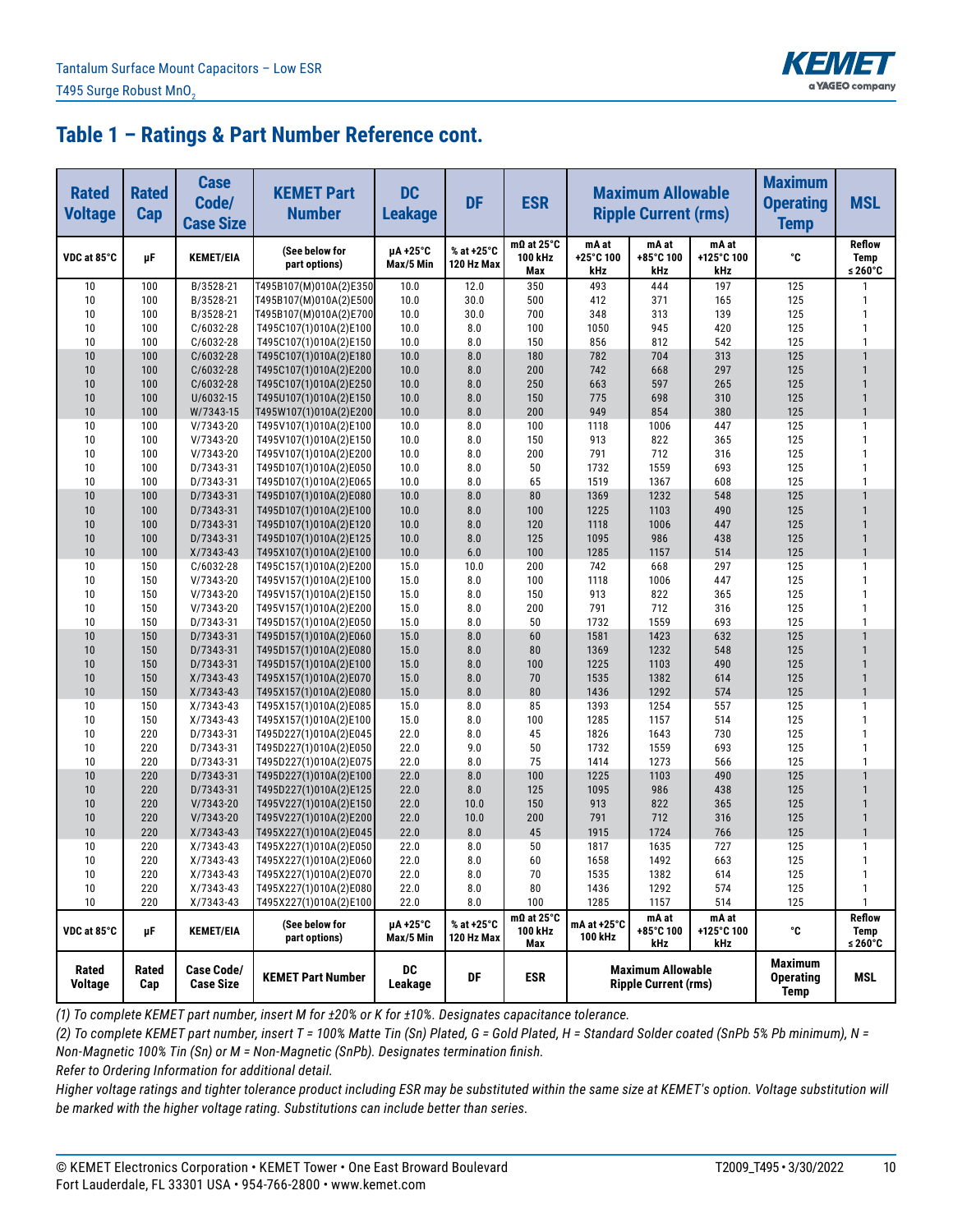

| <b>Rated</b><br><b>Voltage</b> | <b>Rated</b><br>Cap | <b>Case</b><br>Code/<br><b>Case Size</b> | <b>KEMET Part</b><br><b>Number</b>               | <b>DC</b><br><b>Leakage</b> | <b>DF</b>                | <b>ESR</b>                          | <b>Maximum Allowable</b><br><b>Ripple Current (rms)</b> |                                                         |                            | <b>Maximum</b><br><b>Operating</b><br><b>Temp</b> | <b>MSL</b>                              |
|--------------------------------|---------------------|------------------------------------------|--------------------------------------------------|-----------------------------|--------------------------|-------------------------------------|---------------------------------------------------------|---------------------------------------------------------|----------------------------|---------------------------------------------------|-----------------------------------------|
| VDC at 85°C                    | μF                  | <b>KEMET/EIA</b>                         | (See below for<br>part options)                  | µA+25°C<br>Max/5 Min        | % at +25°C<br>120 Hz Max | $m\Omega$ at 25°C<br>100 kHz<br>Max | mA at<br>+25°C 100<br>kHz                               | mA at<br>+85°C 100<br>kHz                               | mA at<br>+125°C 100<br>kHz | ۰c                                                | <b>Reflow</b><br><b>Temp</b><br>≤ 260°C |
| 10                             | 330                 | D/7343-31                                | T495D337(1)010A(2)E100                           | 33.0                        | 8.0                      | 100                                 | 1225                                                    | 1103                                                    | 490                        | 125                                               |                                         |
| 10                             | 330                 | D/7343-31                                | T495D337(1)010A(2)E125                           | 33.0                        | 10.0                     | 125                                 | 1095                                                    | 986                                                     | 438                        | 125                                               | 1                                       |
| 10                             | 330                 | D/7343-31                                | T495D337(1)010A(2)E150                           | 33.0                        | 10.0                     | 150                                 | 1000                                                    | 900                                                     | 400                        | 125                                               | $\mathbf{1}$                            |
| 10                             | 330                 | $X/7343-43$                              | T495X337(1)010A(2)E035                           | 33.0                        | 10.0                     | 35                                  | 2171                                                    | 1954                                                    | 868                        | 125                                               | $\mathbf{1}$                            |
| 10                             | 330                 | X/7343-43                                | T495X337(1)010A(2)E040                           | 33.0                        | 10.0                     | 40                                  | 2031                                                    | 1828                                                    | 812                        | 125                                               | $\mathbf{1}$                            |
| 10                             | 330                 | $X/7343-43$                              | T495X337(1)010A(2)E050                           | 33.0                        | 10.0                     | 50                                  | 1817                                                    | 1635                                                    | 727                        | 125                                               | 1                                       |
| 10                             | 330                 | $X/7343-43$                              | T495X337(1)010A(2)E060                           | 33.0                        | 10.0                     | 60                                  | 1658                                                    | 1492                                                    | 663                        | 125                                               | $\mathbf{1}$                            |
| 10                             | 330                 | $X/7343-43$<br>X/7343-43                 | T495X337(1)010A(2)E080                           | 33.0                        | 10.0                     | 80                                  | 1436                                                    | 1292                                                    | 574                        | 125                                               | $\mathbf{1}$<br>$\mathbf{1}$            |
| 10<br>10                       | 330<br>330          | E/7360-38                                | T495X337(1)010A(2)E100<br>T495E337(1)010A(2)E040 | 33.0<br>33.0                | 10.0<br>8.0              | 100<br>40                           | 1285<br>2236                                            | 1157<br>2012                                            | 514<br>894                 | 125<br>125                                        | $\mathbf{1}$                            |
| 10                             | 330                 | E/7360-38                                | T495E337(1)010A(2)E060                           | 33.0                        | 10.0                     | 60                                  | 1826                                                    | 1643                                                    | 730                        | 125                                               | $\mathbf{1}$                            |
| 10                             | 330                 | E/7360-38                                | T495E337(1)010A(2)E100                           | 33.0                        | 10.0                     | 100                                 | 1414                                                    | 1273                                                    | 566                        | 125                                               | $\mathbf{1}$                            |
| 10                             | 470                 | $X/7343-43$                              | T495X477(1)010A(2)E045                           | 47.0                        | 10.0                     | 45                                  | 1915                                                    | 1724                                                    | 766                        | 125                                               | $\mathbf{1}$                            |
| 10                             | 470                 | $X/7343-43$                              | T495X477(1)010A(2)E050                           | 47.0                        | 10.0                     | 50                                  | 1817                                                    | 1635                                                    | 727                        | 125                                               | $\mathbf{1}$                            |
| 10                             | 470                 | X/7343-43                                | T495X477(1)010A(2)E060                           | 47.0                        | 10.0                     | 60                                  | 1658                                                    | 1492                                                    | 663                        | 125                                               | $\mathbf{1}$                            |
| 10                             | 470                 | $X/7343-43$                              | T495X477(1)010A(2)E080                           | 47.0                        | 10.0                     | 80                                  | 1436                                                    | 1292                                                    | 574                        | 125                                               | 1                                       |
| 10                             | 470                 | X/7343-43                                | T495X477(1)010A(2)E100                           | 47.0                        | 10.0                     | 100                                 | 1285                                                    | 1157                                                    | 514                        | 125                                               | $\mathbf{1}$                            |
| 10                             | 470                 | X/7343-43                                | T495X477(1)010A(2)E200                           | 47.0                        | 10.0                     | 200                                 | 908                                                     | 817                                                     | 363                        | 125                                               | 1                                       |
| 10                             | 470                 | E/7360-38                                | T495E477(1)010A(2)E040                           | 47.0                        | 10.0                     | 40                                  | 2236                                                    | 2012                                                    | 894                        | 125                                               | $\mathbf{1}$                            |
| 10                             | 470                 | E/7360-38                                | T495E477(1)010A(2)E060                           | 47.0                        | 10.0                     | 60                                  | 1826                                                    | 1643                                                    | 730                        | 125                                               | 1                                       |
| 10                             | 470                 | E/7360-38                                | T495E477(1)010A(2)E100                           | 47.0                        | 10.0                     | 100                                 | 1414                                                    | 1273                                                    | 566                        | 125                                               | $\mathbf{1}$                            |
| 16                             | 1.0                 | A/3216-18                                | T495A105(1)016A(2)E5K0                           | 0.5                         | 6.0                      | 5,000                               | 122                                                     | 110                                                     | 49                         | 125                                               | $\mathbf{1}$                            |
| 16                             | 1.5                 | A/3216-18                                | T495A155(1)016A(2)E5K0                           | 0.5                         | 6.0                      | 5,000                               | 122                                                     | 110                                                     | 49                         | 125                                               | $\mathbf{1}$                            |
| 16                             | 2.2                 | A/3216-18                                | T495A225(1)016A(2)E2K5                           | 0.5                         | 6.0                      | 2,500                               | 173                                                     | 156                                                     | 69                         | 125                                               | $\mathbf{1}$                            |
| 16                             | 2.2                 | A/3216-18                                | T495A225(1)016A(2)E1K8                           | 0.5                         | 6.0                      | 1,800                               | 204                                                     | 184                                                     | 82                         | 125                                               | $\mathbf{1}$                            |
| 16                             | 3.3                 | A/3216-18                                | T495A335(1)016A(2)E3K0                           | 0.5                         | 6.0                      | 3,000                               | 158                                                     | 142                                                     | 63                         | 125                                               | 1                                       |
| 16                             | 3.3                 | B/3528-21                                | T495B335(1)016A(2)E2K0                           | 0.5                         | 6.0                      | 2,000                               | 206                                                     | 185                                                     | 82                         | 125                                               | $\mathbf{1}$                            |
| 16                             | 4.7                 | A/3216-18                                | T495A475(1)016A(2)E2K0                           | 0.8                         | 6.0                      | 2,000                               | 194                                                     | 175                                                     | 78                         | 125                                               | 1                                       |
| 16                             | 4.7                 | B/3528-21                                | T495B475(1)016A(2)E700                           | 0.8                         | 6.0                      | 700                                 | 348                                                     | 313                                                     | 139                        | 125                                               | $\mathbf{1}$                            |
| 16                             | 4.7                 | B/3528-21                                | T495B475(1)016A(2)E800                           | 0.8                         | 6.0                      | 800                                 | 326                                                     | 293                                                     | 130                        | 125                                               | 1<br>$\mathbf{1}$                       |
| 16<br>16                       | 4.7<br>4.7          | B/3528-21<br>B/3528-21                   | T495B475(1)016A(2)E1K0                           | 0.8                         | 6.0<br>6.0               | 1,000                               | 292                                                     | 263<br>214                                              | 117<br>95                  | 125                                               | $\mathbf{1}$                            |
| 16                             | 6.8                 | B/3528-21                                | T495B475(1)016A(2)E1K5<br>T495B685(1)016A(2)E1K2 | 0.8<br>1.1                  | 6.0                      | 1,500<br>1,200                      | 238<br>266                                              | 239                                                     | 106                        | 125<br>125                                        | $\mathbf{1}$                            |
| 16                             | 6.8                 | C/6032-28                                | T495C685(1)016A(2)E750                           | 1.1                         | 6.0                      | 750                                 | 383                                                     | 345                                                     | 153                        | 125                                               | $\mathbf{1}$                            |
| 16                             | 10                  | A/3216-18                                | T495A106(1)016A(2)E1K7                           | 1.6                         | 6.0                      | 1,700                               | 210                                                     | 189                                                     | 84                         | 125                                               | $\mathbf{1}$                            |
| 16                             | 10                  | B/3528-21                                | T495B106(1)016A(2)E500                           | 1.6                         | 6.0                      | 500                                 | 412                                                     | 371                                                     | 165                        | 125                                               | $\mathbf{1}$                            |
| 16                             | 10                  | B/3528-21                                | T495B106(1)016A(2)E650                           | 1.6                         | 6.0                      | 650                                 | 362                                                     | 326                                                     | 145                        | 125                                               | $\mathbf{1}$                            |
| 16                             | 10                  | B/3528-21                                | T495B106(1)016A(2)E800                           | 1.6                         | 6.0                      | 800                                 | 326                                                     | 293                                                     | 130                        | 125                                               | $\mathbf{1}$                            |
| 16                             | 10                  | B/3528-21                                | T495B106(1)016A(2)E2K5                           | 1.6                         | 6.0                      | 2,500                               | 184                                                     | 166                                                     | 74                         | 125                                               | 1                                       |
| 16                             | 10                  | T/3528-12                                | T495T106(M)016A(2)E4K0                           | 1.6                         | 8.0                      | 4,000                               | 132                                                     | 119                                                     | 53                         | 125                                               | 1                                       |
| 16                             | 15                  | A/3216-18                                | T495A156(1)016A(2)E2K5                           | 2.4                         | 8.0                      | 2,500                               | 173                                                     | 156                                                     | 69                         | 125                                               | $\mathbf{1}$                            |
| 16                             | 15                  | B/3528-21                                | T495B156(1)016A(2)E500                           | 2.4                         | 6.0                      | 500                                 | 412                                                     | 371                                                     | 165                        | 125                                               | $\mathbf{1}$                            |
| 16                             | 15                  | B/3528-21                                | T495B156(1)016A(2)E650                           | 2.4                         | 6.0                      | 650                                 | 362                                                     | 326                                                     | 145                        | 125                                               | $\mathbf{1}$                            |
| 16                             | 15                  | B/3528-21                                | T495B156(1)016A(2)E800                           | 2.4                         | 6.0                      | 800                                 | 326                                                     | 293                                                     | 130                        | 125                                               | $\mathbf{1}$                            |
| 16                             | 15                  | C/6032-28                                | T495C156(1)016A(2)E400                           | $2.4$                       | $6.0\,$                  | 400                                 | 524                                                     | 472                                                     | 210                        | 125                                               | $\mathbf{1}$                            |
| VDC at 85°C                    | μF                  | <b>KEMET/EIA</b>                         | (See below for<br>part options)                  | µA+25°C<br>Max/5 Min        | % at +25°C<br>120 Hz Max | $m\Omega$ at 25°C<br>100 kHz<br>Max | mA at +25°C<br>100 kHz                                  | mA at<br>+85°C 100<br>kHz                               | mA at<br>+125°C 100<br>kHz | ۰c                                                | Reflow<br>Temp<br>≤ 260 $°C$            |
| Rated<br>Voltage               | Rated<br>Cap        | <b>Case Code/</b><br><b>Case Size</b>    | <b>KEMET Part Number</b>                         | DC<br>Leakage               | DF                       | <b>ESR</b>                          |                                                         | <b>Maximum Allowable</b><br><b>Ripple Current (rms)</b> |                            | <b>Maximum</b><br><b>Operating</b><br><b>Temp</b> | MSL                                     |

*(1) To complete KEMET part number, insert M for ±20% or K for ±10%. Designates capacitance tolerance.*

*(2) To complete KEMET part number, insert T = 100% Matte Tin (Sn) Plated, G = Gold Plated, H = Standard Solder coated (SnPb 5% Pb minimum), N = Non-Magnetic 100% Tin (Sn) or M = Non-Magnetic (SnPb). Designates termination finish.*

*Refer to Ordering Information for additional detail.*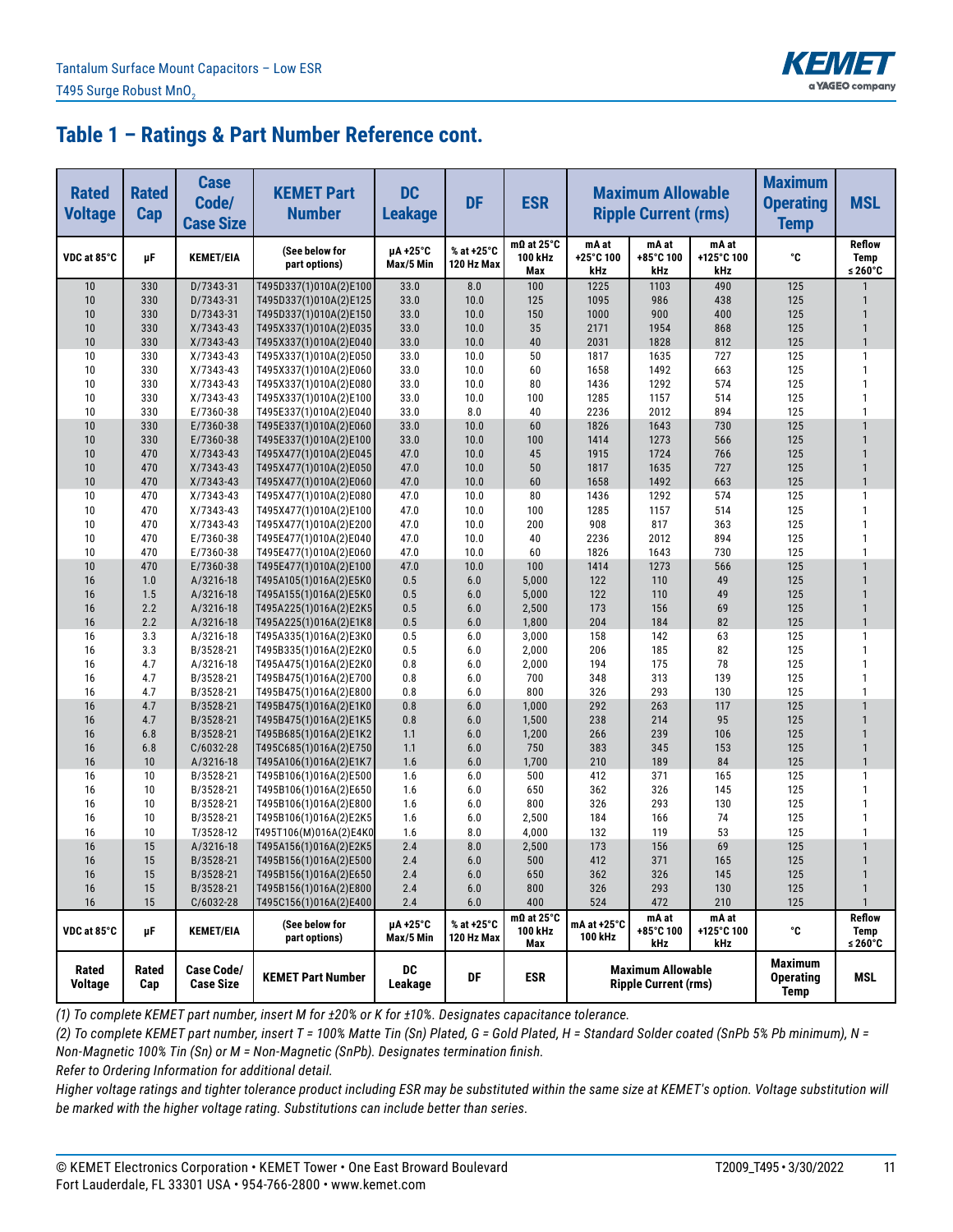

| <b>Rated</b><br><b>Voltage</b> | <b>Rated</b><br>Cap | <b>Case</b><br>Code/<br><b>Case Size</b> | <b>KEMET Part</b><br><b>Number</b>               | <b>DC</b><br><b>Leakage</b> | <b>DF</b>                | <b>ESR</b>                          | <b>Maximum Allowable</b><br><b>Ripple Current (rms)</b><br>mA at<br>mA at |                                                         |                            | <b>Maximum</b><br><b>Operating</b><br><b>Temp</b> | <b>MSL</b>                       |
|--------------------------------|---------------------|------------------------------------------|--------------------------------------------------|-----------------------------|--------------------------|-------------------------------------|---------------------------------------------------------------------------|---------------------------------------------------------|----------------------------|---------------------------------------------------|----------------------------------|
| VDC at 85°C                    | μF                  | <b>KEMET/EIA</b>                         | (See below for<br>part options)                  | µA+25°C<br>Max/5 Min        | % at +25°C<br>120 Hz Max | $m\Omega$ at 25°C<br>100 kHz<br>Max | +25°C 100<br>kHz                                                          | +85°C 100<br>kHz                                        | mA at<br>+125°C 100<br>kHz | °C                                                | <b>Reflow</b><br>Temp<br>≤ 260°C |
| 16                             | 22                  | B/3528-21                                | T495B226(1)016A(2)E600                           | 3.5                         | 6.0                      | 600                                 | 376                                                                       | 338                                                     | 150                        | 125                                               | $\mathbf{1}$                     |
| 16                             | 22                  | B/3528-21                                | T495B226(1)016A(2)E700                           | 3.5                         | 6.0                      | 700                                 | 348                                                                       | 313                                                     | 139                        | 125                                               | $\mathbf{1}$                     |
| 16                             | 22                  | C/6032-28                                | T495C226(1)016A(2)E300                           | 3.5                         | 6.0                      | 300                                 | 606                                                                       | 545                                                     | 242                        | 125                                               | $\mathbf{1}$                     |
| 16                             | 22                  | C/6032-28                                | T495C226(1)016A(2)E350                           | 3.5                         | 6.0                      | 350                                 | 561                                                                       | 505                                                     | 224                        | 125                                               | $\mathbf{1}$                     |
| 16                             | 22                  | C/6032-28                                | T495C226(1)016A(2)E500                           | 3.5                         | 6.0                      | 500                                 | 469                                                                       | 422                                                     | 188                        | 125                                               | 1                                |
| 16                             | 33                  | C/6032-28                                | T495C336(1)016A(2)E200                           | 5.3                         | 6.0                      | 200                                 | 742                                                                       | 668                                                     | 297                        | 125                                               | $\mathbf{1}$                     |
| 16                             | 33                  | C/6032-28                                | T495C336(1)016A(2)E225                           | 5.3                         | 6.0                      | 225                                 | 699                                                                       | 629                                                     | 280<br>277                 | 125<br>125                                        |                                  |
| 16<br>16                       | 33<br>33            | C/6032-28<br>C/6032-28                   | T495C336(1)016A(2)E230<br>T495C336(1)016A(2)E275 | 5.3<br>5.3                  | 6.0<br>6.0               | 230<br>275                          | 692<br>632                                                                | 623<br>569                                              | 253                        | 125                                               | $\mathbf{1}$                     |
| 16                             | 33                  | C/6032-28                                | T495C336(1)016A(2)E300                           | 5.3                         | 6.0                      | 300                                 | 606                                                                       | 545                                                     | 242                        | 125                                               | $\mathbf{1}$                     |
| 16                             | 33                  | U/6032-15                                | T495U336(1)016A(2)E200                           | 5.3                         | 6.0                      | 200                                 | 671                                                                       | 604                                                     | 268                        | 125                                               | $\mathbf{1}$                     |
| 16                             | 33                  | U/6032-15                                | T495U336(1)016A(2)E400                           | 5.3                         | 6.0                      | 400                                 | 474                                                                       | 427                                                     | 190                        | 125                                               | $\mathbf{1}$                     |
| 16                             | 33                  | B/3528-21                                | T495B336(1)016A(2)E350                           | 5.3                         | 6.0                      | 350                                 | 493                                                                       | 444                                                     | 197                        | 125                                               | 1                                |
| 16                             | 33                  | D/7343-31                                | T495D336(1)016A(2)E150                           | 5.3                         | 6.0                      | 150                                 | 1000                                                                      | 900                                                     | 400                        | 125                                               | $\mathbf{1}$                     |
| 16                             | 33                  | D/7343-31                                | T495D336(1)016A(2)E175                           | 5.3                         | 6.0                      | 175                                 | 926                                                                       | 833                                                     | 370                        | 125                                               | $\mathbf{1}$                     |
| 16                             | 33                  | D/7343-31                                | T495D336(1)016A(2)E200                           | 5.3                         | 6.0                      | 200                                 | 866                                                                       | 779                                                     | 346                        | 125                                               |                                  |
| 16                             | 33                  | D/7343-31                                | T495D336(1)016A(2)E225                           | 5.3                         | 4.0                      | 225                                 | 816                                                                       | 734                                                     | 326                        | 125                                               | $\mathbf{1}$                     |
| 16                             | 33                  | D/7343-31                                | T495D336(1)016A(2)E250                           | 5.3                         | 6.0                      | 250                                 | 775                                                                       | 698                                                     | 310                        | 125                                               | $\mathbf{1}$                     |
| 16                             | 47                  | C/6032-28                                | T495C476(1)016A(2)E300                           | 7.5                         | 6.0                      | 300                                 | 606                                                                       | 545                                                     | 242                        | 125                                               | $\mathbf{1}$                     |
| 16                             | 47                  | C/6032-28                                | T495C476(1)016A(2)E350                           | 7.5                         | 6.0                      | 350                                 | 561                                                                       | 505                                                     | 224                        | 125                                               | $\mathbf{1}$                     |
| 16                             | 47                  | D/7343-31                                | T495D476(1)016A(2)E080                           | 7.5                         | 6.0                      | 80                                  | 1369                                                                      | 1232                                                    | 548                        | 125                                               | 1                                |
| 16                             | 47                  | D/7343-31                                | T495D476(1)016A(2)E100                           | 7.5                         | 6.0                      | 100                                 | 1225                                                                      | 1103                                                    | 490                        | 125                                               | 1                                |
| 16                             | 47                  | D/7343-31                                | T495D476(1)016A(2)E150                           | 7.5                         | 6.0                      | 150                                 | 1000                                                                      | 900                                                     | 400                        | 125                                               | 1                                |
| 16                             | 47                  | D/7343-31                                | T495D476(1)016A(2)E180                           | 7.5                         | 6.0                      | 180                                 | 913                                                                       | 822                                                     | 365                        | 125                                               | $\mathbf{1}$                     |
| 16                             | 47                  | D/7343-31                                | T495D476(1)016A(2)E800                           | 7.5                         | 6.0                      | 800                                 | 433                                                                       | 390                                                     | 173                        | 125                                               | 1                                |
| 16                             | 68                  | C/6032-28                                | T495C686(1)016A(2)E250                           | 10.9                        | 6.0                      | 250                                 | 663                                                                       | 597                                                     | 265                        | 125                                               |                                  |
| 16                             | 68                  | C/6032-28                                | T495C686(1)016A(2)E200                           | 10.9                        | 6.0                      | 200                                 | 742                                                                       | 668                                                     | 297                        | 125                                               | $\mathbf{1}$                     |
| 16                             | 68                  | C/6032-28                                | T495C686(1)016A(2)E180                           | 10.9                        | 6.0                      | 180                                 | 782                                                                       | 704                                                     | 313                        | 125                                               |                                  |
| 16                             | 68                  | $V/7343-20$                              | T495V686(1)016A(2)E180                           | 10.9                        | 6.0                      | 180                                 | 833                                                                       | 750                                                     | 333                        | 125                                               | $\mathbf{1}$<br>$\mathbf{1}$     |
| 16                             | 68                  | V/7343-20                                | T495V686(1)016A(2)E250                           | 10.9                        | 6.0                      | 250                                 | 707                                                                       | 636                                                     | 283                        | 125                                               | 1                                |
| 16                             | 68                  | V/7343-20                                | T495V686(1)016A(2)E300                           | 10.9                        | 6.0                      | 300                                 | 645                                                                       | 581                                                     | 258                        | 125                                               | 1                                |
| 16<br>16                       | 68<br>68            | D/7343-31<br>D/7343-31                   | T495D686(1)016A(2)E070<br>T495D686(1)016A(2)E100 | 10.9<br>10.9                | 6.0<br>6.0               | 70<br>100                           | 1464<br>1225                                                              | 1318<br>1103                                            | 586<br>490                 | 125<br>125                                        | 1                                |
| 16                             | 68                  | D/7343-31                                | T495D686(1)016A(2)E150                           | 10.9                        | 6.0                      | 150                                 | 1000                                                                      | 900                                                     | 400                        | 125                                               | 1                                |
| 16                             | 68                  | $X/7343-43$                              | T495X686(1)016A(2)E150                           | 10.9                        | 5.0                      | 150                                 | 1049                                                                      | 944                                                     | 420                        | 125                                               | 1                                |
| 16                             | 100                 | C/6032-28                                | T495C107(1)016A(2)E200                           | 16.0                        | 10.0                     | 200                                 | 742                                                                       | 668                                                     | 297                        | 125                                               |                                  |
| 16                             | 100                 | D/7343-31                                | T495D107(1)016A(2)E060                           | 16.0                        | 8.0                      | 60                                  | 1581                                                                      | 1423                                                    | 632                        | 125                                               | $\mathbf{1}$                     |
| 16                             | 100                 | D/7343-31                                | T495D107(1)016A(2)E100                           | 16.0                        | 8.0                      | 100                                 | 1225                                                                      | 1103                                                    | 490                        | 125                                               | $\mathbf{1}$                     |
| 16                             | 100                 | D/7343-31                                | T495D107(1)016A(2)E125                           | 16.0                        | 8.0                      | 125                                 | 1095                                                                      | 986                                                     | 438                        | 125                                               | $\mathbf{1}$                     |
| 16                             | 100                 | D/7343-31                                | T495D107(1)016A(2)E130                           | 16.0                        | 8.0                      | 130                                 | 1074                                                                      | 967                                                     | 430                        | 125                                               | $\mathbf{1}$                     |
| 16                             | 100                 | D/7343-31                                | T495D107(1)016A(2)E150                           | 16.0                        | 8.0                      | 150                                 | 1000                                                                      | 900                                                     | 400                        | 125                                               | $\mathbf{1}$                     |
| 16                             | 100                 | D/7343-31                                | T495D107(1)016A(2)E800                           | 16.0                        | 8.0                      | 800                                 | 433                                                                       | 390                                                     | 173                        | 125                                               | $\mathbf{1}$                     |
| 16                             | 100                 | $X/7343-43$                              | T495X107(1)016A(2)E080                           | 16.0                        | 8.0                      | 80                                  | 1436                                                                      | 1292                                                    | 574                        | 125                                               | $\mathbf{1}$                     |
| 16                             | 100                 | X/7343-43                                | T495X107(1)016A(2)E100                           | 16.0                        | 8.0                      | 100                                 | 1285                                                                      | 1157                                                    | 514                        | 125                                               | $\mathbf{1}$                     |
| 16                             | 150                 | D/7343-31                                | T495D157(M)016A(2)E060                           | 24.0                        | 12.0                     | 60                                  | 1581                                                                      | 1423                                                    | 632                        | 125                                               | $\mathbf{1}$                     |
| VDC at 85°C                    | μF                  | <b>KEMET/EIA</b>                         | (See below for<br>part options)                  | µA +25°C<br>Max/5 Min       | % at +25°C<br>120 Hz Max | $m\Omega$ at 25°C<br>100 kHz<br>Max | mA at +25°C<br>100 kHz                                                    | mA at<br>+85°C 100<br>kHz                               | mA at<br>+125°C 100<br>kHz | ۰c                                                | <b>Reflow</b><br>Temp<br>≤ 260°C |
| Rated<br>Voltage               | Rated<br>Cap        | <b>Case Code/</b><br><b>Case Size</b>    | <b>KEMET Part Number</b>                         | <b>DC</b><br>Leakage        | DF                       | <b>ESR</b>                          |                                                                           | <b>Maximum Allowable</b><br><b>Ripple Current (rms)</b> |                            | <b>Maximum</b><br><b>Operating</b><br>Temp        | MSL                              |

*(1) To complete KEMET part number, insert M for ±20% or K for ±10%. Designates capacitance tolerance.*

*(2) To complete KEMET part number, insert T = 100% Matte Tin (Sn) Plated, G = Gold Plated, H = Standard Solder coated (SnPb 5% Pb minimum), N = Non-Magnetic 100% Tin (Sn) or M = Non-Magnetic (SnPb). Designates termination finish.*

*Refer to Ordering Information for additional detail.*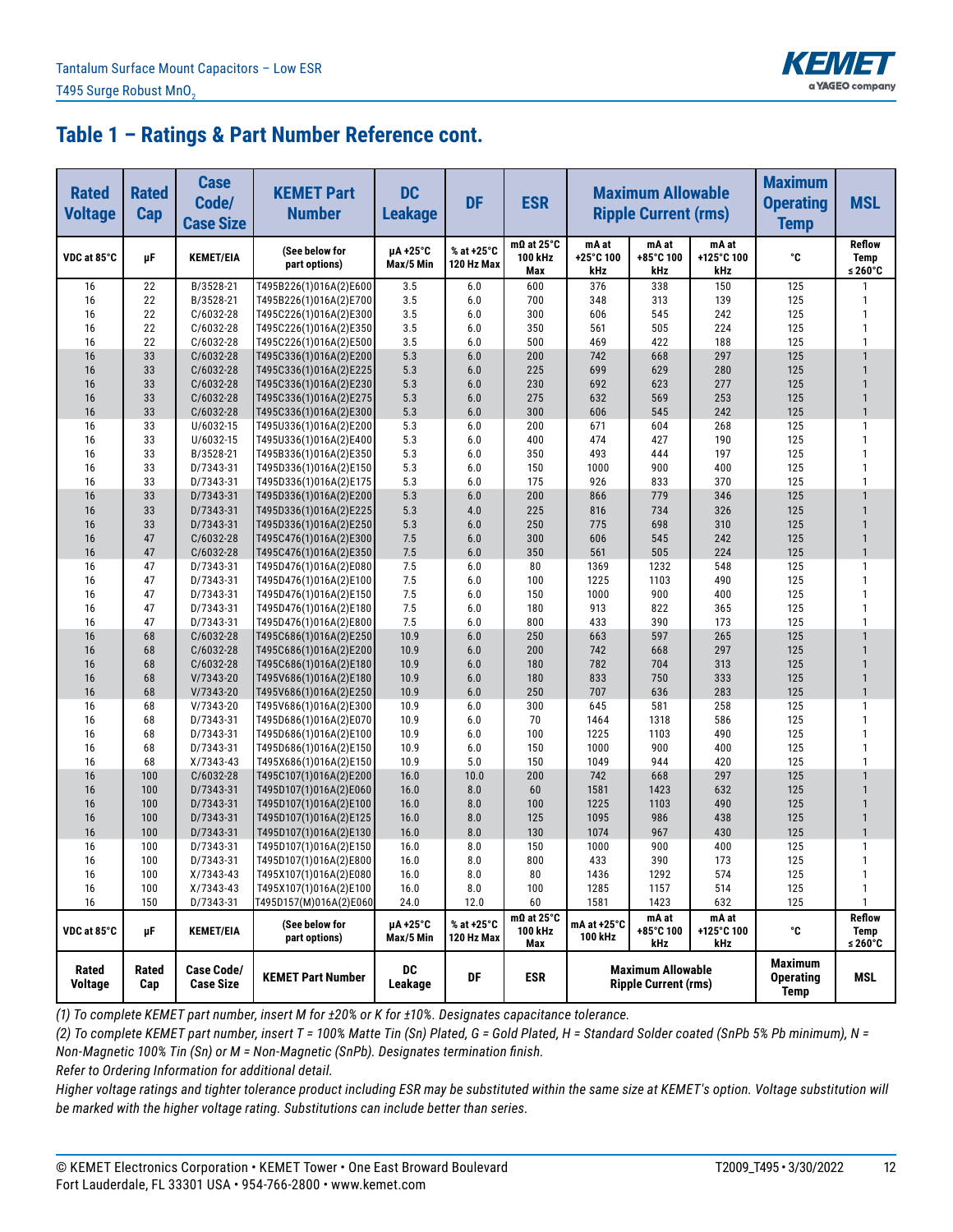

| <b>Rated</b><br><b>Voltage</b> | <b>Rated</b><br>Cap | <b>Case</b><br>Code/<br><b>Case Size</b> | <b>KEMET Part</b><br><b>Number</b>               | <b>DC</b><br><b>Leakage</b> | <b>DF</b>                | <b>ESR</b>                          | <b>Maximum Allowable</b><br><b>Ripple Current (rms)</b>                           |                                                         |                            | <b>Maximum</b><br><b>Operating</b><br><b>Temp</b> | <b>MSL</b>                              |
|--------------------------------|---------------------|------------------------------------------|--------------------------------------------------|-----------------------------|--------------------------|-------------------------------------|-----------------------------------------------------------------------------------|---------------------------------------------------------|----------------------------|---------------------------------------------------|-----------------------------------------|
| VDC at 85°C                    | μF                  | <b>KEMET/EIA</b>                         | (See below for<br>part options)                  | µA +25°C<br>Max/5 Min       | % at +25°C<br>120 Hz Max | $m\Omega$ at 25°C<br>100 kHz<br>Max | mA at<br>+25°C 100<br>kHz                                                         | mA at<br>+85°C 100<br>kHz                               | mA at<br>+125°C 100<br>kHz | ۰c                                                | <b>Reflow</b><br><b>Temp</b><br>≤ 260°C |
| 16                             | 150                 | D/7343-31                                | T495D157(1)016A(2)E085                           | 24.0                        | 8.0                      | 85                                  | 1328                                                                              | 1195                                                    | 531                        | 125                                               |                                         |
| 16                             | 150                 | D/7343-31                                | T495D157(1)016A(2)E100                           | 24.0                        | 8.0                      | 100                                 | 1225                                                                              | 1103                                                    | 490                        | 125                                               | 1                                       |
| 16                             | 150                 | D/7343-31                                | T495D157(1)016A(2)E125                           | 24.0                        | 8.0                      | 125                                 | 1095                                                                              | 986                                                     | 438                        | 125                                               | $\mathbf{1}$                            |
| 16                             | 150                 | D/7343-31                                | T495D157(1)016A(2)E130                           | 24.0                        | 8.0                      | 130                                 | 1074                                                                              | 967                                                     | 430                        | 125                                               | $\mathbf{1}$                            |
| 16                             | 150                 | D/7343-31                                | T495D157(1)016A(2)E150                           | 24.0                        | 8.0                      | 150                                 | 1000                                                                              | 900                                                     | 400                        | 125                                               | $\mathbf{1}$                            |
| 16                             | 150                 | $X/7343-43$                              | T495X157(1)016A(2)E075                           | 24.0                        | 8.0                      | 75                                  | 1483                                                                              | 1335                                                    | 593                        | 125                                               | 1                                       |
| 16                             | 150                 | X/7343-43                                | T495X157(1)016A(2)E100                           | 24.0                        | 8.0                      | 100                                 | 1285                                                                              | 1157                                                    | 514                        | 125                                               | $\mathbf{1}$                            |
| 16                             | 220                 | D/7343-31                                | T495D227(1)016A(2)E150                           | 35.2                        | 12.0                     | 150                                 | 1000                                                                              | 900                                                     | 400                        | 125                                               | $\mathbf{1}$                            |
| 16<br>16                       | 220<br>220          | D/7343-31                                | T495D227(1)016A(2)E200                           | 35.2                        | 12.0                     | 200<br>220                          | 866                                                                               | 779<br>743                                              | 346                        | 125                                               | $\mathbf{1}$<br>$\mathbf{1}$            |
| 16                             | 220                 | D/7343-31<br>$X/7343-43$                 | T495D227(1)016A(2)E220<br>T495X227(1)016A(2)E100 | 35.2<br>35.2                | 12.0<br>8.0              | 100                                 | 826<br>1285                                                                       | 1157                                                    | 330<br>514                 | 125<br>125                                        | $\mathbf{1}$                            |
| 16                             | 220                 | E/7360-38                                | T495E227(1)016A(2)E050                           | 35.2                        | 12.0                     | 50                                  | 2000                                                                              | 1800                                                    | 800                        | 125                                               | $\mathbf{1}$                            |
| 16                             | 220                 | E/7360-38                                | T495E227(1)016A(2)E075                           | 35.2                        | 8.0                      | 75                                  | 1633                                                                              | 1470                                                    | 653                        | 125                                               | $\mathbf{1}$                            |
| 16                             | 220                 | E/7360-38                                | T495E227(1)016A(2)E100                           | 35.2                        | 7.2                      | 100                                 | 1414                                                                              | 1273                                                    | 566                        | 125                                               | $\mathbf{1}$                            |
| 16                             | 220                 | E/7360-38                                | T495E227(1)016A(2)E150                           | 35.2                        | 7.2                      | 150                                 | 1155                                                                              | 1040                                                    | 462                        | 125                                               | $\mathbf{1}$                            |
| 20                             | 1.0                 | A/3216-18                                | T495A105(1)020A(2)E3K0                           | 0.5                         | 4.0                      | 3,000                               | 158                                                                               | 142                                                     | 63                         | 125                                               | 1                                       |
| 20                             | 1.0                 | A/3216-18                                | T495A105(1)020A(2)E5K0                           | 0.5                         | 4.0                      | 5,000                               | 122                                                                               | 110                                                     | 49                         | 125                                               | $\mathbf{1}$                            |
| 20                             | 2.2                 | A/3216-18                                | T495A225(1)020A(2)E3K0                           | 0.5                         | 6.0                      | 3,000                               | 158                                                                               | 142                                                     | 63                         | 125                                               | $\mathbf{1}$                            |
| 20                             | 4.7                 | A/3216-18                                | T495A475(1)020A(2)E1K8                           | 0.9                         | 6.0                      | 1,800                               | 204                                                                               | 184                                                     | 82                         | 125                                               | 1                                       |
| 20                             | 4.7                 | A/3216-18                                | T495A475(1)020A(2)E2K0                           | 0.9                         | 6.0                      | 2,000                               | 194                                                                               | 175                                                     | 78                         | 125                                               | $\mathbf{1}$                            |
| 20                             | 4.7                 | B/3528-21                                | T495B475(1)020A(2)E750                           | 0.9                         | 6.0                      | 750                                 | 337                                                                               | 303                                                     | 135                        | 125                                               | $\mathbf{1}$                            |
| 20                             | 4.7                 | B/3528-21                                | T495B475(1)020A(2)E1K0                           | 0.9                         | 6.0                      | 1,000                               | 292                                                                               | 263                                                     | 117                        | 125                                               | $\mathbf{1}$                            |
| 20                             | 6.8                 | C/6032-28                                | T495C685(1)020A(2)E480                           | 1.4                         | 6.0                      | 480                                 | 479                                                                               | 431                                                     | 192                        | 125                                               | $\mathbf{1}$                            |
| 20                             | 10                  | B/3528-21                                | T495B106(1)020A(2)E1K0                           | 2.0                         | 6.0                      | 1,000                               | 292                                                                               | 263                                                     | 117                        | 125                                               | $\mathbf{1}$                            |
| 20                             | 10                  | B/3528-21                                | T495B106(1)020A(2)E800                           | 2.0                         | 6.0                      | 800                                 | 326                                                                               | 293                                                     | 130                        | 125                                               | $\mathbf{1}$                            |
| 20                             | 10                  | C/6032-28                                | T495C106(1)020A(2)E300                           | 2.0                         | 6.0                      | 300                                 | 606                                                                               | 545                                                     | 242                        | 125                                               | $\mathbf{1}$                            |
| 20                             | 10                  | C/6032-28                                | T495C106(1)020A(2)E350                           | 2.0                         | 6.0                      | 350                                 | 561                                                                               | 505                                                     | 224                        | 125                                               | $\mathbf{1}$                            |
| 20                             | 10                  | C/6032-28                                | T495C106(1)020A(2)E400                           | 2.0                         | 6.0                      | 400                                 | 524                                                                               | 472                                                     | 210                        | 125                                               | $\mathbf{1}$                            |
| 20                             | 10                  | C/6032-28                                | T495C106(1)020A(2)E450                           | 2.0                         | 6.0                      | 450                                 | 494                                                                               | 445                                                     | 198                        | 125                                               | $\mathbf{1}$                            |
| 20                             | 10                  | C/6032-28                                | T495C106(1)020A(2)E475                           | 2.0                         | 6.0                      | 475                                 | 481                                                                               | 433                                                     | 192                        | 125                                               | $\mathbf{1}$                            |
| 20                             | 15                  | C/6032-28                                | T495C156(1)020A(2)E375                           | 3.0                         | 6.0                      | 375                                 | 542                                                                               | 488                                                     | 217                        | 125                                               | $\mathbf{1}$                            |
| 20                             | 15                  | C/6032-28                                | T495C156(1)020A(2)E400                           | 3.0                         | 6.0                      | 400                                 | 524                                                                               | 472                                                     | 210                        | 125                                               | $\mathbf{1}$<br>$\mathbf{1}$            |
| 20<br>20                       | 15<br>15            | D/7343-31<br>D/7343-31                   | T495D156(1)020A(2)E275                           | 3.0<br>3.0                  | 4.0<br>4.0               | 275<br>1,200                        | 739<br>354                                                                        | 665<br>319                                              | 296<br>142                 | 125<br>125                                        | $\mathbf{1}$                            |
| 20                             | 22                  | D/7343-31                                | T495D156(1)020A(2)E1K2<br>T495D226(1)020A(2)E180 | 4.4                         | 4.0                      | 180                                 | 913                                                                               | 822                                                     | 365                        | 125                                               | $\mathbf{1}$                            |
| 20                             | 22                  | D/7343-31                                | T495D226(1)020A(2)E200                           | 4.4                         | 4.0                      | 200                                 | 866                                                                               | 779                                                     | 346                        | 125                                               | $\mathbf{1}$                            |
| 20                             | 22                  | D/7343-31                                | T495D226(1)020A(2)E225                           | 4.4                         | 4.0                      | 225                                 | 816                                                                               | 734                                                     | 326                        | 125                                               | $\mathbf{1}$                            |
| 20                             | 22                  | V/7343-20                                | T495V226(1)020A(2)E400                           | 4.4                         | 6.0                      | 400                                 | 559                                                                               | 503                                                     | 224                        | 125                                               | $\mathbf{1}$                            |
| 20                             | 33                  | C/6032-28                                | T495C336(1)020A(2)E200                           | 6.6                         | 6.0                      | 200                                 | 742                                                                               | 668                                                     | 297                        | 125                                               | 1                                       |
| 20                             | 33                  | D/7343-31                                | T495D336(1)020A(2)E100                           | 6.6                         | 6.0                      | 100                                 | 1225                                                                              | 1103                                                    | 490                        | 125                                               | 1                                       |
| 20                             | 33                  | D/7343-31                                | T495D336(1)020A(2)E150                           | 6.6                         | 6.0                      | 150                                 | 1000                                                                              | 900                                                     | 400                        | 125                                               | $\mathbf{1}$                            |
| 20                             | 33                  | D/7343-31                                | T495D336(1)020A(2)E200                           | 6.6                         | 6.0                      | 200                                 | 866                                                                               | 779                                                     | 346                        | 125                                               | $\mathbf{1}$                            |
| 20                             | 33                  | $X/7343-43$                              | T495X336(1)020A(2)E200                           | 6.6                         | 6.0                      | 200                                 | 908                                                                               | 817                                                     | 363                        | 125                                               | $\mathbf{1}$                            |
| 20                             | 47                  | D/7343-31                                | T495D476(1)020A(2)E075                           | 9.4                         | 6.0                      | 75                                  | 1414                                                                              | 1273                                                    | 566                        | 125                                               | $\mathbf{1}$                            |
| 20                             | 47                  | D/7343-31                                | T495D476(1)020A(2)E100                           | 9.4                         | $6.0\,$                  | 100                                 | 1225                                                                              | 1103                                                    | 490                        | 125                                               | $\mathbf{1}$                            |
| VDC at 85°C                    | μF                  | <b>KEMET/EIA</b>                         | (See below for<br>part options)                  | µA+25°C<br>Max/5 Min        | % at +25°C<br>120 Hz Max | $m\Omega$ at 25°C<br>100 kHz<br>Max | mA at<br>mA at<br>mA at +25°C<br>+125°C 100<br>+85°C 100<br>100 kHz<br>kHz<br>kHz |                                                         | ۰c                         | Reflow<br>Temp<br>≤ 260 $°C$                      |                                         |
| Rated<br>Voltage               | Rated<br>Cap        | <b>Case Code/</b><br><b>Case Size</b>    | <b>KEMET Part Number</b>                         | DC<br>Leakage               | DF                       | <b>ESR</b>                          |                                                                                   | <b>Maximum Allowable</b><br><b>Ripple Current (rms)</b> |                            | <b>Maximum</b><br><b>Operating</b><br><b>Temp</b> | MSL                                     |

*(1) To complete KEMET part number, insert M for ±20% or K for ±10%. Designates capacitance tolerance.*

*(2) To complete KEMET part number, insert T = 100% Matte Tin (Sn) Plated, G = Gold Plated, H = Standard Solder coated (SnPb 5% Pb minimum), N = Non-Magnetic 100% Tin (Sn) or M = Non-Magnetic (SnPb). Designates termination finish.*

*Refer to Ordering Information for additional detail.*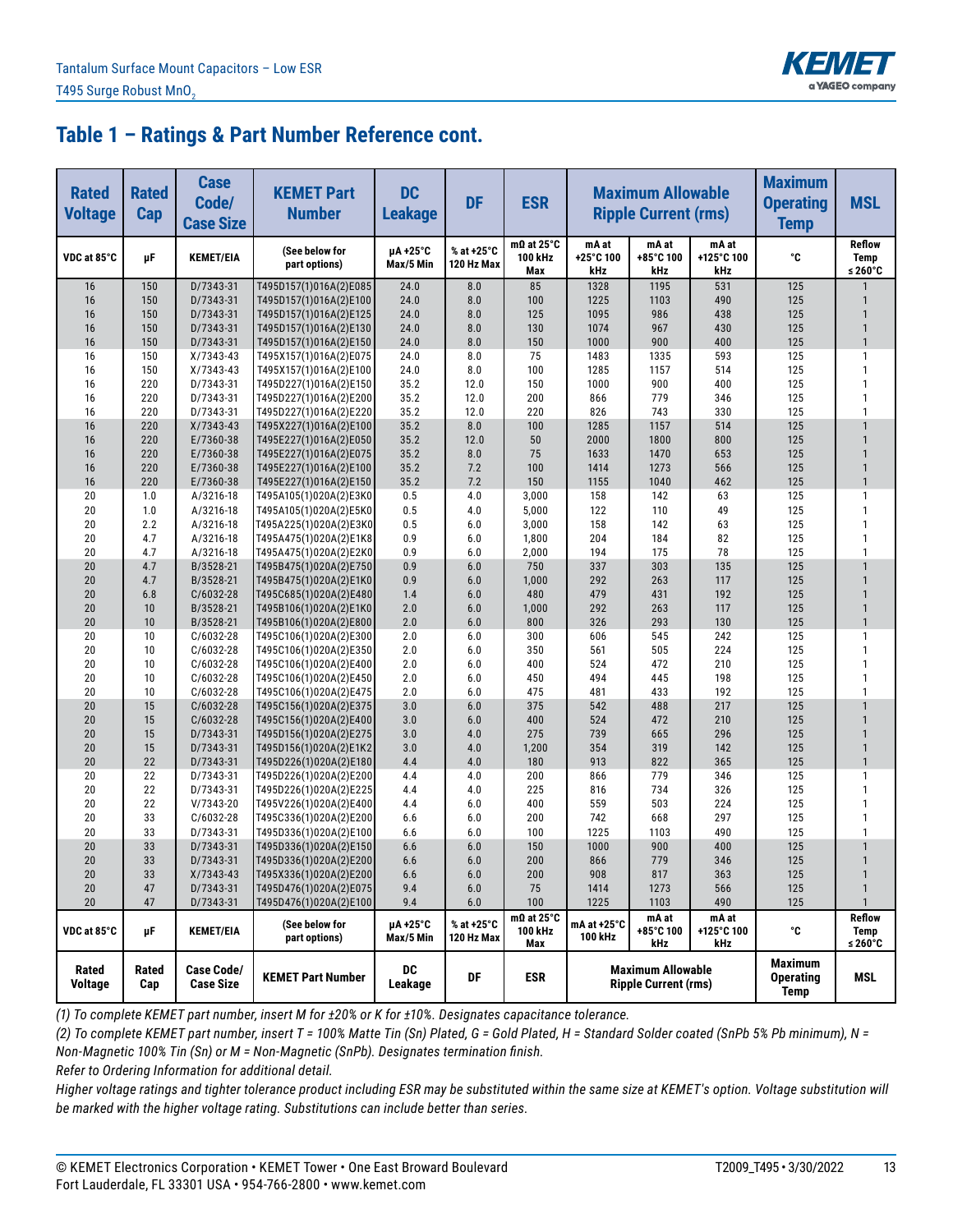

| <b>Rated</b><br><b>Voltage</b> | <b>Rated</b><br>Cap | <b>Case</b><br>Code/<br><b>Case Size</b> | <b>KEMET Part</b><br><b>Number</b>               | <b>DC</b><br><b>Leakage</b> | <b>DF</b>                | <b>ESR</b>                          | <b>Maximum Allowable</b><br><b>Ripple Current (rms)</b> |                                                         |                            | <b>Maximum</b><br><b>Operating</b><br><b>Temp</b> | <b>MSL</b>                       |
|--------------------------------|---------------------|------------------------------------------|--------------------------------------------------|-----------------------------|--------------------------|-------------------------------------|---------------------------------------------------------|---------------------------------------------------------|----------------------------|---------------------------------------------------|----------------------------------|
| VDC at 85°C                    | μF                  | <b>KEMET/EIA</b>                         | (See below for<br>part options)                  | µA+25°C<br>Max/5 Min        | % at +25°C<br>120 Hz Max | $m\Omega$ at 25°C<br>100 kHz<br>Max | mA at<br>+25°C 100<br>kHz                               | mA at<br>+85°C 100<br>kHz                               | mA at<br>+125°C 100<br>kHz | °C                                                | <b>Reflow</b><br>Temp<br>≤ 260°C |
| 20                             | 47                  | D/7343-31                                | T495D476(1)020A(2)E150                           | 9.4                         | 6.0                      | 150                                 | 1000                                                    | 900                                                     | 400                        | 125                                               | 1                                |
| 20                             | 47                  | D/7343-31                                | T495D476(1)020A(2)E175                           | 9.4                         | $6.0\,$                  | 175                                 | 926                                                     | 833                                                     | 370                        | 125                                               | $\mathbf{1}$                     |
| 20                             | 47                  | D/7343-31                                | T495D476(1)020A(2)E200                           | 9.4                         | 6.0                      | 200                                 | 866                                                     | 779                                                     | 346                        | 125                                               | $\mathbf{1}$                     |
| 20                             | 47                  | D/7343-31                                | T495D476(1)020A(2)E250                           | 9.4                         | 6.0                      | 250                                 | 775                                                     | 698                                                     | 310                        | 125                                               | $\mathbf{1}$                     |
| 20                             | 47                  | X/7343-43                                | T495X476(1)020A(2)E065                           | 9.4                         | 8.0                      | 65                                  | 1593                                                    | 1434                                                    | 637                        | 125                                               | $\mathbf{1}$                     |
| 20                             | 47                  | $X/7343-43$                              | T495X476(1)020A(2)E070                           | 9.4                         | 6.0                      | 70                                  | 1535                                                    | 1382                                                    | 614                        | 125                                               |                                  |
| 20                             | 47                  | X/7343-43                                | T495X476(1)020A(2)E100                           | 9.4                         | 6.0                      | 100                                 | 1285                                                    | 1157                                                    | 514                        | 125                                               | $\mathbf{1}$                     |
| 20                             | 47                  | $X/7343-43$                              | T495X476(1)020A(2)E125                           | 9.4                         | 6.0                      | 125                                 | 1149                                                    | 1034                                                    | 460                        | 125                                               | $\mathbf{1}$                     |
| 20<br>20                       | 47<br>47            | X/7343-43<br>X/7343-43                   | T495X476(1)020A(2)E130                           | 9.4<br>9.4                  | 6.0<br>4.0               | 130<br>150                          | 1127<br>1049                                            | 1014<br>944                                             | 451<br>420                 | 125<br>125                                        | $\mathbf{1}$                     |
| 20                             | 68                  | C/6032-28                                | T495X476(1)020A(2)E150<br>T495C686(1)020A(2)E250 | 13.6                        | 8.0                      | 250                                 | 663                                                     | 597                                                     | 265                        | 125                                               | $\mathbf{1}$                     |
| 20                             | 68                  | D/7343-31                                | T495D686(1)020A(2)E070                           | 13.6                        | 6.0                      | 70                                  | 1464                                                    | 1318                                                    | 586                        | 125                                               | $\mathbf{1}$                     |
| 20                             | 68                  | D/7343-31                                | T495D686(1)020A(2)E100                           | 13.6                        | 6.0                      | 100                                 | 1225                                                    | 1103                                                    | 490                        | 125                                               | 1                                |
| 20                             | 68                  | D/7343-31                                | T495D686(1)020A(2)E150                           | 13.6                        | 6.0                      | 150                                 | 1000                                                    | 900                                                     | 400                        | 125                                               | $\mathbf{1}$                     |
| 20                             | 68                  | D/7343-31                                | T495D686(1)020A(2)E200                           | 13.6                        | 6.0                      | 200                                 | 866                                                     | 779                                                     | 346                        | 125                                               | $\mathbf{1}$                     |
| 20                             | 68                  | D/7343-31                                | T495D686(1)020A(2)E300                           | 13.6                        | 6.0                      | 300                                 | 707                                                     | 636                                                     | 283                        | 125                                               |                                  |
| 20                             | 68                  | X/7343-43                                | T495X686(1)020A(2)E120                           | 13.6                        | 6.0                      | 120                                 | 1173                                                    | 1056                                                    | 469                        | 125                                               | $\mathbf{1}$                     |
| 20                             | 68                  | $X/7343-43$                              | T495X686(1)020A(2)E130                           | 13.6                        | 6.0                      | 130                                 | 1127                                                    | 1014                                                    | 451                        | 125                                               | $\mathbf{1}$                     |
| 20                             | 68                  | X/7343-43                                | T495X686(1)020A(2)E150                           | 13.6                        | 6.0                      | 150                                 | 1049                                                    | 944                                                     | 420                        | 125                                               | $\mathbf{1}$                     |
| 20                             | 68                  | X/7343-43                                | T495X686(1)020A(2)E200                           | 13.6                        | 6.0                      | 200                                 | 908                                                     | 817                                                     | 363                        | 125                                               | $\mathbf{1}$                     |
| 20                             | 100                 | D/7343-31                                | T495D107(1)020A(2)E200                           | 20.0                        | 6.0                      | 200                                 | 866                                                     | 779                                                     | 346                        | 125                                               | 1                                |
| 20                             | 100                 | X/7343-43                                | T495X107(1)020A(2)E100                           | 20.0                        | 6.0                      | 100                                 | 1285                                                    | 1157                                                    | 514                        | 125                                               | 1                                |
| 20                             | 100                 | X/7343-43                                | T495X107(1)020A(2)E150                           | 20.0                        | 8.0                      | 150                                 | 1049                                                    | 944                                                     | 420                        | 125                                               | 1                                |
| 20                             | 100                 | E/7360-38                                | T495E107(1)020A(2)E060                           | 20.0                        | 8.0                      | 60                                  | 1826                                                    | 1643                                                    | 730                        | 125                                               | $\mathbf{1}$                     |
| 20                             | 100                 | E/7360-38                                | T495E107(1)020A(2)E085                           | 20.0                        | 8.0                      | 85                                  | 1534                                                    | 1381                                                    | 614                        | 125                                               | 1                                |
| 20                             | 100                 | E/7360-38                                | T495E107(1)020A(2)E100                           | 20.0                        | 8.0                      | 100                                 | 1414                                                    | 1273                                                    | 566                        | 125                                               |                                  |
| 20                             | 100                 | E/7360-38                                | T495E107(1)020A(2)E200                           | 20.0                        | 8.0                      | 200                                 | 1000                                                    | 900                                                     | 400                        | 125                                               | $\mathbf{1}$                     |
| 20                             | 150                 | E/7360-38                                | T495E157(1)020A(2)E080                           | 30.0                        | 8.0                      | 80                                  | 1581                                                    | 1423                                                    | 632                        | 125                                               |                                  |
| 25                             | 0.47                | A/3216-18                                | T495A474(1)025A(2)E4K5                           | 0.5                         | 4.0                      | 4,500                               | 129                                                     | 116                                                     | 52                         | 125                                               | $\mathbf{1}$                     |
| 25                             | 0.47                | A/3216-18                                | T495A474(1)025A(2)E7K0                           | 0.5                         | 4.0                      | 7,000                               | 104                                                     | 94                                                      | 42                         | 125                                               | $\mathbf{1}$                     |
| 25                             | 1.0                 | A/3216-18                                | T495A105(1)025A(2)E2K5                           | 0.5                         | 4.0                      | 2,500                               | 173                                                     | 156                                                     | 69                         | 125                                               | 1                                |
| 25                             | 1.0                 | A/3216-18                                | T495A105(1)025A(2)E3K0                           | 0.5                         | 4.0                      | 3,000                               | 158                                                     | 142                                                     | 63                         | 125                                               | $\mathbf{1}$                     |
| 25                             | 1.0                 | A/3216-18                                | T495A105(1)025A(2)E4K0                           | 0.5                         | 4.0                      | 4,000                               | 137                                                     | 123                                                     | 55                         | 125                                               | $\mathbf{1}$                     |
| 25                             | 1.0                 | A/3216-18                                | T495A105(1)025A(2)E5K0                           | 0.5                         | 4.0                      | 5,000                               | 122                                                     | 110                                                     | 49                         | 125                                               | 1                                |
| 25                             | 1.5                 | A/3216-18                                | T495A155(1)025A(2)E3K0                           | 0.5                         | 6.0                      | 3,000                               | 158                                                     | 142                                                     | 63                         | 125                                               | 1                                |
| 25                             | 2.2                 | B/3528-21                                | T495B225(1)025A(2)E1K2                           | 0.6                         | 4.0                      | 1,200                               | 266                                                     | 239                                                     | 106                        | 125                                               | $\mathbf{1}$                     |
| 25<br>25                       | 2.2<br>3.3          | C/6032-28<br>B/3528-21                   | T495C225(1)025A(2)E1K3<br>T495B335(1)025A(2)E1K2 | 0.6<br>0.8                  | 6.0<br>6.0               | 1,300<br>1,200                      | 291<br>266                                              | 262<br>239                                              | 116<br>106                 | 125<br>125                                        | $\mathbf{1}$                     |
| 25                             | 3.3                 | C/6032-28                                | T495C335(1)025A(2)E750                           | 0.8                         | 6.0                      | 750                                 | 383                                                     | 345                                                     | 153                        | 125                                               | $\mathbf{1}$                     |
| 25                             | 4.7                 | C/6032-28                                | T495C475(1)025A(2)E530                           | 1.2                         | 6.0                      | 530                                 | 456                                                     | 410                                                     | 182                        | 125                                               | $\mathbf{1}$                     |
| 25                             | 4.7                 | C/6032-28                                | T495C475(1)025A(2)E575                           | 1.2                         | 6.0                      | 575                                 | 437                                                     | 393                                                     | 175                        | 125                                               | $\mathbf{1}$                     |
| 25                             | 4.7                 | B/3528-21                                | T495B475(1)025A(2)E700                           | 1.2                         | 6.0                      | 700                                 | 348                                                     | 313                                                     | 139                        | 125                                               | $\mathbf{1}$                     |
| 25                             | 4.7                 | B/3528-21                                | T495B475(1)025A(2)E750                           | 1.2                         | $6.0$                    | 750                                 | 337                                                     | 303                                                     | 135                        | 125                                               | 1                                |
| 25                             | 4.7                 | B/3528-21                                | T495B475(1)025A(2)E800                           | 1.2                         | 6.0                      | 800                                 | 326                                                     | 293                                                     | 130                        | 125                                               | 1                                |
| 25                             | 4.7                 | B/3528-21                                | T495B475(1)025A(2)E900                           | 1.2                         | 6.0                      | 900                                 | 307                                                     | 276                                                     | 123                        | 125                                               | 1                                |
| VDC at 85°C                    | μF                  | <b>KEMET/EIA</b>                         | (See below for<br>part options)                  | µA +25°C<br>Max/5 Min       | % at +25°C<br>120 Hz Max | $m\Omega$ at 25°C<br>100 kHz<br>Max | mA at +25°C<br>100 kHz                                  | mA at<br>+85°C 100<br>kHz                               | mA at<br>+125°C 100<br>kHz | ۰c                                                | <b>Reflow</b><br>Temp<br>≤ 260°C |
| Rated<br>Voltage               | Rated<br>Cap        | <b>Case Code/</b><br><b>Case Size</b>    | <b>KEMET Part Number</b>                         | <b>DC</b><br>Leakage        | DF                       | <b>ESR</b>                          |                                                         | <b>Maximum Allowable</b><br><b>Ripple Current (rms)</b> |                            | <b>Maximum</b><br><b>Operating</b><br><b>Temp</b> | MSL                              |

*(1) To complete KEMET part number, insert M for ±20% or K for ±10%. Designates capacitance tolerance.*

*(2) To complete KEMET part number, insert T = 100% Matte Tin (Sn) Plated, G = Gold Plated, H = Standard Solder coated (SnPb 5% Pb minimum), N = Non-Magnetic 100% Tin (Sn) or M = Non-Magnetic (SnPb). Designates termination finish.*

*Refer to Ordering Information for additional detail.*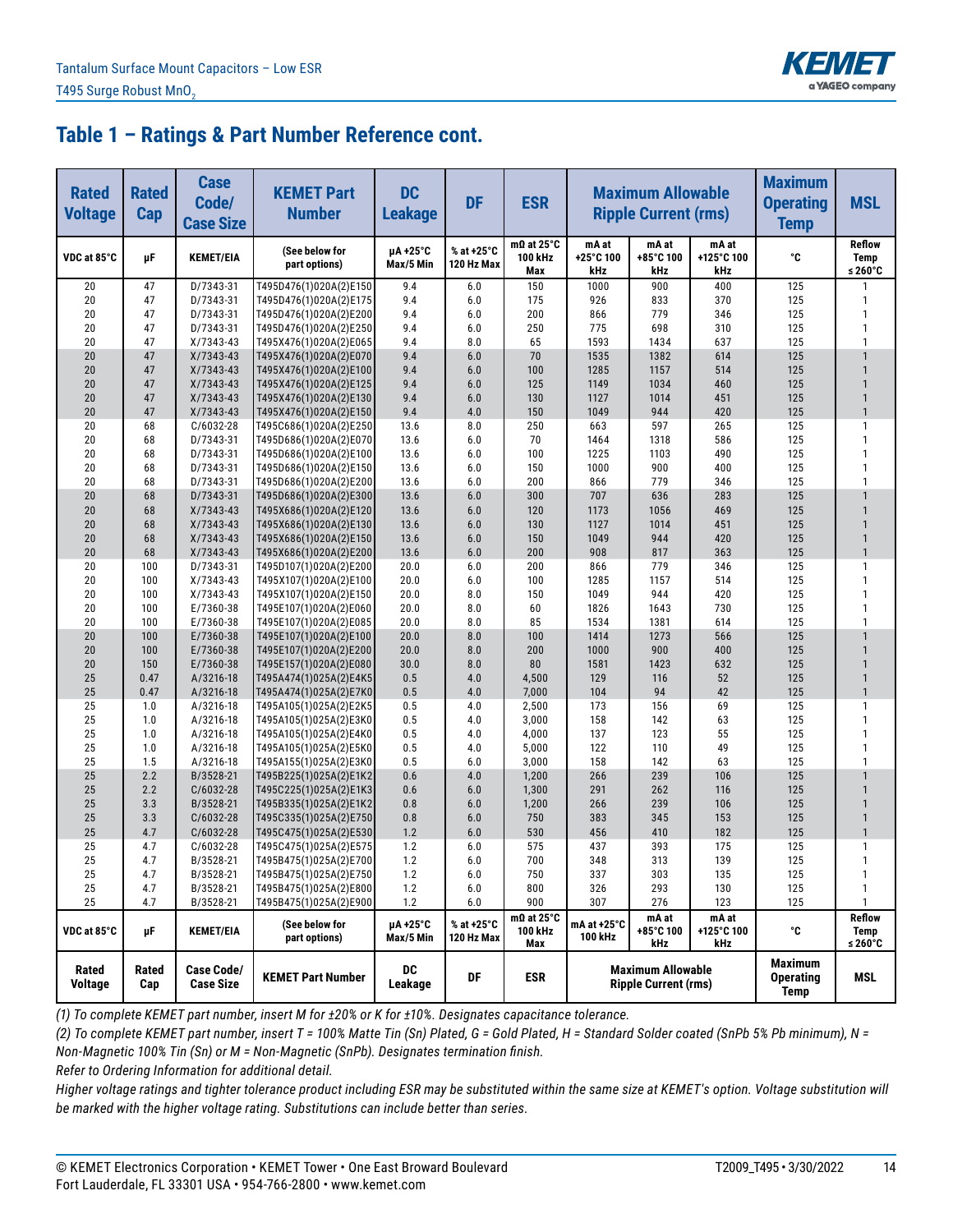

| <b>Rated</b><br><b>Voltage</b> | <b>Rated</b><br>Cap | <b>Case</b><br>Code/<br><b>Case Size</b> | <b>KEMET Part</b><br><b>Number</b>               | <b>DC</b><br><b>Leakage</b> | <b>DF</b>                | <b>ESR</b>                          | <b>Maximum Allowable</b><br><b>Ripple Current (rms)</b>                           |                           |                                                         | <b>Maximum</b><br><b>Operating</b><br><b>Temp</b> | <b>MSL</b>                              |
|--------------------------------|---------------------|------------------------------------------|--------------------------------------------------|-----------------------------|--------------------------|-------------------------------------|-----------------------------------------------------------------------------------|---------------------------|---------------------------------------------------------|---------------------------------------------------|-----------------------------------------|
| VDC at 85°C                    | μF                  | <b>KEMET/EIA</b>                         | (See below for<br>part options)                  | µA +25°C<br>Max/5 Min       | % at +25°C<br>120 Hz Max | $m\Omega$ at 25°C<br>100 kHz<br>Max | mA at<br>+25°C 100<br>kHz                                                         | mA at<br>+85°C 100<br>kHz | mA at<br>+125°C 100<br>kHz                              | °C                                                | <b>Reflow</b><br><b>Temp</b><br>≤ 260°C |
| 25                             | 4.7                 | B/3528-21                                | T495B475(1)025A(2)E1K0                           | 1.2                         | 6.0                      | 1,000                               | 292                                                                               | 263                       | 117                                                     | 125                                               |                                         |
| 25                             | 6.8                 | B/3528-21                                | T495B685(1)025A(2)E1K0                           | 1.7                         | 6.0                      | 1,000                               | 292                                                                               | 263                       | 117                                                     | 125                                               | 1                                       |
| 25                             | 6.8                 | B/3528-21                                | T495B685(1)025A(2)E1K5                           | 1.7                         | 6.0                      | 1,500                               | 238                                                                               | 214                       | 95                                                      | 125                                               | $\mathbf{1}$                            |
| 25                             | 6.8                 | C/6032-28                                | T495C685(1)025A(2)E400                           | 1.7                         | 6.0                      | 400                                 | 524                                                                               | 472                       | 210                                                     | 125                                               | $\mathbf{1}$                            |
| 25                             | 6.8                 | C/6032-28                                | T495C685(1)025A(2)E490                           | 1.7                         | 6.0                      | 490                                 | 474                                                                               | 427                       | 190                                                     | 125                                               | $\mathbf{1}$                            |
| 25<br>25                       | 6.8                 | $C/6032-28$                              | T495C685(1)025A(2)E500                           | 1.7                         | 6.0<br>6.0               | 500                                 | 469                                                                               | 422<br>303                | 188                                                     | 125                                               | 1<br>$\mathbf{1}$                       |
| 25                             | 10<br>10            | B/3528-21<br>$C/6032-28$                 | T495B106(1)025A(2)E750<br>T495C106(1)025A(2)E275 | 2.5<br>2.5                  | 6.0                      | 750<br>275                          | 337<br>632                                                                        | 569                       | 135<br>253                                              | 125<br>125                                        | $\mathbf{1}$                            |
| 25                             | 10                  | C/6032-28                                | T495C106(1)025A(2)E300                           | 2.5                         | 6.0                      | 300                                 | 606                                                                               | 545                       | 242                                                     | 125                                               | $\mathbf{1}$                            |
| 25                             | 10                  | C/6032-28                                | T495C106(1)025A(2)E450                           | 2.5                         | 6.0                      | 450                                 | 494                                                                               | 445                       | 198                                                     | 125                                               | $\mathbf{1}$                            |
| 25                             | 10                  | D/7343-31                                | T495D106(1)025A(2)E1K2                           | 2.5                         | 6.0                      | 1,200                               | 354                                                                               | 319                       | 142                                                     | 125                                               | $\mathbf{1}$                            |
| 25                             | 15                  | C/6032-28                                | T495C156(1)025A(2)E300                           | 3.8                         | 6.0                      | 300                                 | 606                                                                               | 545                       | 242                                                     | 125                                               | $\mathbf{1}$                            |
| 25                             | 15                  | D/7343-31                                | T495D156(1)025A(2)E100                           | 3.8                         | 6.0                      | 100                                 | 1225                                                                              | 1103                      | 490                                                     | 125                                               | $\mathbf{1}$                            |
| 25                             | 15                  | D/7343-31                                | T495D156(1)025A(2)E230                           | 3.8                         | 4.0                      | 230                                 | 808                                                                               | 727                       | 323                                                     | 125                                               | $\mathbf{1}$                            |
| 25                             | 15                  | D/7343-31                                | T495D156(1)025A(2)E275                           | 3.8                         | 6.0                      | 275                                 | 739                                                                               | 665                       | 296                                                     | 125                                               | $\mathbf{1}$                            |
| 25                             | 15                  | V/7343-20                                | T495V156(1)025A(2)E500                           | 3.8                         | 6.0                      | 500                                 | 500                                                                               | 450                       | 200                                                     | 125                                               | 1                                       |
| 25                             | 15                  | X/7343-43                                | T495X156(1)025A(2)E200                           | 3.8                         | 4.0                      | 200                                 | 908                                                                               | 817                       | 363                                                     | 125                                               | $\mathbf{1}$                            |
| 25                             | 22                  | C/6032-28                                | T495C226(1)025A(2)E275                           | 5.5                         | 6.0                      | 275                                 | 632                                                                               | 569                       | 253                                                     | 125                                               | 1                                       |
| 25                             | 22                  | C/6032-28                                | T495C226(1)025A(2)E280                           | 5.5                         | 6.0                      | 280                                 | 627                                                                               | 564                       | 251                                                     | 125                                               | $\mathbf{1}$                            |
| 25                             | 22                  | C/6032-28                                | T495C226(1)025A(2)E300                           | 5.5                         | 8.0                      | 300                                 | 606                                                                               | 545                       | 242                                                     | 125                                               | 1                                       |
| 25                             | 22                  | C/6032-28                                | T495C226(1)025A(2)E900                           | 5.5                         | 6.0                      | 900                                 | 350                                                                               | 315                       | 140                                                     | 125                                               | $\mathbf{1}$                            |
| 25                             | 22                  | D/7343-31                                | T495D226(1)025A(2)E200                           | 5.5                         | 6.0                      | 200                                 | 866                                                                               | 779                       | 346                                                     | 125                                               | $\mathbf{1}$                            |
| 25                             | 22                  | D/7343-31                                | T495D226(1)025A(2)E230                           | 5.5                         | 6.0                      | 230                                 | 808                                                                               | 727                       | 323                                                     | 125                                               | $\mathbf{1}$                            |
| 25                             | 22                  | $X/7343-43$                              | T495X226(1)025A(2)E225                           | 5.5                         | 4.0                      | 225                                 | 856                                                                               | 770                       | 342                                                     | 125                                               | $\mathbf{1}$                            |
| 25                             | 33                  | D/7343-31                                | T495D336(1)025A(2)E090                           | 8.3                         | 6.0                      | 90                                  | 1291                                                                              | 1162                      | 516                                                     | 125                                               | $\mathbf{1}$                            |
| 25<br>25                       | 33                  | D/7343-31                                | T495D336(1)025A(2)E100                           | 8.3                         | 6.0                      | 100                                 | 1225                                                                              | 1103                      | 490                                                     | 125                                               | 1<br>$\mathbf{1}$                       |
| 25                             | 33<br>33            | D/7343-31<br>D/7343-31                   | T495D336(1)025A(2)E150<br>T495D336(1)025A(2)E200 | 8.3<br>8.3                  | 6.0<br>6.0               | 150<br>200                          | 1000<br>866                                                                       | 900<br>779                | 400<br>346                                              | 125<br>125                                        | 1                                       |
| 25                             | 33                  | D/7343-31                                | T495D336(1)025A(2)E225                           | 8.3                         | 6.0                      | 225                                 | 816                                                                               | 734                       | 326                                                     | 125                                               | 1                                       |
| 25                             | 33                  | D/7343-31                                | T495D336(1)025A(2)E230                           | 8.3                         | 6.0                      | 230                                 | 808                                                                               | 727                       | 323                                                     | 125                                               | 1                                       |
| 25                             | 33                  | D/7343-31                                | T495D336(1)025A(2)E300                           | 8.3                         | 6.0                      | 300                                 | 707                                                                               | 636                       | 283                                                     | 125                                               | $\mathbf{1}$                            |
| 25                             | 33                  | $X/7343-43$                              | T495X336(1)025A(2)E100                           | 8.3                         | 4.0                      | 100                                 | 1285                                                                              | 1157                      | 514                                                     | 125                                               | $\mathbf{1}$                            |
| 25                             | 33                  | X/7343-43                                | T495X336(1)025A(2)E175                           | 8.3                         | 4.0                      | 175                                 | 971                                                                               | 874                       | 388                                                     | 125                                               | $\mathbf{1}$                            |
| 25                             | 33                  | $X/7343-43$                              | T495X336(1)025A(2)E180                           | 8.3                         | 4.0                      | 180                                 | 957                                                                               | 861                       | 383                                                     | 125                                               | $\mathbf{1}$                            |
| 25                             | 33                  | $X/7343-43$                              | T495X336(1)025A(2)E200                           | 8.3                         | 4.0                      | 200                                 | 908                                                                               | 817                       | 363                                                     | 125                                               | $\mathbf{1}$                            |
| 25                             | 47                  | X/7343-43                                | T495X476(1)025A(2)E080                           | 11.8                        | 6.0                      | 80                                  | 1436                                                                              | 1292                      | 574                                                     | 125                                               | $\mathbf{1}$                            |
| 25                             | 47                  | X/7343-43                                | T495X476(1)025A(2)E100                           | 11.8                        | 6.0                      | 100                                 | 1285                                                                              | 1157                      | 514                                                     | 125                                               | $\mathbf{1}$                            |
| 25                             | 47                  | X/7343-43                                | T495X476(1)025A(2)E120                           | 11.8                        | 6.0                      | 120                                 | 1173                                                                              | 1056                      | 469                                                     | 125                                               | $\mathbf{1}$                            |
| 25                             | 47                  | $X/7343-43$                              | T495X476(1)025A(2)E150                           | 11.8                        | 6.0                      | 150                                 | 1049                                                                              | 944                       | 420                                                     | 125                                               | 1                                       |
| 25                             | 47                  | X/7343-43                                | T495X476(1)025A(2)E185                           | 11.8                        | 6.0                      | 185                                 | 944                                                                               | 850                       | 378                                                     | 125                                               | 1                                       |
| 25                             | 47                  | $X/7343-43$                              | T495X476(1)025A(2)E200                           | 11.8                        | 6.0                      | 200                                 | 908                                                                               | 817                       | 363                                                     | 125                                               | $\mathbf{1}$                            |
| 25                             | 47                  | D/7343-31                                | T495D476(1)025A(2)E100                           | 11.8                        | 6.0                      | 100                                 | 1225                                                                              | 1103                      | 490                                                     | 125                                               | $\mathbf{1}$                            |
| 25                             | 47                  | D/7343-31                                | T495D476(1)025A(2)E120                           | 11.8                        | 6.0                      | 120                                 | 1118                                                                              | 1006                      | 447                                                     | 125                                               | $\mathbf{1}$                            |
| 25                             | 47                  | D/7343-31                                | T495D476(1)025A(2)E130                           | 11.8                        | 6.0                      | 130                                 | 1074                                                                              | 967                       | 430                                                     | 125                                               | $\mathbf{1}$                            |
| 25                             | 47                  | D/7343-31                                | T495D476(1)025A(2)E150                           | 11.8                        | $6.0\,$                  | 150                                 | 1000                                                                              | 900                       | 400                                                     | 125                                               | $\mathbf{1}$                            |
| VDC at 85°C                    | μF                  | <b>KEMET/EIA</b>                         | (See below for<br>part options)                  | µA+25°C<br>Max/5 Min        | % at +25°C<br>120 Hz Max | $m\Omega$ at 25°C<br>100 kHz<br>Max | mA at<br>mA at<br>mA at +25°C<br>+125°C 100<br>+85°C 100<br>100 kHz<br>kHz<br>kHz |                           | ۰c                                                      | Reflow<br>Temp<br>≤ 260°C                         |                                         |
| Rated<br>Voltage               | Rated<br>Cap        | <b>Case Code/</b><br><b>Case Size</b>    | <b>KEMET Part Number</b>                         | DC<br>Leakage               | DF                       | <b>ESR</b>                          |                                                                                   |                           | <b>Maximum Allowable</b><br><b>Ripple Current (rms)</b> |                                                   |                                         |

*(1) To complete KEMET part number, insert M for ±20% or K for ±10%. Designates capacitance tolerance.*

*(2) To complete KEMET part number, insert T = 100% Matte Tin (Sn) Plated, G = Gold Plated, H = Standard Solder coated (SnPb 5% Pb minimum), N = Non-Magnetic 100% Tin (Sn) or M = Non-Magnetic (SnPb). Designates termination finish.*

*Refer to Ordering Information for additional detail.*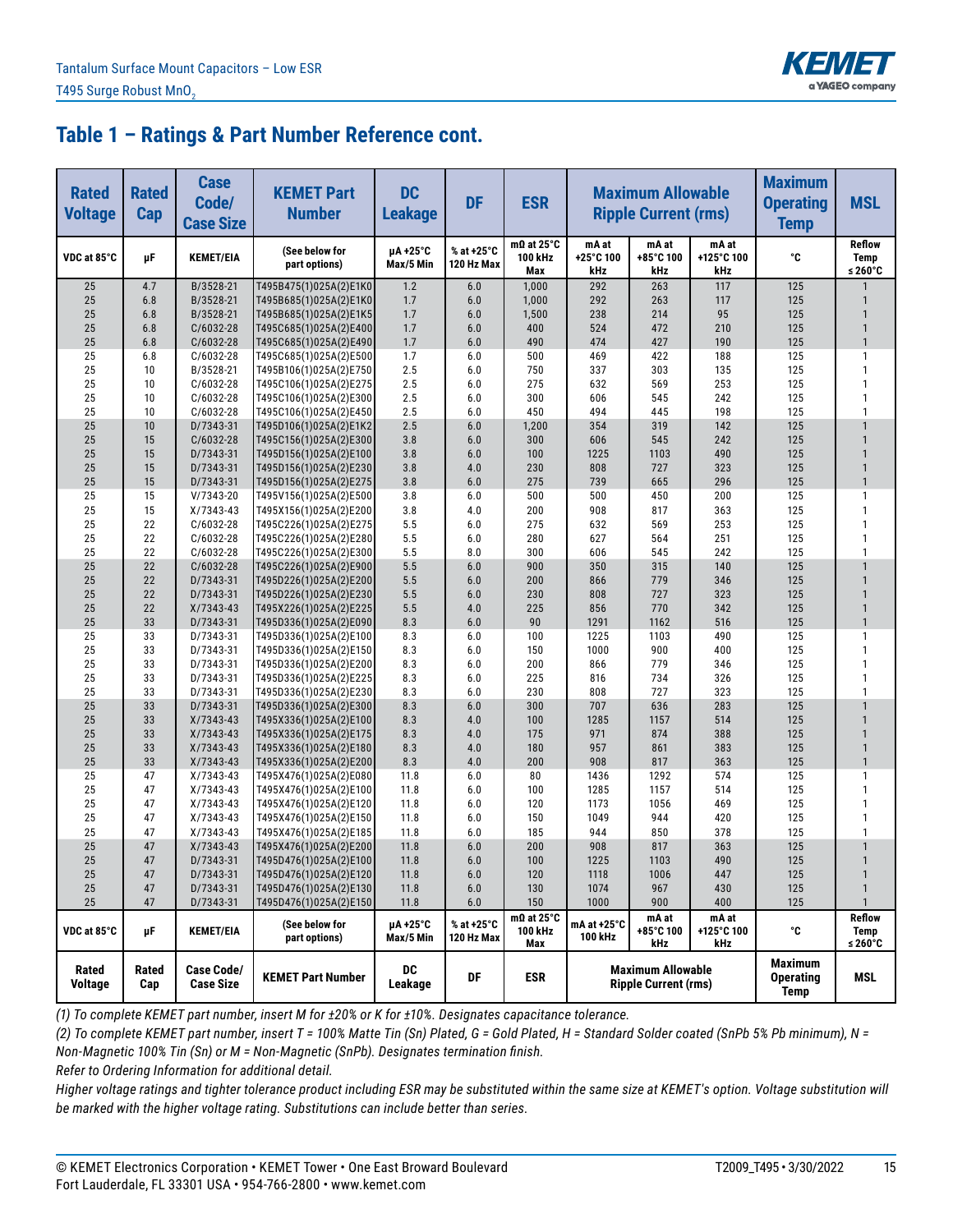

| <b>Rated</b><br><b>Voltage</b> | <b>Rated</b><br>Cap | <b>Case</b><br>Code/<br><b>Case Size</b> | <b>KEMET Part</b><br><b>Number</b>               | <b>DC</b><br><b>Leakage</b> | <b>DF</b>                | <b>ESR</b>                          | <b>Maximum Allowable</b><br><b>Ripple Current (rms)</b>               |                           |                            | <b>Maximum</b><br><b>Operating</b><br><b>Temp</b> | <b>MSL</b>                       |
|--------------------------------|---------------------|------------------------------------------|--------------------------------------------------|-----------------------------|--------------------------|-------------------------------------|-----------------------------------------------------------------------|---------------------------|----------------------------|---------------------------------------------------|----------------------------------|
| VDC at 85°C                    | μF                  | <b>KEMET/EIA</b>                         | (See below for<br>part options)                  | µA+25°C<br>Max/5 Min        | % at +25°C<br>120 Hz Max | $m\Omega$ at 25°C<br>100 kHz<br>Max | mA at<br>+25°C 100<br>kHz                                             | mA at<br>+85°C 100<br>kHz | mA at<br>+125°C 100<br>kHz | °C                                                | <b>Reflow</b><br>Temp<br>≤ 260°C |
| 25                             | 47                  | D/7343-31                                | T495D476(1)025A(2)E250                           | 11.8                        | 6.0                      | 250                                 | 775                                                                   | 698                       | 310                        | 125                                               | $\mathbf{1}$                     |
| 25                             | 68                  | D/7343-31                                | T495D686(1)025A(2)E150                           | 17.0                        | 10.0                     | 150                                 | 1000                                                                  | 900                       | 400                        | 125                                               | $\mathbf{1}$                     |
| 25                             | 68                  | D/7343-31                                | T495D686(1)025A(2)E200                           | 17.0                        | 10.0                     | 200                                 | 866                                                                   | 779                       | 346                        | 125                                               | $\mathbf{1}$                     |
| 25                             | 68                  | $X/7343-43$                              | T495X686(1)025A(2)E125                           | 17.0                        | 6.0                      | 125                                 | 1149                                                                  | 1034                      | 460                        | 125                                               | $\mathbf{1}$                     |
| 25                             | 68                  | X/7343-43                                | T495X686(1)025A(2)E130                           | 17.0                        | 6.0                      | 130                                 | 1127                                                                  | 1014                      | 451                        | 125                                               | $\mathbf{1}$                     |
| 25                             | 68                  | $X/7343-43$                              | T495X686(1)025A(2)E150                           | 17.0                        | 6.0                      | 150                                 | 1049                                                                  | 944                       | 420                        | 125                                               |                                  |
| 25                             | 68                  | $X/7343-43$                              | T495X686(1)025A(2)E200                           | 17.0                        | 6.0                      | 200                                 | 908                                                                   | 817                       | 363                        | 125                                               | $\mathbf{1}$                     |
| 25                             | 100                 | $X/7343-43$                              | T495X107(1)025A(2)E150                           | 25.0                        | 10.0                     | 150                                 | 1049                                                                  | 944                       | 420                        | 125                                               | $\mathbf{1}$<br>$\mathbf{1}$     |
| 25<br>35                       | 100<br>0.33         | E/7360-38<br>A/3216-18                   | T495E107(1)025A(2)E100                           | 25.0<br>0.5                 | 8.0<br>4.0               | 100                                 | 1414<br>112                                                           | 1273<br>101               | 566<br>45                  | 125<br>125                                        | $\mathbf{1}$                     |
| 35                             | 0.47                | A/3216-18                                | T495A334(1)035A(2)E6K0<br>T495A474(1)035A(2)E4K0 | 0.5                         | 4.0                      | 6,000<br>4,000                      | 137                                                                   | 123                       | 55                         | 125                                               | $\mathbf{1}$                     |
| 35                             | 0.47                | B/3528-21                                | T495B474(1)035A(2)E1K5                           | 0.5                         | 4.0                      | 1,500                               | 238                                                                   | 214                       | 95                         | 125                                               | $\mathbf{1}$                     |
| 35                             | 0.47                | B/3528-21                                | T495B474(1)035A(2)E2K2                           | 0.5                         | 4.0                      | 2,200                               | 197                                                                   | 177                       | 79                         | 125                                               | 1                                |
| 35                             | 0.47                | B/3528-21                                | T495B474(1)035A(2)E2K5                           | 0.5                         | 4.0                      | 2,500                               | 184                                                                   | 166                       | 74                         | 125                                               | $\mathbf{1}$                     |
| 35                             | 0.47                | B/3528-21                                | T495B474(1)035A(2)E11K                           | 0.5                         | 4.0                      | 11,000                              | 88                                                                    | 79                        | 35                         | 125                                               | $\mathbf{1}$                     |
| 35                             | 1.0                 | A/3216-18                                | T495A105(1)035A(2)E3K0                           | 0.5                         | 4.0                      | 3,000                               | 158                                                                   | 142                       | 63                         | 125                                               |                                  |
| 35                             | 1.0                 | B/3528-21                                | T495B105(1)035A(2)E1K5                           | 0.5                         | 4.0                      | 1,500                               | 238                                                                   | 214                       | 95                         | 125                                               | $\mathbf{1}$                     |
| 35                             | 1.0                 | B/3528-21                                | T495B105(1)035A(2)E1K7                           | 0.5                         | 4.0                      | 1,700                               | 224                                                                   | 202                       | 90                         | 125                                               | $\mathbf{1}$                     |
| 35                             | 1.0                 | B/3528-21                                | T495B105(1)035A(2)E2K0                           | 0.5                         | 4.0                      | 2,000                               | 206                                                                   | 185                       | 82                         | 125                                               | $\mathbf{1}$                     |
| 35                             | 1.0                 | B/3528-21                                | T495B105(1)035A(2)E7K0                           | 0.5                         | 4.0                      | 7,000                               | 110                                                                   | 99                        | 44                         | 125                                               | $\mathbf{1}$                     |
| 35                             | 2.2                 | B/3528-21                                | T495B225(1)035A(2)E1K5                           | 0.8                         | 6.0                      | 1,500                               | 238                                                                   | 214                       | 95                         | 125                                               | 1                                |
| 35                             | 2.2                 | B/3528-21                                | T495B225(1)035A(2)E2K0                           | 0.8                         | 6.0                      | 2,000                               | 206                                                                   | 185                       | 82                         | 125                                               | 1                                |
| 35                             | 2.2                 | B/3528-21                                | T495B225(1)035A(2)E4K0                           | 0.8                         | 6.0                      | 4,000                               | 146                                                                   | 131                       | 58                         | 125                                               | 1                                |
| 35                             | 2.2                 | $C/6032-28$                              | T495C225(1)035A(2)E750                           | 0.8                         | 6.0                      | 750                                 | 383                                                                   | 345                       | 153                        | 125                                               | 1                                |
| 35                             | 3.3                 | B/3528-21                                | T495B335(1)035A(2)E1K0                           | 1.2                         | 6.0                      | 1,000                               | 292                                                                   | 263                       | 117                        | 125                                               | 1                                |
| 35                             | 3.3                 | B/3528-21                                | T495B335(1)035A(2)E900                           | 1.2                         | 6.0                      | 900                                 | 307                                                                   | 276                       | 123                        | 125                                               |                                  |
| 35                             | 3.3                 | C/6032-28                                | T495C335(1)035A(2)E525                           | 1.2                         | 6.0                      | 525                                 | 458                                                                   | 412                       | 183                        | 125                                               | $\mathbf{1}$                     |
| 35                             | 3.3                 | C/6032-28                                | T495C335(1)035A(2)E550                           | 1.2                         | 6.0                      | 550                                 | 447                                                                   | 402                       | 179                        | 125                                               |                                  |
| 35                             | 3.3                 | C/6032-28                                | T495C335(1)035A(2)E600                           | 1.2                         | 6.0                      | 600                                 | 428                                                                   | 385                       | 171                        | 125                                               | $\mathbf{1}$                     |
| 35                             | 4.7                 | B/3528-21                                | T495B475(1)035A(2)E850                           | 1.6                         | 6.0                      | 850                                 | 316                                                                   | 284                       | 126                        | 125                                               | $\mathbf{1}$                     |
| 35                             | 4.7                 | B/3528-21                                | T495B475(1)035A(2)E1K0                           | 1.6                         | 6.0                      | 1,000                               | 292                                                                   | 263                       | 117                        | 125                                               | 1                                |
| 35                             | 4.7                 | C/6032-28                                | T495C475(1)035A(2)E450                           | 1.6                         | 6.0                      | 450                                 | 494                                                                   | 445                       | 198                        | 125                                               | $\mathbf{1}$<br>$\mathbf{1}$     |
| 35<br>35                       | 4.7<br>4.7          | C/6032-28<br>C/6032-28                   | T495C475(1)035A(2)E500<br>T495C475(1)035A(2)E600 | 1.6<br>1.6                  | 6.0<br>6.0               | 500<br>600                          | 469<br>428                                                            | 422<br>385                | 188<br>171                 | 125<br>125                                        | 1                                |
| 35                             | 4.7                 | D/7343-31                                | T495D475(1)035A(2)E300                           | 1.6                         | 6.0                      | 300                                 | 707                                                                   | 636                       | 283                        | 125                                               | $\mathbf{1}$                     |
| 35                             | 6.8                 | C/6032-28                                | T495C685(1)035A(2)E1K8                           | 2.4                         | 6.0                      | 1,800                               | 247                                                                   | 222                       | 99                         | 125                                               |                                  |
| 35                             | 6.8                 | D/7343-31                                | T495D685(1)035A(2)E150                           | 2.4                         | 6.0                      | 150                                 | 1000                                                                  | 900                       | 400                        | 125                                               | $\mathbf{1}$                     |
| 35                             | 6.8                 | D/7343-31                                | T495D685(1)035A(2)E300                           | 2.4                         | 6.0                      | 300                                 | 707                                                                   | 636                       | 283                        | 125                                               | $\mathbf{1}$                     |
| 35                             | 6.8                 | D/7343-31                                | T495D685(1)035A(2)E400                           | 2.4                         | 6.0                      | 400                                 | 612                                                                   | 551                       | 245                        | 125                                               | $\mathbf{1}$                     |
| 35                             | 6.8                 | $V/7343-20$                              | T495V685(1)035A(2)E600                           | 2.4                         | 6.0                      | 600                                 | 456                                                                   | 410                       | 182                        | 125                                               | $\mathbf{1}$                     |
| 35                             | 6.8                 | $X/7343-43$                              | T495X685(1)035A(2)E300                           | 2.4                         | 4.0                      | 300                                 | 742                                                                   | 668                       | 297                        | 125                                               | $\mathbf{1}$                     |
| 35                             | 10                  | C/6032-28                                | T495C106(1)035A(2)E400                           | 3.5                         | 6.0                      | 400                                 | 524                                                                   | 472                       | 210                        | 125                                               | $\mathbf{1}$                     |
| 35                             | 10                  | D/7343-31                                | T495D106(1)035A(2)E120                           | 3.5                         | 4.0                      | 120                                 | 1118                                                                  | 1006                      | 447                        | 125                                               | 1                                |
| 35                             | 10                  | D/7343-31                                | T495D106(1)035A(2)E125                           | 3.5                         | 6.0                      | 125                                 | 1095                                                                  | 986                       | 438                        | 125                                               | 1                                |
| 35                             | 10                  | D/7343-31                                | T495D106(1)035A(2)E130                           | 3.5                         | 6.0                      | 130                                 | 1074                                                                  | 967                       | 430                        | 125                                               | 1                                |
| VDC at 85°C                    | μF                  | <b>KEMET/EIA</b>                         | (See below for<br>part options)                  | µA+25°C<br>Max/5 Min        | % at +25°C<br>120 Hz Max | $m\Omega$ at 25°C<br>100 kHz<br>Max | mA at<br>mA at<br>mA at +25°C<br>+125°C 100<br>+85°C 100<br>100 kHz   |                           | ۰c                         | Reflow<br>Temp<br>≤ 260°C                         |                                  |
| Rated<br>Voltage               | Rated<br>Cap        | <b>Case Code/</b><br><b>Case Size</b>    | <b>KEMET Part Number</b>                         | <b>DC</b><br>Leakage        | DF                       | <b>ESR</b>                          | kHz<br>kHz<br><b>Maximum Allowable</b><br><b>Ripple Current (rms)</b> |                           |                            | <b>Maximum</b><br><b>Operating</b><br><b>Temp</b> | MSL                              |

*(1) To complete KEMET part number, insert M for ±20% or K for ±10%. Designates capacitance tolerance.*

*(2) To complete KEMET part number, insert T = 100% Matte Tin (Sn) Plated, G = Gold Plated, H = Standard Solder coated (SnPb 5% Pb minimum), N = Non-Magnetic 100% Tin (Sn) or M = Non-Magnetic (SnPb). Designates termination finish.*

*Refer to Ordering Information for additional detail.*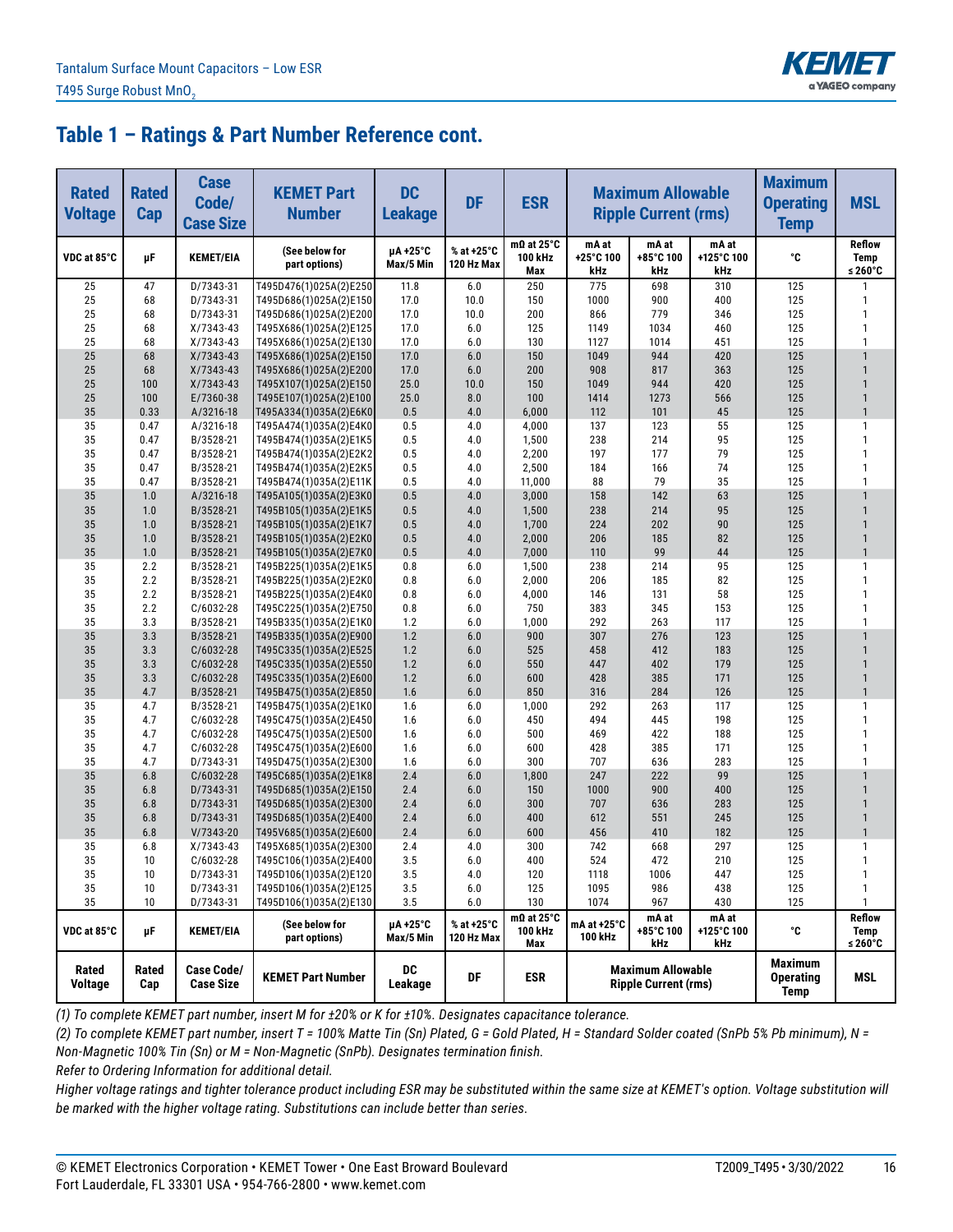

| <b>Rated</b><br><b>Voltage</b> | <b>Rated</b><br>Cap | <b>Case</b><br>Code/<br><b>Case Size</b> | <b>KEMET Part</b><br><b>Number</b>               | <b>DC</b><br><b>Leakage</b> | <b>DF</b>                | <b>ESR</b>                           | <b>Maximum Allowable</b><br><b>Ripple Current (rms)</b>                           |                           |                            | <b>Maximum</b><br><b>Operating</b><br><b>Temp</b> | <b>MSL</b>                       |
|--------------------------------|---------------------|------------------------------------------|--------------------------------------------------|-----------------------------|--------------------------|--------------------------------------|-----------------------------------------------------------------------------------|---------------------------|----------------------------|---------------------------------------------------|----------------------------------|
| VDC at 85°C                    | μF                  | <b>KEMET/EIA</b>                         | (See below for<br>part options)                  | µA +25°C<br>Max/5 Min       | % at +25°C<br>120 Hz Max | m $\Omega$ at 25°C<br>100 kHz<br>Max | mA at<br>+25°C 100<br>kHz                                                         | mA at<br>+85°C 100<br>kHz | mA at<br>+125°C 100<br>kHz | °C                                                | <b>Reflow</b><br>Temp<br>≤ 260°C |
| 35                             | 10                  | D/7343-31                                | T495D106(1)035A(2)E250                           | 3.5                         | 6.0                      | 250                                  | 775                                                                               | 698                       | 310                        | 125                                               |                                  |
| 35                             | 10                  | D/7343-31                                | T495D106(1)035A(2)E260                           | 3.5                         | 6.0                      | 260                                  | 760                                                                               | 684                       | 304                        | 125                                               | 1                                |
| 35                             | 10                  | D/7343-31                                | T495D106(1)035A(2)E300                           | 3.5                         | 6.0                      | 300                                  | 707                                                                               | 636                       | 283                        | 125                                               | $\mathbf{1}$                     |
| 35                             | 10                  | D/7343-31                                | T495D106(1)035A(2)E1K0                           | 3.5                         | 6.0                      | 1,000                                | 387                                                                               | 348                       | 155                        | 125                                               | $\mathbf{1}$                     |
| 35                             | 10                  | $V/7343-20$                              | T495V106(1)035A(2)E600                           | 3.5                         | 6.0                      | 600                                  | 456                                                                               | 410                       | 182                        | 125                                               | $\mathbf{1}$                     |
| 35<br>35                       | 10<br>10            | $X/7343-43$<br>$X/7343-43$               | T495X106(1)035A(2)E175                           | 3.5<br>3.5                  | 6.0<br>6.0               | 175<br>200                           | 971<br>908                                                                        | 874<br>817                | 388<br>363                 | 125<br>125                                        | $\mathbf{1}$<br>$\mathbf{1}$     |
| 35                             | 10                  | $X/7343-43$                              | T495X106(1)035A(2)E200<br>T495X106(1)035A(2)E250 | 3.5                         | 4.0                      | 250                                  | 812                                                                               | 731                       | 325                        | 125                                               | 1                                |
| 35                             | 10                  | X/7343-43                                | T495X106(1)035A(2)E260                           | 3.5                         | 4.0                      | 260                                  | 797                                                                               | 717                       | 319                        | 125                                               | 1                                |
| 35                             | 15                  | $C/6032-28$                              | T495C156(1)035A(2)E350                           | 5.3                         | 6.0                      | 350                                  | 561                                                                               | 505                       | 224                        | 125                                               | $\mathbf{1}$                     |
| 35                             | 15                  | D/7343-31                                | T495D156(1)035A(2)E225                           | 5.3                         | 6.0                      | 225                                  | 816                                                                               | 734                       | 326                        | 125                                               | $\mathbf{1}$                     |
| 35                             | 15                  | D/7343-31                                | T495D156(1)035A(2)E260                           | 5.3                         | 6.0                      | 260                                  | 760                                                                               | 684                       | 304                        | 125                                               | $\mathbf{1}$                     |
| 35                             | 15                  | D/7343-31                                | T495D156(1)035A(2)E300                           | 5.3                         | 6.0                      | 300                                  | 707                                                                               | 636                       | 283                        | 125                                               | $\mathbf{1}$                     |
| 35                             | 15                  | $X/7343-43$                              | T495X156(1)035A(2)E200                           | 5.3                         | 6.0                      | 200                                  | 908                                                                               | 817                       | 363                        | 125                                               | $\mathbf{1}$                     |
| 35                             | 15                  | X/7343-43                                | T495X156(1)035A(2)E225                           | 5.3                         | 6.0                      | 225                                  | 856                                                                               | 770                       | 342                        | 125                                               | $\mathbf{1}$                     |
| 35                             | 15                  | $X/7343-43$                              | T495X156(1)035A(2)E250                           | 5.3                         | 6.0                      | 250                                  | 812                                                                               | 731                       | 325                        | 125                                               | $\mathbf{1}$                     |
| 35                             | 15                  | X/7343-43                                | T495X156(1)035A(2)E260                           | 5.3                         | 6.0                      | 260                                  | 797                                                                               | 717                       | 319                        | 125                                               | $\mathbf{1}$                     |
| 35                             | 22                  | D/7343-31                                | T495D226(1)035A(2)E125                           | 7.7                         | 6.0                      | 125                                  | 1095                                                                              | 986                       | 438                        | 125                                               | $\mathbf{1}$                     |
| 35                             | 22                  | D/7343-31                                | T495D226(1)035A(2)E200                           | 7.7                         | 6.0                      | 200                                  | 866                                                                               | 779                       | 346                        | 125                                               | $\mathbf{1}$                     |
| 35                             | 22                  | D/7343-31                                | T495D226(1)035A(2)E250                           | 7.7                         | 6.0                      | 250                                  | 775                                                                               | 698                       | 310                        | 125                                               | $\mathbf{1}$                     |
| 35                             | 22                  | D/7343-31                                | T495D226(1)035A(2)E260                           | 7.7                         | 6.0                      | 260                                  | 760                                                                               | 684                       | 304                        | 125                                               | $\mathbf{1}$                     |
| 35                             | 22                  | D/7343-31                                | T495D226(1)035A(2)E300                           | 7.7                         | 6.0                      | 300                                  | 707                                                                               | 636                       | 283                        | 125                                               | $\mathbf{1}$                     |
| 35                             | 22                  | $X/7343-43$                              | T495X226(1)035A(2)E125                           | 7.7                         | 6.0                      | 125                                  | 1149                                                                              | 1034                      | 460                        | 125                                               | $\mathbf{1}$                     |
| 35                             | 22                  | $X/7343-43$                              | T495X226(1)035A(2)E130                           | 7.7                         | 6.0                      | 130                                  | 1127                                                                              | 1014                      | 451                        | 125                                               | $\mathbf{1}$                     |
| 35                             | 22                  | X/7343-43                                | T495X226(1)035A(2)E180                           | 7.7                         | 6.0                      | 180                                  | 957                                                                               | 861                       | 383                        | 125                                               | $\mathbf{1}$                     |
| 35<br>35                       | 22<br>22            | $X/7343-43$<br>$X/7343-43$               | T495X226(1)035A(2)E200                           | 7.7<br>7.7                  | 6.0<br>6.0               | 200<br>260                           | 908<br>797                                                                        | 817<br>717                | 363<br>319                 | 125<br>125                                        | $\mathbf{1}$<br>$\mathbf{1}$     |
| 35                             | 22                  | $X/7343-43$                              | T495X226(1)035A(2)E260<br>T495X226(1)035A(2)E275 | 7.7                         | 6.0                      | 275                                  | 775                                                                               | 698                       | 310                        | 125                                               | $\mathbf{1}$                     |
| 35                             | 22                  | $X/7343-43$                              | T495X226(1)035A(2)E300                           | 7.7                         | 6.0                      | 300                                  | 742                                                                               | 668                       | 297                        | 125                                               | $\mathbf{1}$                     |
| 35                             | 33                  | D/7343-31                                | T495D336(1)035A(2)E200                           | 11.6                        | 6.0                      | 200                                  | 866                                                                               | 779                       | 346                        | 125                                               | $\mathbf{1}$                     |
| 35                             | 33                  | D/7343-31                                | T495D336(1)035A(2)E300                           | 11.6                        | 6.0                      | 300                                  | 707                                                                               | 636                       | 283                        | 125                                               | $\mathbf{1}$                     |
| 35                             | 33                  | $X/7343-43$                              | T495X336(1)035A(2)E100                           | 11.6                        | 6.0                      | 100                                  | 1285                                                                              | 1157                      | 514                        | 125                                               | $\mathbf{1}$                     |
| 35                             | 33                  | $X/7343-43$                              | T495X336(1)035A(2)E175                           | 11.6                        | 6.0                      | 175                                  | 971                                                                               | 874                       | 388                        | 125                                               | $\mathbf{1}$                     |
| 35                             | 33                  | $X/7343-43$                              | T495X336(1)035A(2)E250                           | 11.6                        | 6.0                      | 250                                  | 812                                                                               | 731                       | 325                        | 125                                               | $\mathbf{1}$                     |
| 35                             | 33                  | $X/7343-43$                              | T495X336(1)035A(2)E260                           | 11.6                        | 6.0                      | 260                                  | 797                                                                               | 717                       | 319                        | 125                                               | $\mathbf{1}$                     |
| 35                             | 33                  | E/7360-38                                | T495E336(1)035A(2)E200                           | 11.6                        | 6.0                      | 200                                  | 1000                                                                              | 900                       | 400                        | 125                                               | $\mathbf{1}$                     |
| 35                             | 47                  | $X/7343-43$                              | T495X476(1)035A(2)E185                           | 16.5                        | 8.0                      | 185                                  | 944                                                                               | 850                       | 378                        | 125                                               | $\mathbf{1}$                     |
| 35                             | 47                  | X/7343-43                                | T495X476(1)035A(2)E200                           | 16.5                        | 8.0                      | 200                                  | 908                                                                               | 817                       | 363                        | 125                                               | $\mathbf{1}$                     |
| 35                             | 47                  | $X/7343-43$                              | T495X476(1)035A(2)E230                           | 16.5                        | 8.0                      | 230                                  | 847                                                                               | 762                       | 339                        | 125                                               | 1                                |
| 35                             | 47                  | $X/7343-43$                              | T495X476(1)035A(2)E300                           | 16.5                        | 8.0                      | 300                                  | 742                                                                               | 668                       | 297                        | 125                                               | 1                                |
| 50                             | 1.0                 | $C/6032-28$                              | T495C105(1)050A(2)E1K3                           | 0.5                         | 4.0                      | 1,300                                | 291                                                                               | 262                       | 116                        | 125                                               | $\mathbf{1}$                     |
| 50                             | 1.0                 | $C/6032-28$                              | T495C105(1)050A(2)E1K6                           | 0.5                         | 4.0                      | 1,600                                | 262                                                                               | 236                       | 105                        | 125                                               | $\mathbf{1}$                     |
| 50                             | 2.2                 | D/7343-31                                | T495D225(1)050A(2)E600                           | 1.1                         | 6.0                      | 600                                  | 500                                                                               | 450                       | 200                        | 125                                               | $\mathbf{1}$                     |
| 50                             | 3.3                 | D/7343-31                                | T495D335(1)050A(2)E700                           | 1.7                         | 6.0                      | 700                                  | 463                                                                               | 417                       | 185                        | 125                                               | $\mathbf{1}$                     |
| $50\,$                         | 4.7                 | D/7343-31                                | T495D475(1)050A(2)E275                           | $2.4\,$                     | $6.0\,$                  | 275                                  | 739                                                                               | 665                       | 296                        | 125                                               | $\mathbf{1}$                     |
| VDC at 85°C                    | μF                  | KEMET/EIA                                | (See below for<br>part options)                  | µA+25°C<br>Max/5 Min        | % at +25°C<br>120 Hz Max | $m\Omega$ at 25°C<br>100 kHz<br>Max  | mA at<br>mA at<br>mA at +25°C<br>+125°C 100<br>+85°C 100<br>100 kHz<br>kHz<br>kHz |                           | °C                         | Reflow<br>Temp<br>≤ 260°C                         |                                  |
| Rated<br><b>Voltage</b>        | <b>Rated</b><br>Cap | <b>Case Code/</b><br><b>Case Size</b>    | <b>KEMET Part Number</b>                         | DC<br>Leakage               | DF                       | <b>ESR</b>                           | <b>Maximum Allowable</b><br><b>Ripple Current (rms)</b>                           |                           |                            | Maximum<br><b>Operating</b><br><b>Temp</b>        | MSL                              |

*(1) To complete KEMET part number, insert M for ±20% or K for ±10%. Designates capacitance tolerance.*

*(2) To complete KEMET part number, insert T = 100% Matte Tin (Sn) Plated, G = Gold Plated, H = Standard Solder coated (SnPb 5% Pb minimum), N = Non-Magnetic 100% Tin (Sn) or M = Non-Magnetic (SnPb). Designates termination finish.*

*Refer to Ordering Information for additional detail.*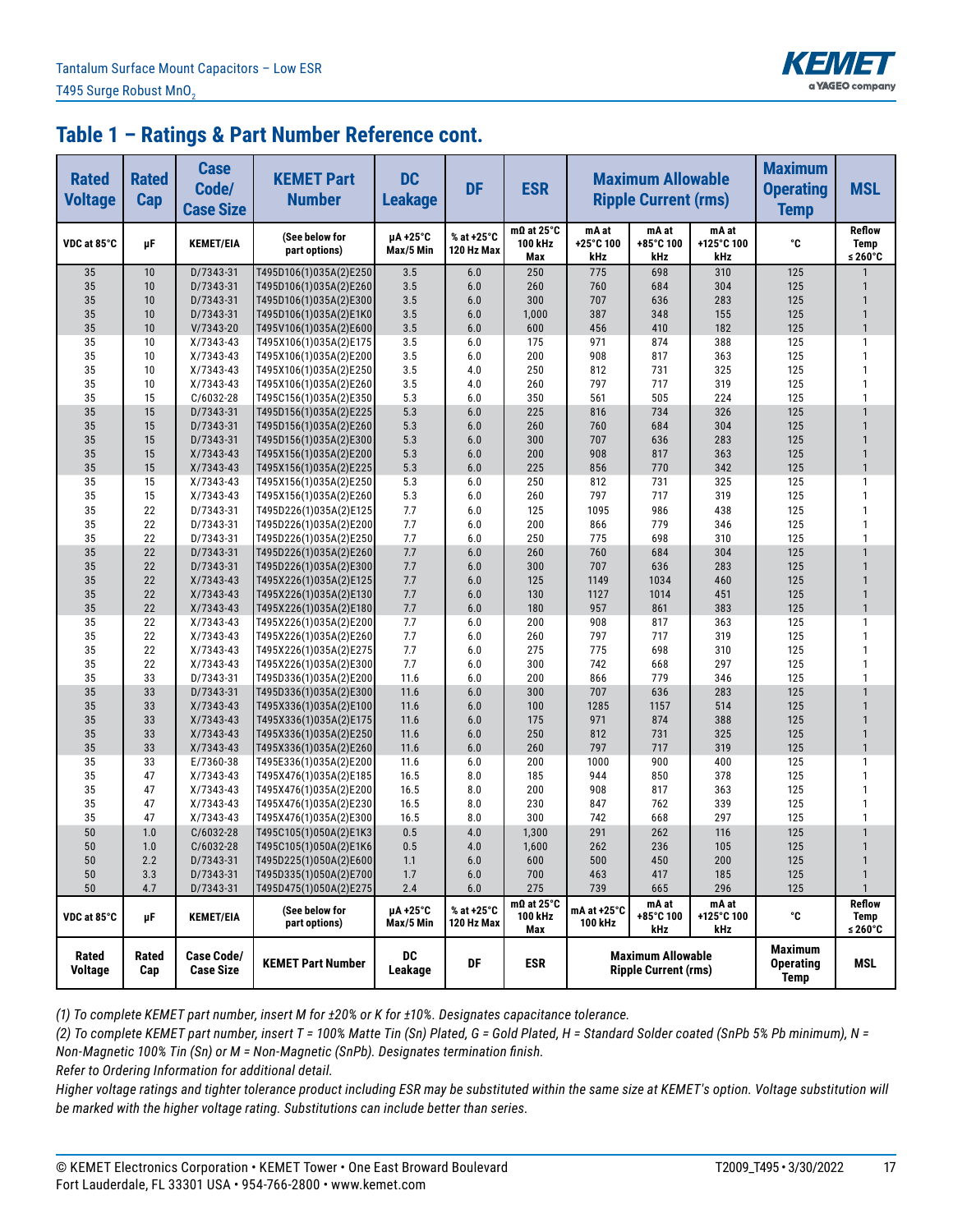

| <b>Rated</b><br><b>Voltage</b> | <b>Rated</b><br><b>Cap</b> | <b>Case</b><br>Code/<br><b>Case Size</b> | <b>KEMET Part</b><br><b>Number</b> | DC<br><b>Leakage</b>  | <b>DF</b>                | <b>ESR</b>                                 |                                                                                                  | <b>Maximum Allowable</b><br><b>Ripple Current (rms)</b> |                            | <b>Maximum</b><br><b>Operating</b><br>Temp | <b>MSL</b>                          |
|--------------------------------|----------------------------|------------------------------------------|------------------------------------|-----------------------|--------------------------|--------------------------------------------|--------------------------------------------------------------------------------------------------|---------------------------------------------------------|----------------------------|--------------------------------------------|-------------------------------------|
| VDC at 85°C                    | μF                         | <b>KEMET/EIA</b>                         | (See below for<br>part options)    | µA +25°C<br>Max/5 Min | % at +25°C<br>120 Hz Max | $m\Omega$ at 25°C<br><b>100 kHz</b><br>Max | mA at<br>+25°C 100<br>kHz                                                                        | mA at<br>+85°C 100<br>kHz                               | mA at<br>+125°C 100<br>kHz | ۰c                                         | <b>Reflow</b><br>Temp<br>≤ 260 $°C$ |
| 50                             | 4.7                        | D/7343-31                                | T495D475(1)050A(2)E300             | 2.4                   | 6.0                      | 300                                        | 707                                                                                              | 636                                                     | 283                        | 125                                        |                                     |
| 50                             | 4.7                        | $X/7343-43$                              | T495X475(1)050A(2)E300             | 2.4                   | 4.0                      | 300                                        | 742                                                                                              | 668                                                     | 297                        | 125                                        |                                     |
| 50                             | 6.8                        | D/7343-31                                | T495D685(1)050A(2)E190             | 3.4                   | 6.0                      | 190                                        | 889                                                                                              | 800                                                     | 356                        | 125                                        |                                     |
| 50                             | 6.8                        | D/7343-31                                | T495D685(1)050A(2)E200             | 3.4                   | 6.0                      | 200                                        | 866                                                                                              | 779                                                     | 346                        | 125                                        |                                     |
| 50                             | 6.8                        | D/7343-31                                | T495D685(1)050A(2)E275             | 3.4                   | 6.0                      | 275                                        | 739                                                                                              | 665                                                     | 296                        | 125                                        |                                     |
| 50                             | 6.8                        | D/7343-31                                | T495D685(1)050A(2)E300             | 3.4                   | 6.0                      | 300                                        | 707                                                                                              | 636                                                     | 283                        | 125                                        |                                     |
| 50                             | 6.8                        | D/7343-31                                | T495D685(1)050A(2)E400             | 3.4                   | 6.0                      | 400                                        | 612                                                                                              | 551                                                     | 245                        | 125                                        |                                     |
| 50                             | 6.8                        | $X/7343-43$                              | T495X685(1)050A(2)E300             | 3.4                   | 6.0                      | 300                                        | 742                                                                                              | 668                                                     | 297                        | 125                                        |                                     |
| 50                             | 10                         | $X/7343-43$                              | T495X106(1)050A(2)E250             | 5.0                   | 8.0                      | 250                                        | 812                                                                                              | 731                                                     | 325                        | 125                                        |                                     |
| 50                             | 10                         | $X/7343-43$                              | T495X106(1)050A(2)E260             | 5.0                   | 6.0                      | 260                                        | 797                                                                                              | 717                                                     | 319                        | 125                                        |                                     |
| 50                             | 10                         | $X/7343-43$                              | T495X106(1)050A(2)E300             | 5.0                   | 6.0                      | 300                                        | 742                                                                                              | 668                                                     | 297                        | 125                                        |                                     |
| 50                             | 15                         | $X/7343-43$                              | T495X156(1)050A(2)E200             | 7.5                   | 6.0                      | 200                                        | 908                                                                                              | 817                                                     | 363                        | 125                                        |                                     |
| 50                             | 15                         | $X/7343-43$                              | T495X156(1)050A(2)E250             | 7.5                   | 6.0                      | 250                                        | 812                                                                                              | 731                                                     | 325                        | 125                                        |                                     |
| 50                             | 15                         | $X/7343-43$                              | T495X156(1)050A(2)E300             | 7.5                   | 6.0                      | 300                                        | 742                                                                                              | 668                                                     | 297                        | 125                                        |                                     |
| VDC at 85°C                    | μF                         | <b>KEMET/EIA</b>                         | (See below for<br>part options)    | uA+25°C<br>Max/5 Min  | % at +25°C<br>120 Hz Max | $m\Omega$ at 25°C<br>100 kHz<br>Max        | mA at<br>mA at<br>mA at $+25^\circ$ C<br>+85°C 100<br>+125°C 100<br><b>100 kHz</b><br>kHz<br>kHz |                                                         | ۰c                         | <b>Reflow</b><br>Temp<br>≤ 260 $°C$        |                                     |
| Rated<br><b>Voltage</b>        | Rated<br>Cap               | <b>Case Code/</b><br><b>Case Size</b>    | <b>KEMET Part Number</b>           | <b>DC</b><br>Leakage  | DF                       | <b>ESR</b>                                 | <b>Maximum Allowable</b><br><b>Ripple Current (rms)</b>                                          |                                                         |                            | <b>Maximum</b><br><b>Operating</b><br>Temp | <b>MSL</b>                          |

*(1) To complete KEMET part number, insert M for ±20% or K for ±10%. Designates capacitance tolerance.*

*(2) To complete KEMET part number, insert T = 100% Matte Tin (Sn) Plated, G = Gold Plated, H = Standard Solder coated (SnPb 5% Pb minimum), N = Non-Magnetic 100% Tin (Sn) or M = Non-Magnetic (SnPb). Designates termination finish.*

*Refer to Ordering Information for additional detail.*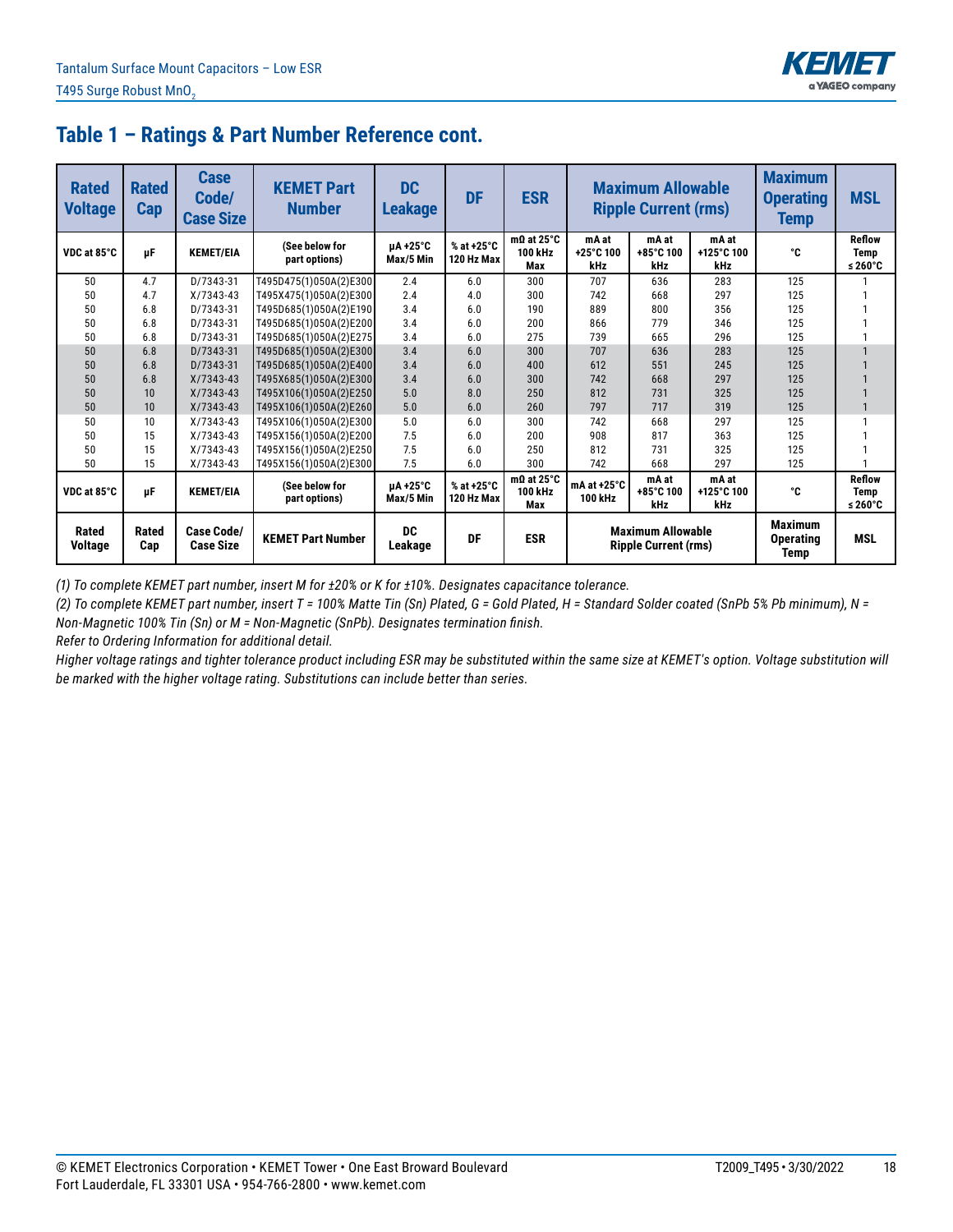

## **Recommended Voltage Derating Guidelines**

|                                                       | $-55^{\circ}$ C to 85 $^{\circ}$ C | 85°C to 125°C            |
|-------------------------------------------------------|------------------------------------|--------------------------|
| % Change in working<br>DC voltage with<br>temperature |                                    | $67\%$ of V <sub>p</sub> |
| Recommended<br>maximum application<br>voltage         | 50% of $V_p$                       | 33% of $V_p$             |



## **Ripple Current/Ripple Voltage**

Permissible AC ripple voltage and current are related to equivalent series resistance (ESR) and the power dissipation capabilities of the device. Permissible AC ripple voltage which may be applied is limited by two criteria:

1. The positive peak AC voltage plus the DC bias voltage, if any, must not exceed the DC voltage rating of the capacitor.

2. The negative peak AC voltage in combination with bias voltage, if any, must not exceed the allowable limits specified for reverse voltage. See the Reverse Voltage section for allowable limits.

The maximum power dissipation by case size can be determined using the table at right. The maximum power dissipation rating stated in the table must be reduced with increasing environmental operating temperatures. Refer to the table below for temperature compensation requirements.

| <b>Temperature Compensation Multipliers</b><br>for Maximum Ripple Current |                       |                        |  |  |  |  |  |  |  |
|---------------------------------------------------------------------------|-----------------------|------------------------|--|--|--|--|--|--|--|
| $T \leq 25^{\circ}$ C                                                     | $T \leq 85^{\circ}$ C | $T \leq 125^{\circ}$ C |  |  |  |  |  |  |  |
| 1.00                                                                      | 0.90                  | 0.40                   |  |  |  |  |  |  |  |

*T = Environmental Temperature*

*The maximum power dissipation rating must be reduced with increasing environmental operating temperatures. Refer to the Temperature Compensation Multiplier table for details.*

| <b>KEMET</b><br><b>Case Code</b> | EIA<br><b>Case Code</b> | <b>Maximum Power</b><br><b>Dissipation (P max)</b><br>mWatts at 25°C<br>w/+20°C Rise |
|----------------------------------|-------------------------|--------------------------------------------------------------------------------------|
| A                                | $3216 - 18$             | 75                                                                                   |
| B                                | $3528 - 21$             | 85                                                                                   |
| C                                | $6032 - 28$             | 110                                                                                  |
| D                                | 7343-31                 | 150                                                                                  |
| X                                | $7343 - 43$             | 165                                                                                  |
| F                                | 7360-38                 | 200                                                                                  |
| S                                | $3216 - 12$             | 60                                                                                   |
| T                                | $3528 - 12$             | 70                                                                                   |
| U                                | 6032-15                 | 90                                                                                   |
| ٧                                | $7343 - 20$             | 125                                                                                  |
| T510X                            | $7343 - 43$             | 270                                                                                  |
| T510E                            | 7360-38                 | 285                                                                                  |

Using the P max of the device, the maximum allowable rms ripple current or voltage may be determined.

*I(max) = √P max/R E(max) = Z √P max/R*

*I = rms ripple current (amperes)*

*E = rms ripple voltage (volts)*

*P max = maximum power dissipation (watts)*

*R = ESR at specified frequency (ohms)*

*Z = Impedance at specified frequency (ohms)*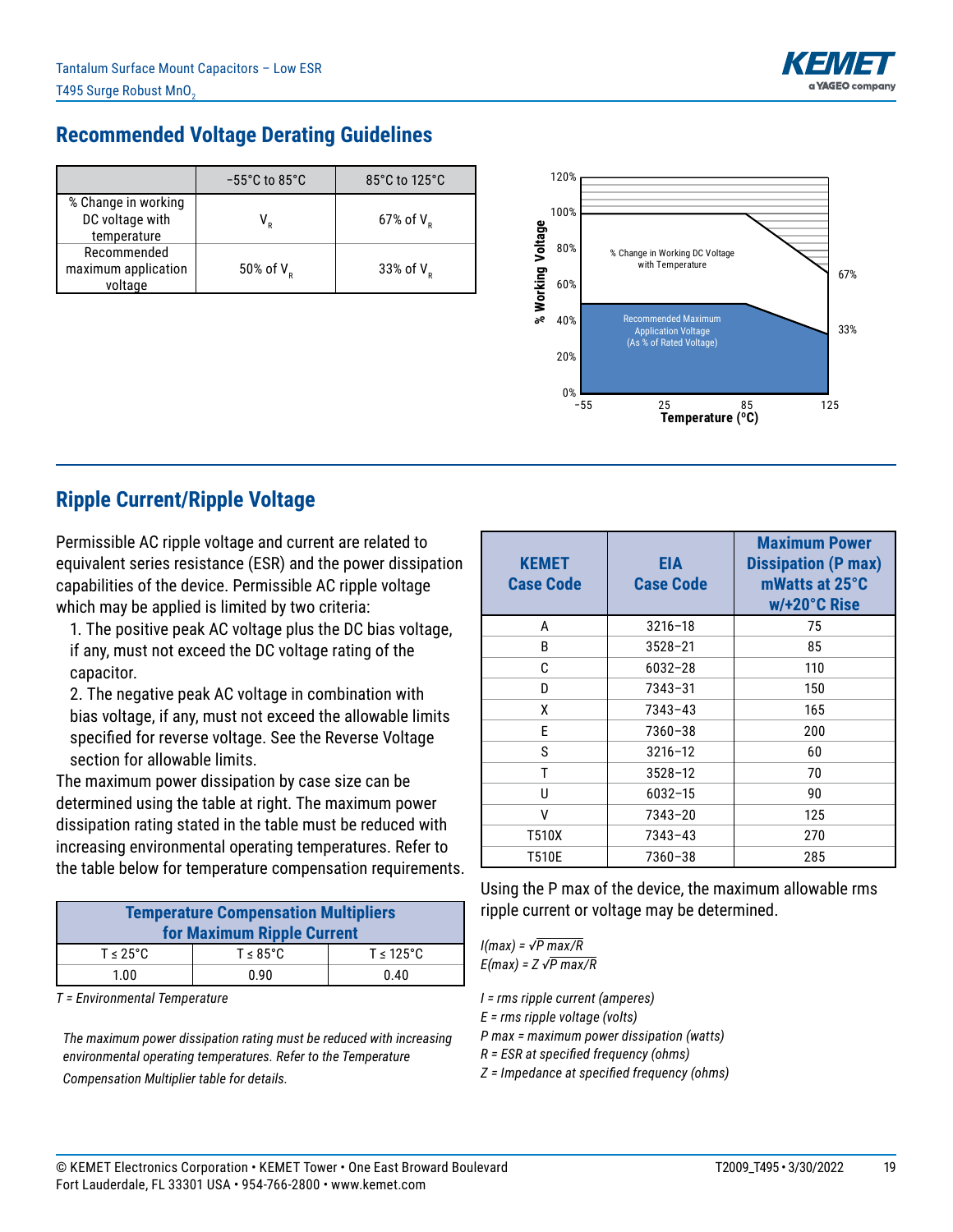

#### **Reverse Voltage**

Solid tantalum capacitors are polar devices and may be permanently damaged or destroyed if connected with the wrong polarity. The positive terminal is identified on the capacitor body by a stripe plus in some cases a beveled edge. A small degree of transient reverse voltage is permissible for short periods per the table. The capacitors should not be operated continuously in reverse mode, even within these limits.

| <b>Temperature</b> | <b>Permissible Transient Reverse Voltage</b> |
|--------------------|----------------------------------------------|
| 25°C               | 15% of Rated Voltage                         |
| $85^\circ C$       | 5% of Rated Voltage                          |
| $125^\circ$ C      | 1% of Rated Voltage                          |

# **Table 2 – Land Dimensions/Courtyard**

| <b>KEMET</b>   | <b>Metric</b><br><b>Size</b><br><b>Code</b> | <b>Density Level A:</b><br><b>Maximum (Most) Land</b><br><b>Protrusion (mm)</b> |      |      |                | <b>Density Level B:</b><br><b>Median (Nominal) Land</b><br><b>Protrusion (mm)</b> |      |      |      | <b>Density Level C:</b><br><b>Minimum (Least) Land</b><br><b>Protrusion (mm)</b> |                |      |      |      |                |                |
|----------------|---------------------------------------------|---------------------------------------------------------------------------------|------|------|----------------|-----------------------------------------------------------------------------------|------|------|------|----------------------------------------------------------------------------------|----------------|------|------|------|----------------|----------------|
| Case           | <b>EIA</b>                                  | W                                                                               | L    | S    | V <sub>1</sub> | V <sub>2</sub>                                                                    | W    | L    | S    | V <sub>1</sub>                                                                   | V <sub>2</sub> | W    | L    | S    | V <sub>1</sub> | V <sub>2</sub> |
| A              | $3216 - 18$                                 | 1.35                                                                            | 2.20 | 0.62 | 6.02           | 2.80                                                                              | 1.23 | 1.80 | 0.82 | 4.92                                                                             | 2.30           | 1.13 | 1.42 | 0.98 | 4.06           | 2.04           |
| B              | $3528 - 21$                                 | 2.35                                                                            | 2.21 | 0.92 | 6.32           | 4.00                                                                              | 2.23 | 1.80 | 1.12 | 5.22                                                                             | 3.50           | 2.13 | 1.42 | 1.28 | 4.36           | 3.24           |
| M              | 3528-15                                     | 2.35                                                                            | 2.20 | 0.92 | 6.32           | 4.00                                                                              | 2.23 | 1.80 | 1.12 | 5.22                                                                             | 3.50           | 2.13 | 1.42 | 1.28 | 4.36           | 3.24           |
| C              | $6032 - 28$                                 | 2.35                                                                            | 2.77 | 2.37 | 8.92           | 4.50                                                                              | 2.23 | 2.37 | 2.57 | 7.82                                                                             | 4.00           | 2.13 | 1.99 | 2.73 | 6.96           | 3.74           |
| U              | $6032 - 15$                                 | 2.35                                                                            | 2.77 | 2.37 | 8.92           | 4.50                                                                              | 2.23 | 2.37 | 2.57 | 7.82                                                                             | 4.00           | 2.13 | 1.99 | 2.73 | 6.96           | 3.74           |
| D              | $7343 - 31$                                 | 2.55                                                                            | 2.77 | 3.67 | 10.22          | 5.60                                                                              | 2.43 | 2.37 | 3.87 | 9.12                                                                             | 5.10           | 2.33 | 1.99 | 4.03 | 8.26           | 4.84           |
| E <sup>1</sup> | $7360 - 38$                                 | 4.25                                                                            | 2.77 | 3.67 | 10.22          | 7.30                                                                              | 4.13 | 2.37 | 3.87 | 9.12                                                                             | 6.80           | 4.03 | 1.99 | 4.03 | 8.26           | 6.54           |
| T              | $3528 - 12$                                 | 2.35                                                                            | 2.20 | 0.92 | 6.32           | 4.00                                                                              | 2.23 | 1.80 | 1.12 | 5.22                                                                             | 3.50           | 2.13 | 1.42 | 1.28 | 4.36           | 3.24           |
| v              | $7343 - 21$                                 | 2.55                                                                            | 2.77 | 3.67 | 10.22          | 5.60                                                                              | 2.43 | 2.37 | 3.87 | 9.12                                                                             | 5.10           | 2.33 | 1.99 | 4.03 | 8.26           | 4.84           |
| X <sup>1</sup> | $7343 - 43$                                 | 2.55                                                                            | 2.77 | 3.67 | 10.22          | 5.60                                                                              | 2.43 | 2.37 | 3.87 | 9.12                                                                             | 5.10           | 2.33 | 1.99 | 4.03 | 8.26           | 4.84           |

*Density Level A: For low-density product applications. Recommended for wave solder applications and provides a wider process window for reflow solder processes.* 

*Density Level B: For products with a moderate level of component density. Provides a robust solder attachment condition for reflow solder processes. Density Level C: For high component density product applications. Before adapting the minimum land pattern variations the user should perform qualification testing based on the conditions outlined in IPC standard 7351 (IPC–7351).*

<sup>1</sup> Height of these chips may create problems in wave soldering.

*2 Land pattern geometry is too small for silkscreen outline.*

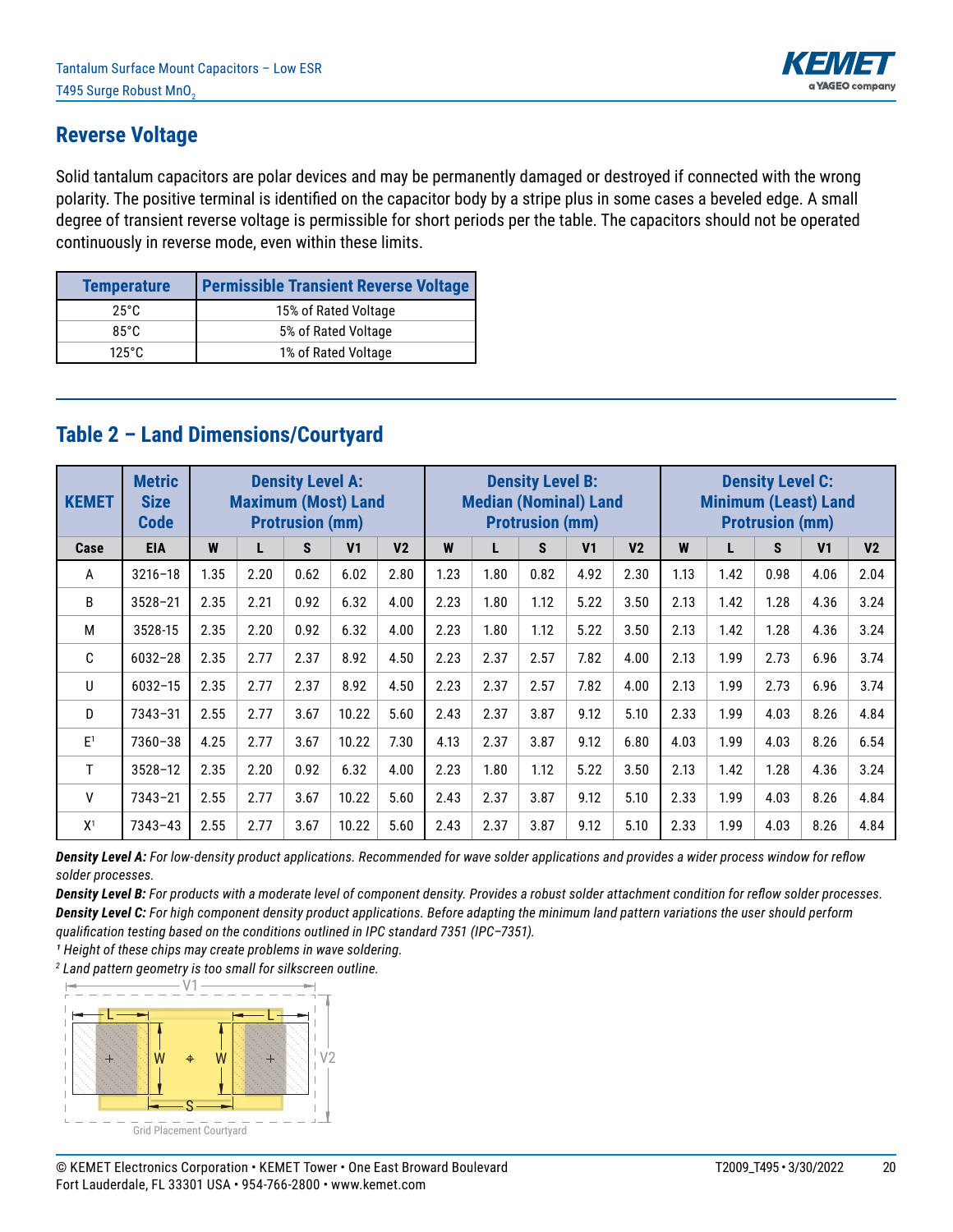

## **Soldering Process**

The KEMET families of surface mount capacitors are compatible with wave (single or dual), convection, IR, or vapor phase reflow techniques. Preheating of these components is recommended to avoid extreme thermal stress. KEMET's recommended profile conditions for convection and IR reflow reflect the profile conditions of the IPC/J–STD–020D standard for moisture sensitivity testing. The devices can safely withstand a maximum of three reflow passes at these conditions.

Please note that although the X/7343–43 case size can withstand wave soldering, the tall profile (4.3 mm maximum) dictates care in wave process development.

Hand soldering should be performed with care due to the difficulty in process control. If performed, care should be taken to avoid contact of the soldering iron to the molded case. The iron should be used to heat the solder pad, applying solder between the pad and the termination, until reflow occurs. Once reflow occurs, the iron should be removed immediately. "Wiping" the edges of a chip and heating the top surface is not recommended.

During typical reflow operations, a slight darkening of the gold-colored epoxy may be observed. This slight darkening is normal and not harmful to the product. Marking permanency is not affected by this change.

| <b>Profile Feature</b>                                     | <b>SnPb Assembly</b>                  | <b>Pb-Free Assembly</b>               |
|------------------------------------------------------------|---------------------------------------|---------------------------------------|
| Preheat/Soak                                               |                                       |                                       |
| Temperature Minimum $(T_{smin})$                           | $100^{\circ}$ C                       | $150^{\circ}$ C                       |
| Temperature Maximum $(T_{\text{Smax}})$                    | $150^{\circ}$ C                       | $200^{\circ}$ C                       |
| Time $(t_s)$ from $T_{\text{spin}}$ to $T_{\text{smax}}$ ) | $60 - 120$ seconds                    | $60 - 120$ seconds                    |
| Ramp-up Rate $(T, to T_p)$                                 | 3°C/second maximum                    | 3°C/second maximum                    |
| Liquidous Temperature (T.)                                 | $183^{\circ}$ C                       | $217^{\circ}$ C                       |
| Time Above Liquidous (t.)                                  | $60 - 150$ seconds                    | $60 - 150$ seconds                    |
| Peak Temperature (T <sub>n</sub> )                         | $220^{\circ}$ C*<br>$235^{\circ}$ C** | $250^{\circ}$ C*<br>$260^{\circ}$ C** |
| Time within 5°C of Maximum<br>Peak Temperature (t.)        | 20 seconds maximum                    | 30 seconds maximum                    |
| Ramp-down Rate $(T_5$ to $T_1$ )                           | 6°C/second maximum                    | 6°C/second maximum                    |
| Time 25°C to Peak<br>Temperature                           | 6 minutes maximum                     | 8 minutes maximum                     |

*Note: All temperatures refer to the center of the package, measured on the package body surface that is facing up during assembly reflow. \* For Case Size height > 2.5 mm \*\* For Case Size height ≤ 2.5 mm*



#### **Storage**

Tantalum chip capacitors should be stored in normal working environments. While the chips themselves are quite robust in other environments, solderability will be degraded by exposure to high temperatures, high humidity, corrosive atmospheres, and long term storage. In addition, packaging materials will be degraded by high temperature – reels may soften or warp and tape peel force may increase. KEMET recommends that maximum storage temperature not exceed 40°C and maximum storage humidity not exceed 60% relative humidity. Temperature fluctuations should be minimized to avoid condensation on the parts and atmospheres should be free of chlorine and sulphur bearing compounds. For optimized solderability, chip stock should be used promptly, preferably within three years of receipt.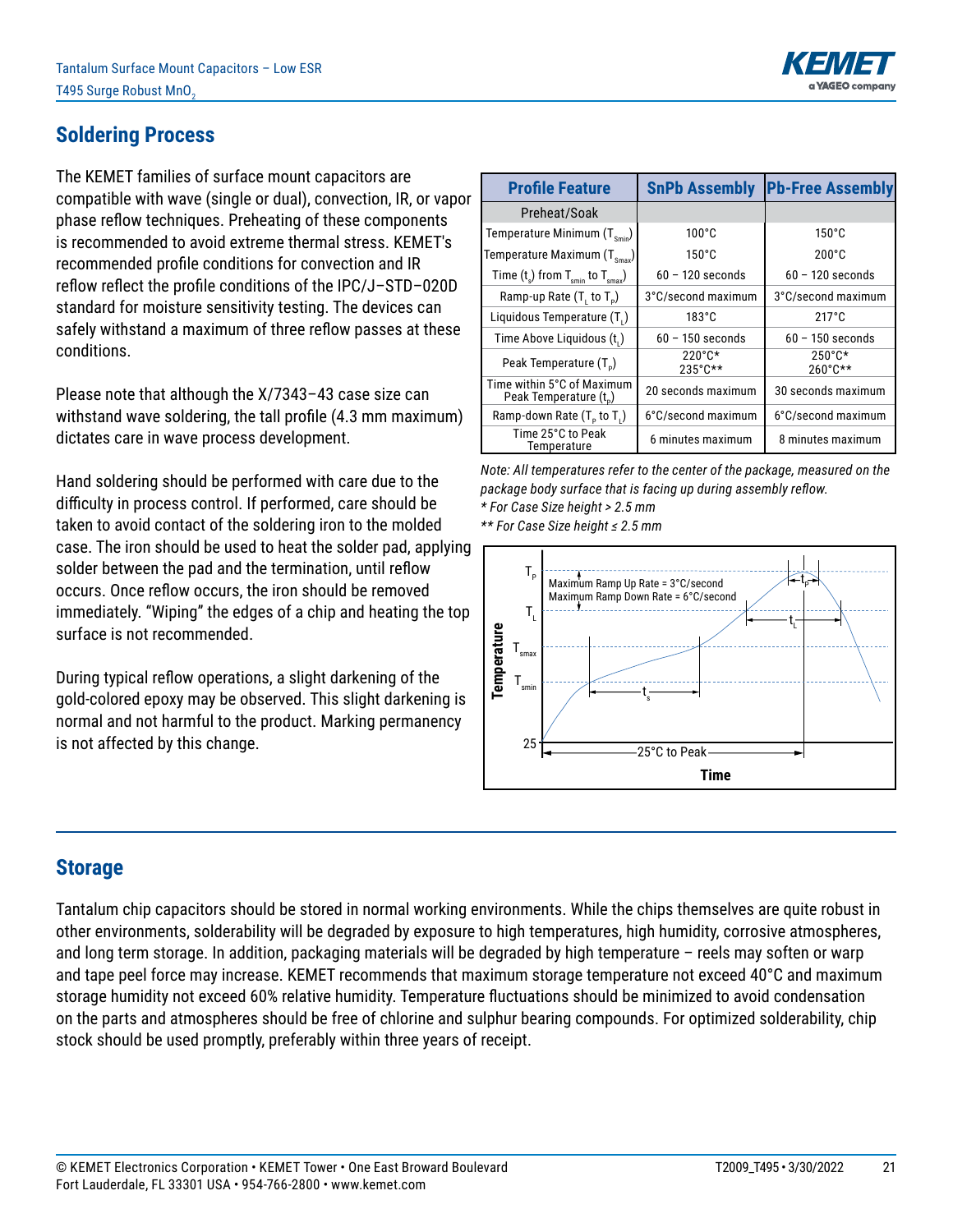

### **Construction**



**Capacitor Marking**



 $*$  016 = 16<sup>th</sup> week of 2020

| Date Code *                                 |                                                                            |  |  |  |  |
|---------------------------------------------|----------------------------------------------------------------------------|--|--|--|--|
| $1st$ digit = last number of year           | $8 = 2018$<br>$9 = 2019$<br>$0 = 2020$<br>$1 = 2021$<br>$2 = 2022$         |  |  |  |  |
| $2nd$ and $3rd$ digit = week of the<br>vear | $01 = 1$ <sup>st</sup> week of the year to<br>$52 = 52nd$ week of the year |  |  |  |  |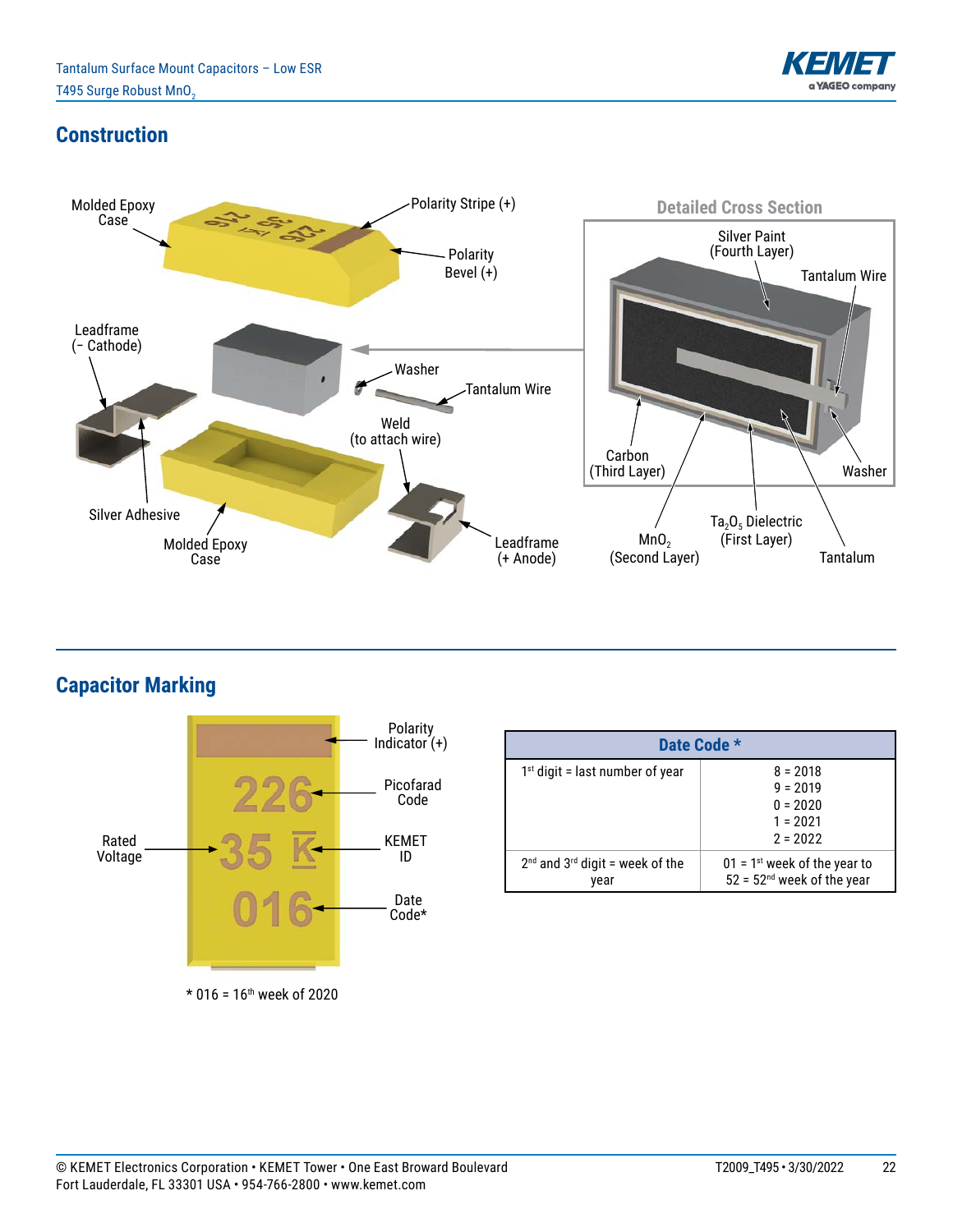

#### **Tape & Reel Packaging Information**

KEMET's molded chip capacitor families are packaged in 8 and 12 mm plastic tape on 7" and 13" reels in accordance with *EIA Standard 481*: Embossed Carrier Taping of Surface Mount Components for Automatic Handling. This packaging system is compatible with all tape-fed automatic pick-and-place systems.



## **Table 3 – Packaging Quantity**

| <b>Case Code</b> |            | <b>Tape Width</b><br>(mm) | 7" Reel* | 13" Reel $*$ |
|------------------|------------|---------------------------|----------|--------------|
| <b>KEMET</b>     | <b>EIA</b> |                           |          |              |
| S                | 3216-12    | 8                         | 2,500    | 10,000       |
| T                | 3528-12    | 8                         | 3,000    | 10,000       |
| М                | 3528-15    | 8                         | 2,500    | 8,000        |
| U                | 6032-15    | 12                        | 1,000    | 5,000        |
| L                | 6032-19    | 12                        | 1,000    | 3,000        |
| W                | 7343-15    | 12                        | 1,000    | 3,000        |
| Z                | 7343-17    | 12                        | 1,000    | 3,000        |
| V                | 7343-20    | 12                        | 1,000    | 3,000        |
| A                | 3216-18    | 8                         | 2,000    | 9,000        |
| B                | 3528-21    | 8                         | 2,000    | 8,000        |
| C                | 6032-28    | 12                        | 500      | 3,000        |
| D                | 7343-31    | 12                        | 500      | 2,500        |
| Q                | 7343-12    | 12                        | 1,000    | 3,000        |
| γ                | 7343-40    | 12                        | 500      | 2,000        |
| χ                | 7343-43    | 12                        | 500      | 2,000        |
| E/T428P          | 7360-38    | 12                        | 500      | 2,000        |
| н                | 7360-20    | 12                        | 1,000    | 2,500        |
| 0                | 7360-43    | 12                        | 250      | 1,000        |

*\* No C-Spec required for 7" reel packaging. C-7280 required for 13" reel packaging.*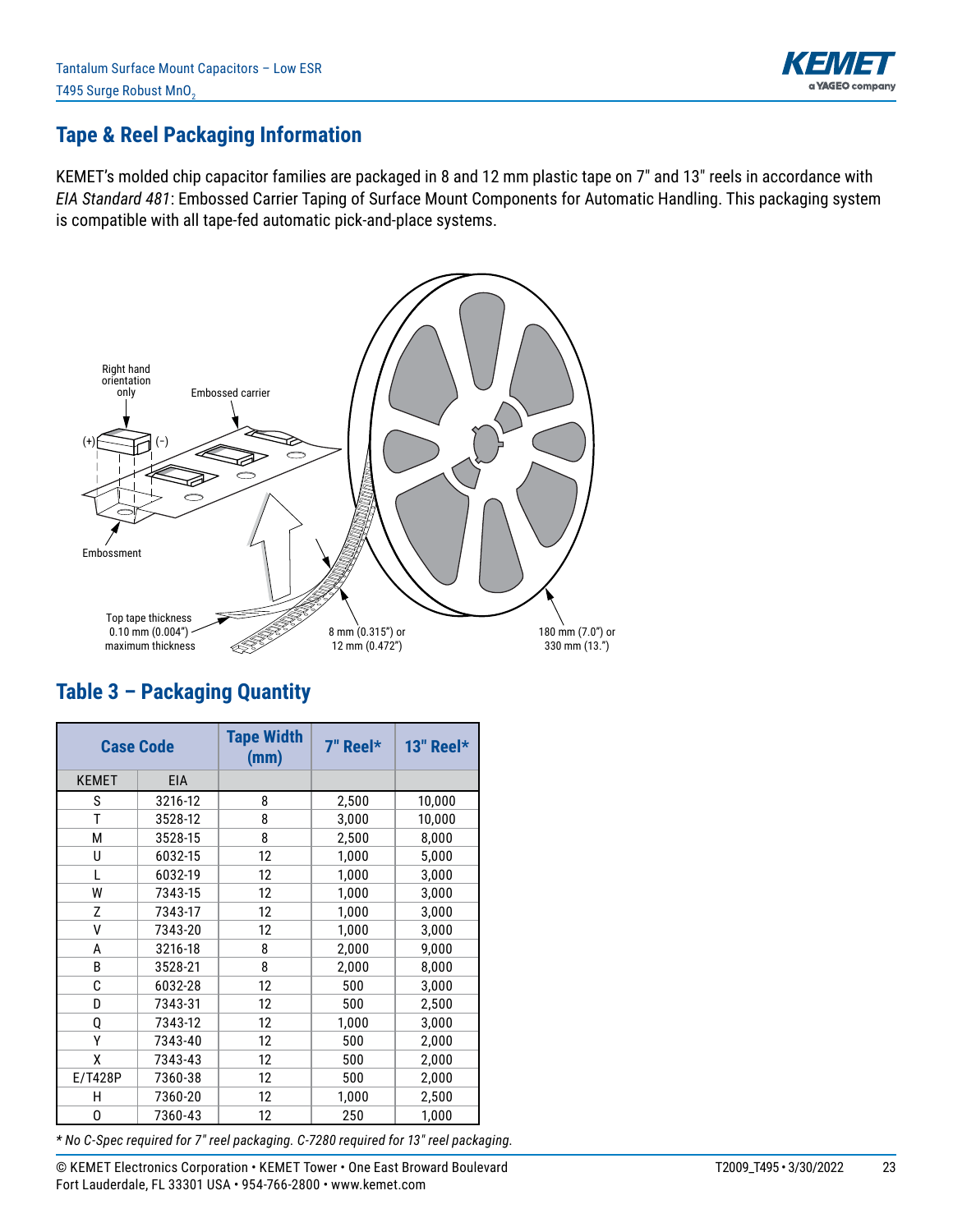

## **Figure 1 – Embossed (Plastic) Carrier Tape Dimensions**



## **Table 4 – Embossed (Plastic) Carrier Tape Dimensions**

Metric will govern

| <b>Constant Dimensions – Millimeters (Inches)</b> |                         |                      |                     |                     |                     |                       |                      |           |         |
|---------------------------------------------------|-------------------------|----------------------|---------------------|---------------------|---------------------|-----------------------|----------------------|-----------|---------|
| Tape Size                                         | $D_0$                   | D. Minimum<br>Note 1 |                     | $P_0$               | $P_{2}$             | R Reference<br>Note 2 | S. Minimum<br>Note 3 | T Maximum | Maximum |
| $8 \text{ mm}$                                    | $1.5 + 0.10/-0.0$       | 1.0<br>(0.039)       | $1.75 \pm 0.10$     | $4.0 \pm 0.10$      | $2.0 \pm 0.05$      | 25.0<br>(0.984)       | 0.600                | 0.600     | 0.100   |
| $12 \text{ mm}$                                   | $(0.059 + 0.004/- 0.0)$ | 1.5<br>(0.059)       | $(0.069 \pm 0.004)$ | $(0.157 \pm 0.004)$ | $(0.079 \pm 0.002)$ | 30<br>(1.181)         | (0.024)              | (0.024)   | (0.004) |

| Variable Dimensions - Millimeters (Inches) |                                                 |                      |                  |                                       |                                                                                                              |                                                            |                 |        |
|--------------------------------------------|-------------------------------------------------|----------------------|------------------|---------------------------------------|--------------------------------------------------------------------------------------------------------------|------------------------------------------------------------|-----------------|--------|
| Tape Size                                  | <b>Pitch</b>                                    | B. Maximum<br>Note 4 | $E2$ Minimum     |                                       |                                                                                                              | $T_2$ Maximum   W Maximum   $A_0$ , $B_0$ & K <sub>0</sub> |                 |        |
| 8 <sub>mm</sub>                            | Single (4 mm)                                   | 4.35<br>(0.171)      | 6.25<br>(0.246)  | $3.5 \pm 0.05$<br>$(0.138 \pm 0.002)$ | $2.0 \pm 0.05$ or $4.0 \pm 0.10$<br>$(0.079 \pm 0.002 \text{ or } 0.157 \pm 0.004)$                          | 2.5<br>(0.098)                                             | 8.3<br>(0.327)  |        |
| 12 mm                                      | Single (4 mm)<br>and Double<br>$(8 \text{ mm})$ | 8.2<br>(0.323)       | 10.25<br>(0.404) | $5.5 \pm 0.05$<br>$(0.217 \pm 0.002)$ | $2.0 \pm 0.05$ (0.079 $\pm 0.002$ ) or<br>4.0 ±0.10 (0.157 ±0.004) or<br>$8.0 \pm 0.10$ (0.315 $\pm 0.004$ ) | 4.6<br>(0.181)                                             | 12.3<br>(0.484) | Note 5 |

*1. The embossment hole location shall be measured from the sprocket hole controlling the location of the embossment. Dimensions of embossment location and hole location shall be applied independent of each other.*

*2. The tape, with or without components, shall pass around R without damage (see Figure 4).*

*3. If S<sup>1</sup> < 1.0 mm, there may not be enough area for cover tape to be properly applied (see EIA Standard 481–D, paragraph 4.3, section b).*

*4. B<sup>1</sup> dimension is a reference dimension for tape feeder clearance only.*

5. The cavity defined by A<sub>o</sub>, B<sub>o</sub> and K<sub>o</sub> shall surround the component with sufficient clearance that:

 *(a) the component does not protrude above the top surface of the carrier tape.*

 *(b) the component can be removed from the cavity in a vertical direction without mechanical restriction, after the top cover tape has been removed.*

 *(c) rotation of the component is limited to 20° maximum for 8 and 12 mm tapes (see Figure 2).*

 *(d) lateral movement of the component is restricted to 0.5 mm maximum for 8 mm and 12 mm wide tape (see Figure 3).*

 *(e) see Addendum in EIA Standard 481–D for standards relating to more precise taping requirements.*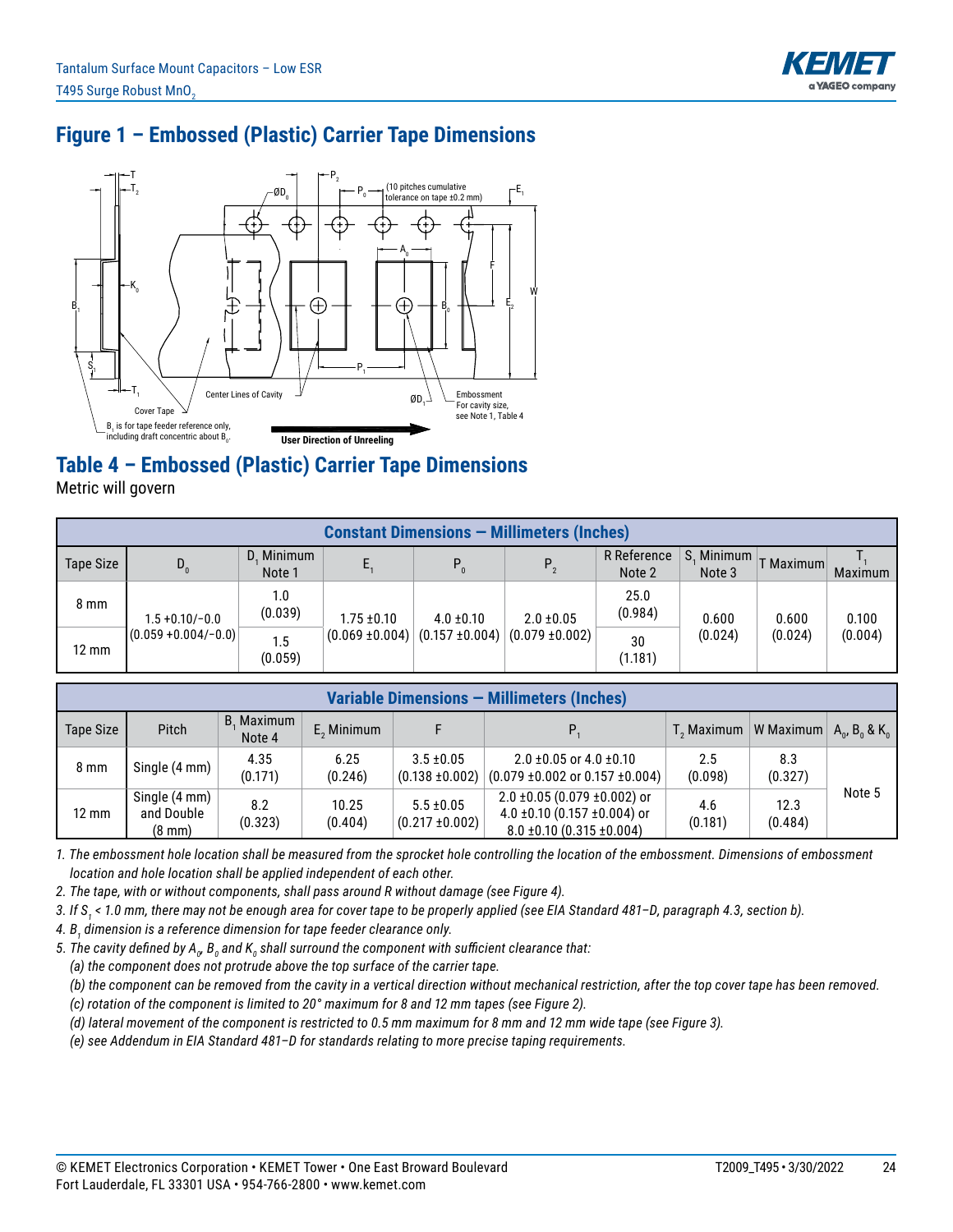

#### **Packaging Information Performance Notes**

- **1. Cover tape break force:** 1.0 kg minimum.
- **2. Cover tape peel strength:** The total peel strength of the cover tape from the carrier tape shall be:

| <b>Tape Width</b> | <b>Peel Strength</b>             |
|-------------------|----------------------------------|
| 8 mm              | 0.1 to 1.0 newton (10 to 100 gf) |
| $12 \text{ mm}$   | 0.1 to 1.3 newton (10 to 130 gf) |

The direction of the pull shall be opposite the direction of the carrier tape travel. The pull angle of the carrier tape shall be 165° to 180° from the plane of the carrier tape. During peeling, the carrier and/or cover tape shall be pulled at a velocity of 300 ±10 mm/minute.

**3. Labeling:** Bar code labeling (standard or custom) shall be on the side of the reel opposite the sprocket holes. *Refer to EIA Standards 556 and 624*.

#### **Figure 2 – Maximum Component Rotation**



## **Figure 3 – Maximum Lateral Movement**



## **Figure 4 – Bending Radius**

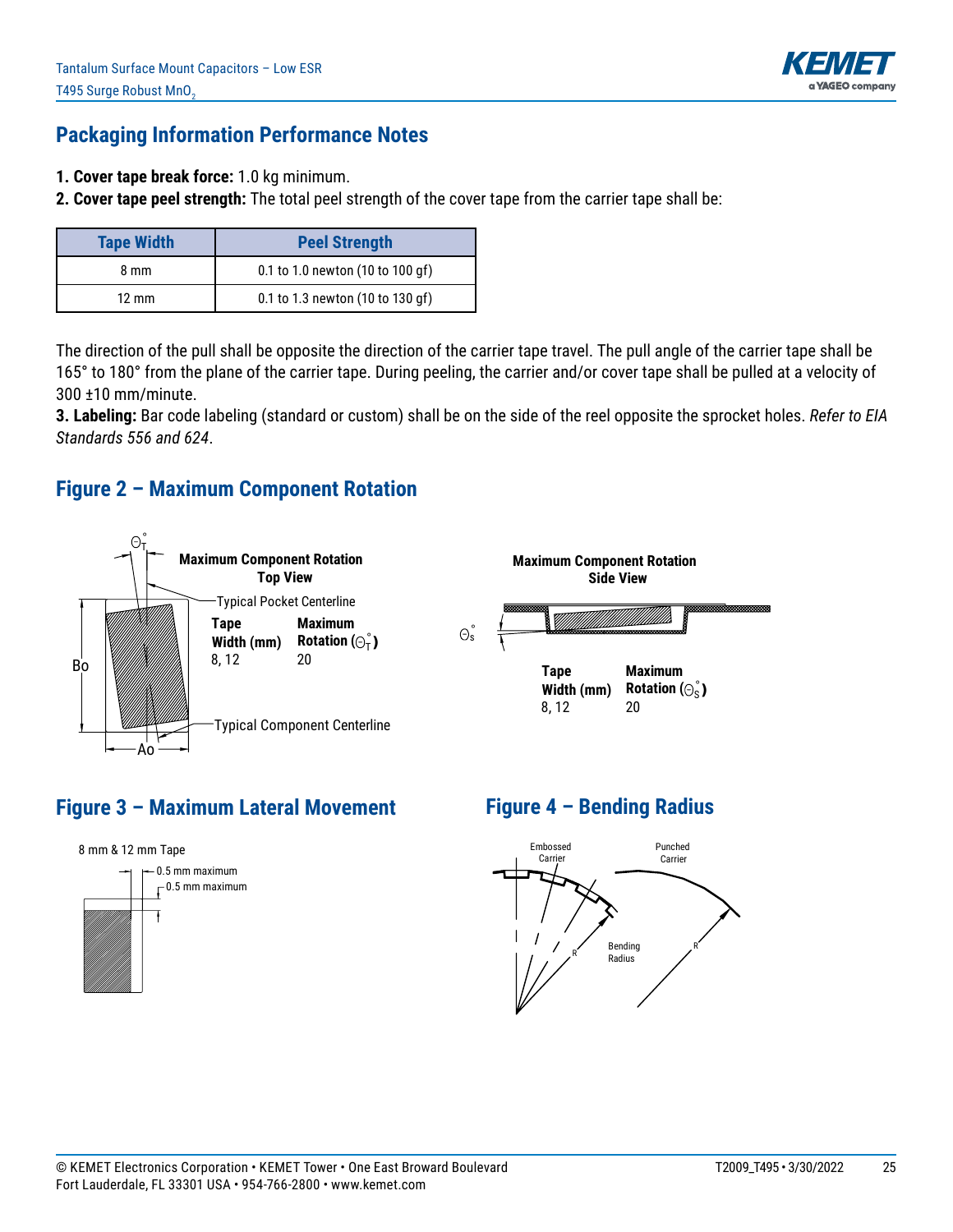

## **Figure 5 – Reel Dimensions**



Note: Drive spokes optional; if used, dimensions B and D shall apply.

### **Table 5 – Reel Dimensions**

Metric will govern

| <b>Constant Dimensions - Millimeters (Inches)</b> |                                            |                                              |                                               |                            |  |  |  |  |
|---------------------------------------------------|--------------------------------------------|----------------------------------------------|-----------------------------------------------|----------------------------|--|--|--|--|
| <b>Tape Size</b>                                  | A                                          | <b>B</b> Minimum                             | C                                             |                            |  |  |  |  |
| $8 \text{ mm}$                                    | $178 + 0.20$<br>$(7.008 \pm 0.008)$        |                                              |                                               |                            |  |  |  |  |
| $12 \text{ mm}$                                   | or<br>$330 + 0.20$<br>$(13.000 \pm 0.008)$ | 1.5<br>(0.059)                               | $13.0 + 0.5/-0.2$<br>$(0.521 + 0.02/- 0.008)$ | 20.2<br>(0.795)            |  |  |  |  |
|                                                   | Variable Dimensions - Millimeters (Inches) |                                              |                                               |                            |  |  |  |  |
| <b>Tape Size</b>                                  | N Minimum                                  | W.                                           | $W$ , Maximum                                 | $W_{3}$                    |  |  |  |  |
| $8 \text{ mm}$                                    | 50                                         | $8.4 + 1.5/-0.0$<br>$(0.331 + 0.059/-0.0)$   | 14.4<br>(0.567)                               | Shall accommodate tape     |  |  |  |  |
| $12 \text{ mm}$                                   | (1.969)                                    | $12.4 + 2.0 - 0.0$<br>$(0.488 + 0.078/-0.0)$ | 18.4<br>(0.724)                               | width without interference |  |  |  |  |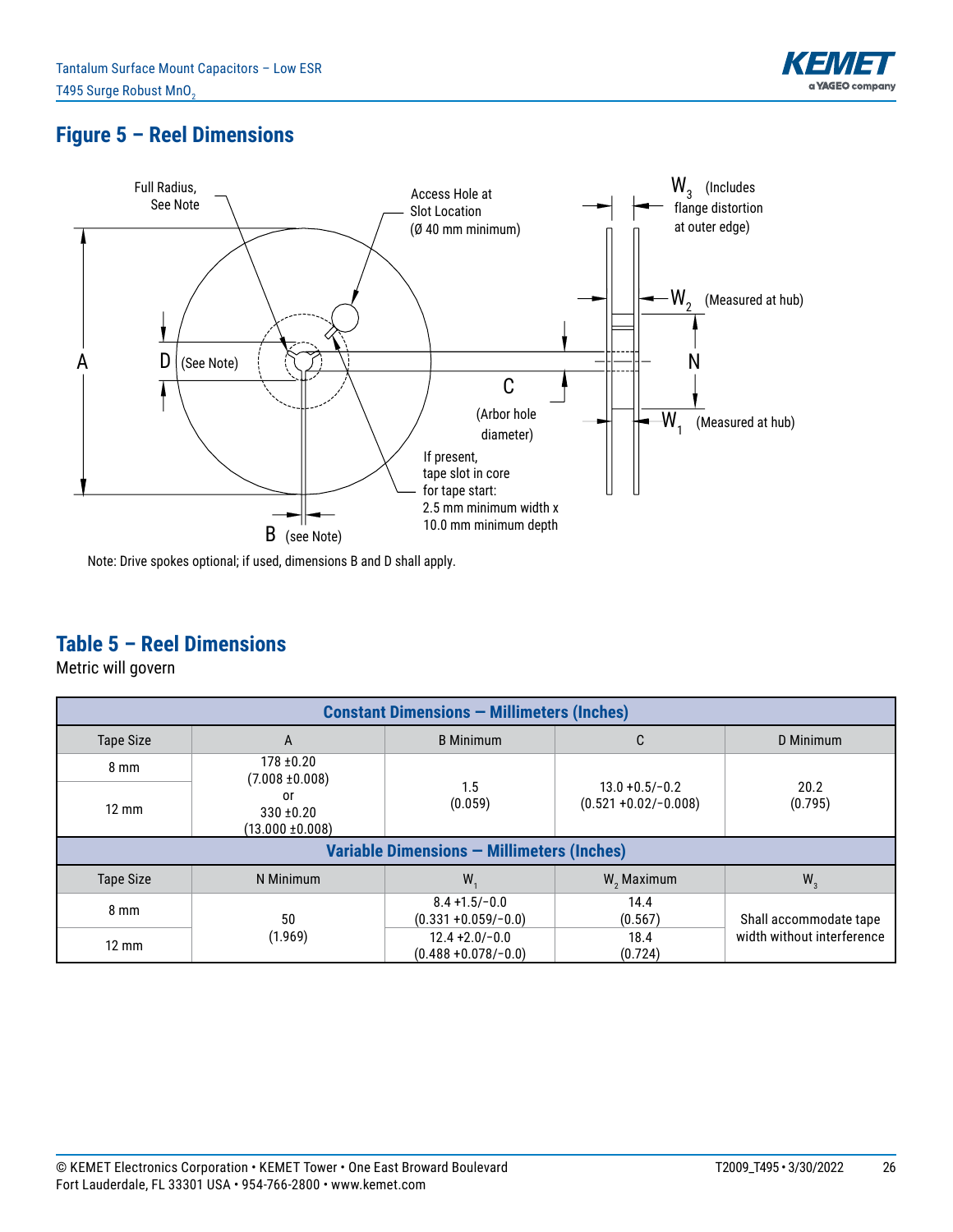

## **Figure 6 – Tape Leader & Trailer Dimensions**



## **Figure 7 – Maximum Camber**